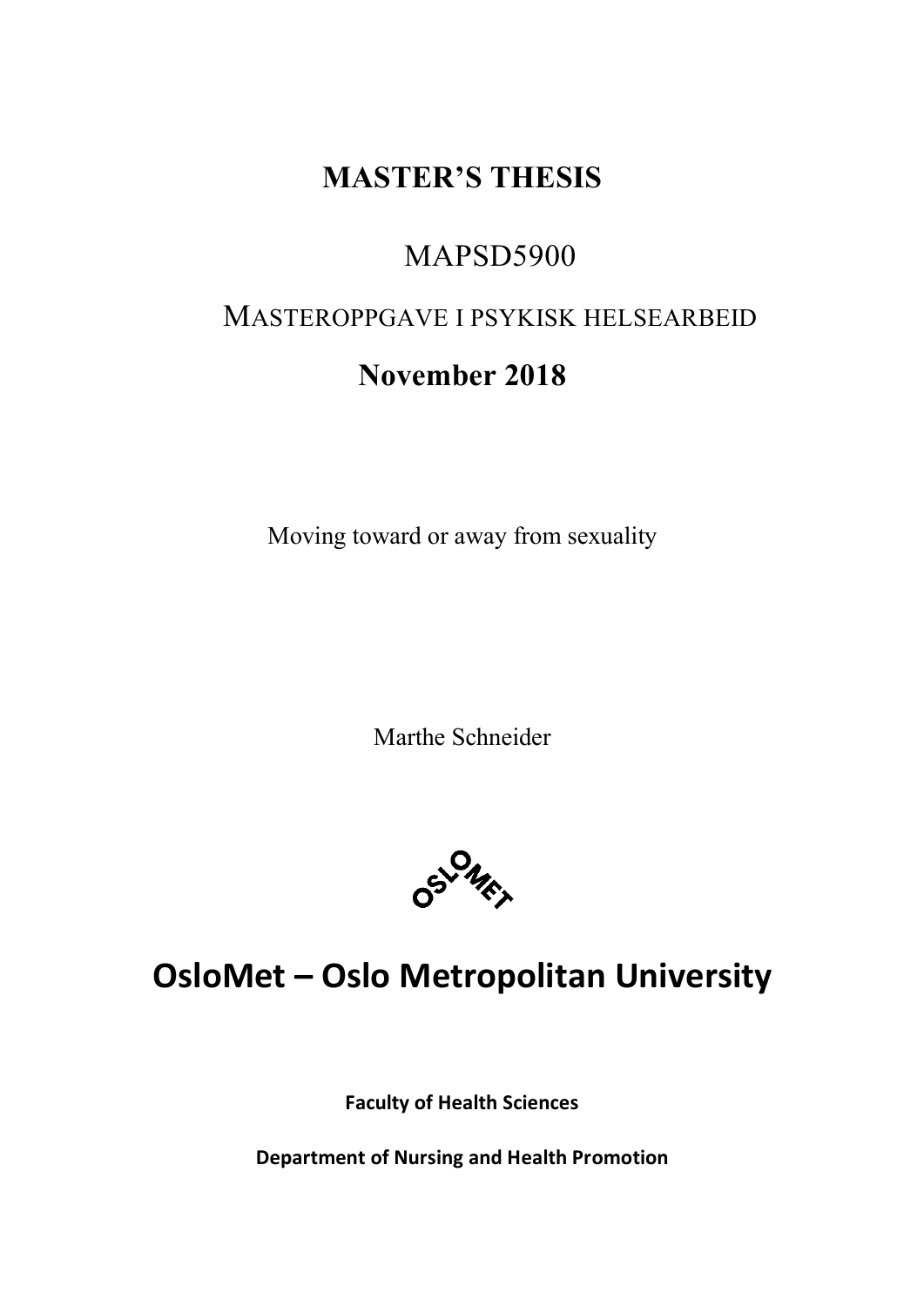# Index

| $\mathbf{1}$   |       |  |  |  |
|----------------|-------|--|--|--|
|                |       |  |  |  |
|                | 1.1   |  |  |  |
|                | 1.2   |  |  |  |
|                | 1.3   |  |  |  |
|                | 1.3.1 |  |  |  |
|                | 1.3.2 |  |  |  |
|                | 1.4   |  |  |  |
|                | 1.5   |  |  |  |
|                | 1.6   |  |  |  |
|                | 1.6.1 |  |  |  |
|                | 1.6.2 |  |  |  |
|                | 1.6.3 |  |  |  |
|                | 1.6.4 |  |  |  |
|                | 1.6.5 |  |  |  |
|                | 1.7   |  |  |  |
| $\overline{2}$ |       |  |  |  |
|                | 2.1   |  |  |  |
|                | 2.1.1 |  |  |  |
|                | 2.1.2 |  |  |  |
|                | 2.2   |  |  |  |
|                | 2.3   |  |  |  |
|                | 2.4   |  |  |  |
|                | 2.4.1 |  |  |  |
|                | 2.4.2 |  |  |  |
|                | 2.4.3 |  |  |  |
|                | 2.4.4 |  |  |  |
|                | 2.5   |  |  |  |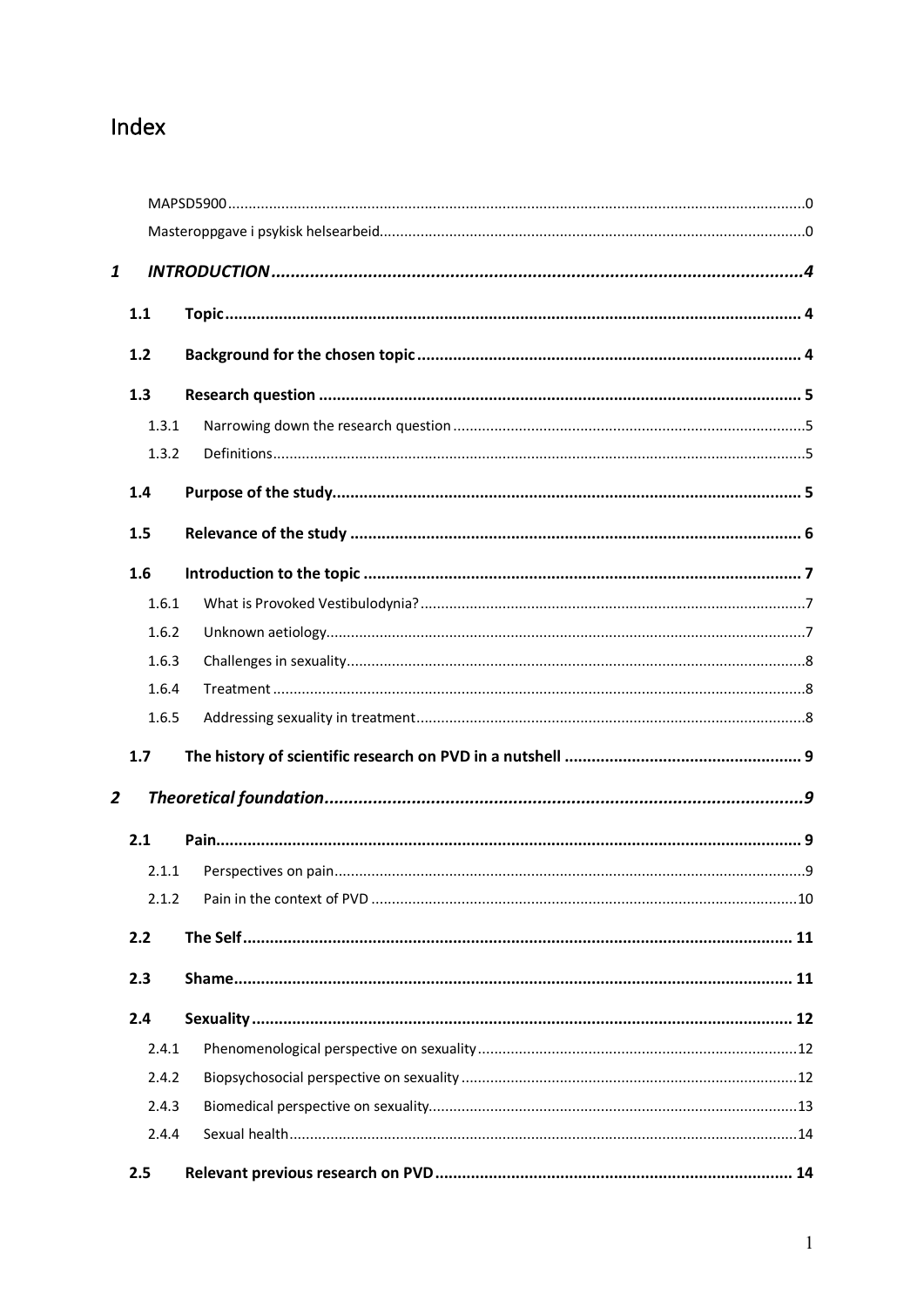|                         | 2.6    |  |
|-------------------------|--------|--|
| $\overline{\mathbf{3}}$ |        |  |
|                         | 3.1    |  |
|                         |        |  |
|                         | 3.2    |  |
|                         | 3.3    |  |
|                         | 3.3.1  |  |
|                         | 3.3.2  |  |
|                         | 3.4    |  |
|                         | 3.5    |  |
|                         | 3.5.1  |  |
|                         | 3.5.2  |  |
|                         | 3.5.3  |  |
|                         | 3.5.4  |  |
|                         | 3.6    |  |
|                         | 3.7    |  |
|                         | 3.7.1  |  |
|                         | 3.7.2  |  |
|                         | 3.8    |  |
|                         | 3.8.1  |  |
|                         | 3.8.2  |  |
|                         | 3.9    |  |
|                         | 3.10   |  |
|                         | 3.10.1 |  |
|                         | 3.10.2 |  |
| 4                       |        |  |
|                         | 4.1    |  |
|                         | 4.1.1  |  |
|                         | 4.1.2  |  |
|                         | 4.1.3  |  |
|                         | 4.1.4  |  |
|                         | 4.2    |  |
|                         | 4.2.1  |  |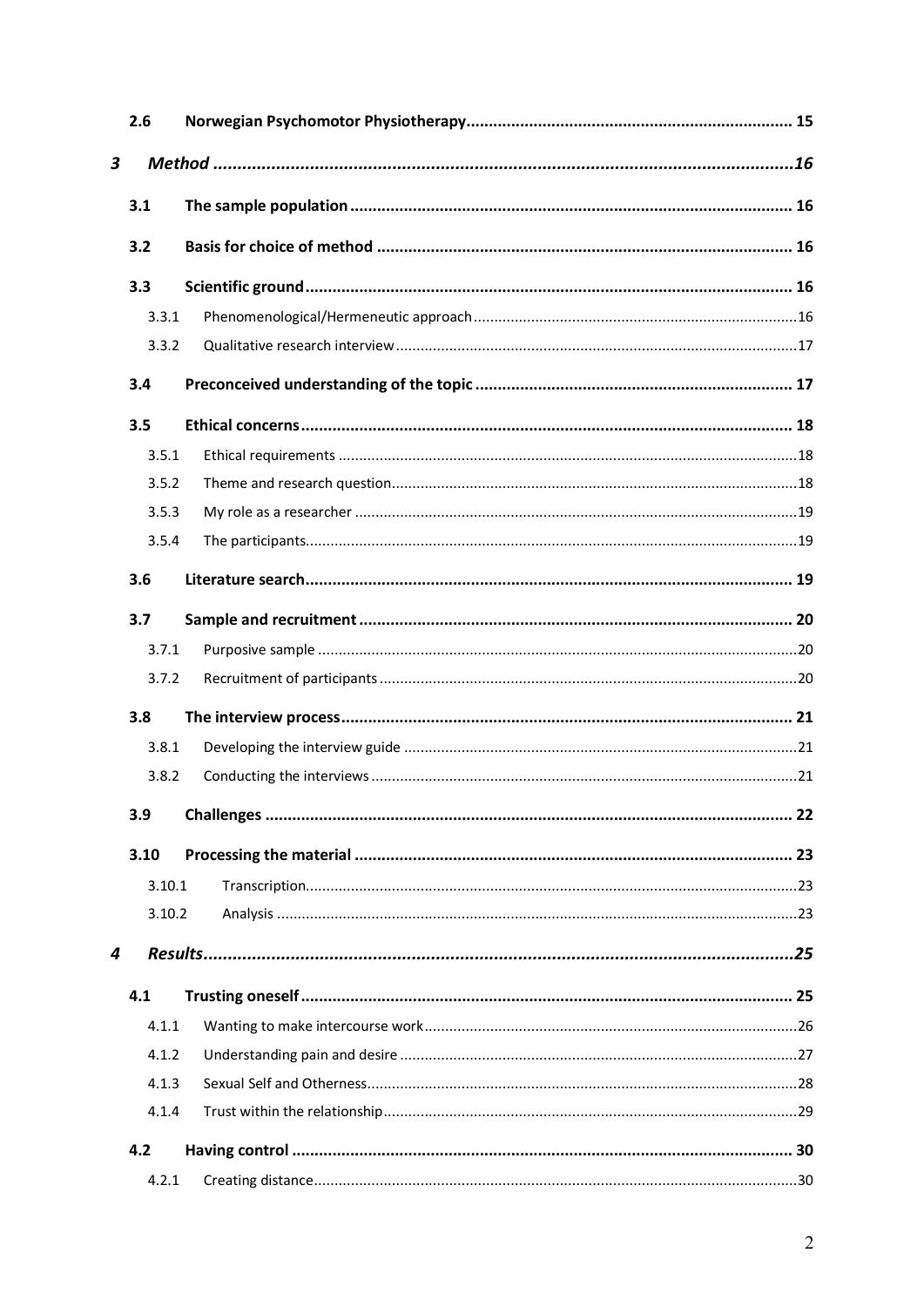|   | 4.2.2 |  |  |  |
|---|-------|--|--|--|
|   | 4.2.3 |  |  |  |
|   | 4.2.4 |  |  |  |
|   | 4.2.5 |  |  |  |
| 5 |       |  |  |  |
|   | 5.1   |  |  |  |
|   | 5.2   |  |  |  |
|   | 5.3   |  |  |  |
|   | 5.4   |  |  |  |
|   | 5.5   |  |  |  |
|   | 5.6   |  |  |  |
|   | 5.7   |  |  |  |
|   | 5.8   |  |  |  |
|   | 5.9   |  |  |  |
|   | 5.10  |  |  |  |
| 6 |       |  |  |  |
| 7 |       |  |  |  |
| 8 |       |  |  |  |
|   | 8.1   |  |  |  |
|   | 8.2   |  |  |  |
|   | 8.3   |  |  |  |
|   | 8.4   |  |  |  |
|   | 8.5   |  |  |  |
|   | 8.6   |  |  |  |
|   | 8.7   |  |  |  |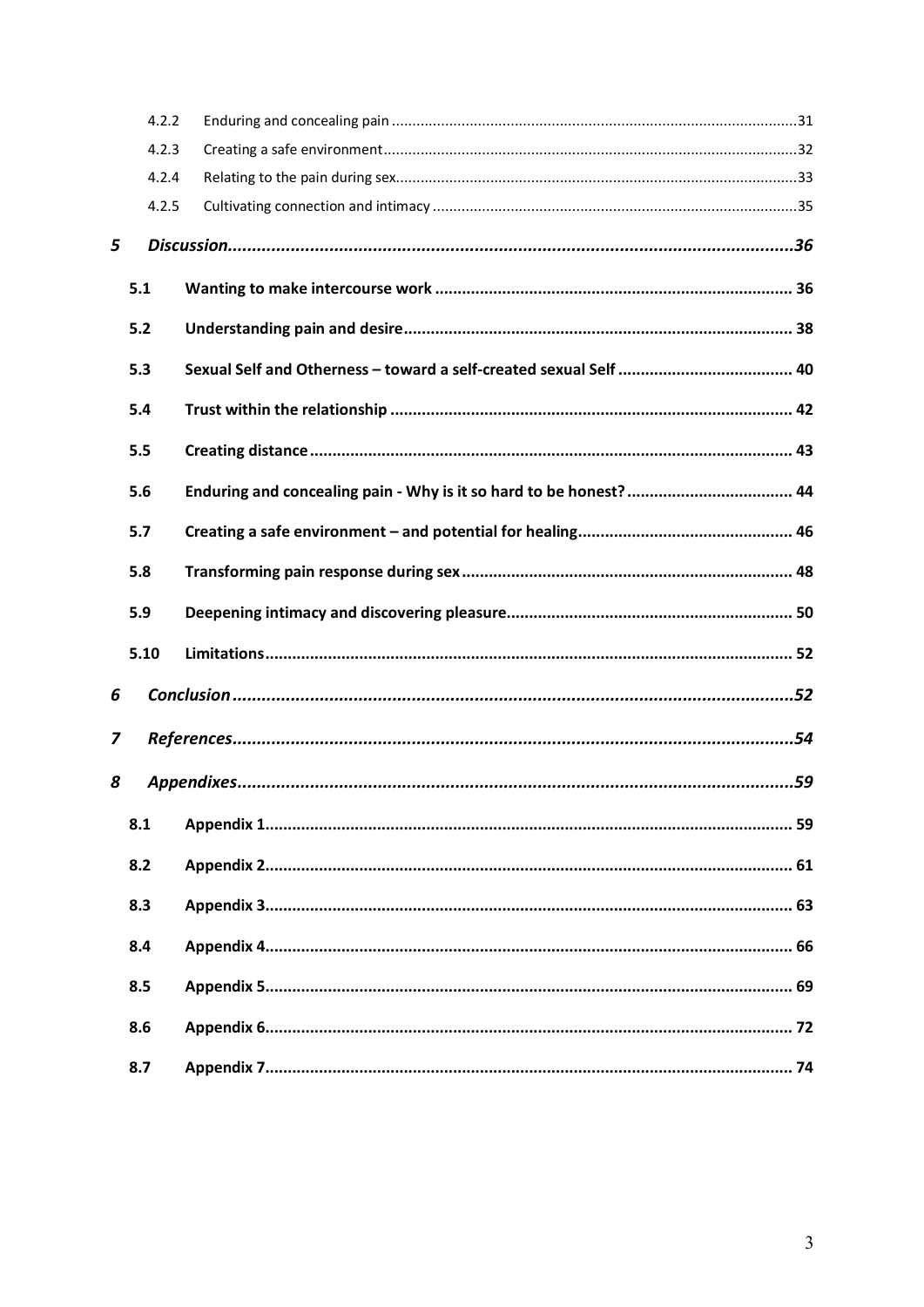## 1 INTRODUCTION

In this chapter, the topic and background of the study will be presented, along with the research question with a clarification of areas of focus, the purpose and relevance of the study, as well as an introduction to the topic of research.

## 1.1 TOPIC

The topic of this study is the relationship to sexuality among women with provoked vestibulodynia (PVD). PVD is a gynaecological pain disorder where pain in the vaginal opening is provoked by touch which directly affects the sexuality of affected women. The theoretical framework of the study is presented in chapter 2.0. The study is grounded in empirical data from qualitative research interviews with nine women who suffer from PVD.

#### 1.2 BACKGROUND FOR THE CHOSEN TOPIC

I am a physiotherapist, with special training in Norwegian Psychomotor Physiotherapy and Pelvic Floor Physiotherapy (PFPT). The majority of patients I treat in my clinical practice suffer from provoked vestibulodynia (PVD). PVD is known to directly and negatively impact the sexuality of these women and their intimate relationships (Bergeron, Khalifé, Dupuis & McDuff, 2016, p. 259-260). My impression is also that the way these women relate to sexuality and how they cope with challenges in partner intimacy in turn impacts their pain experience and coping with PVD. This inspired me to conduct this study. I believe that gaining a better understanding of women's relationship to sexuality is essential to develop better treatment approaches that are tailored to each woman's complex reality.

PVD affects 12-20% of women of reproductive age and is the most common cause of dyspareunia (painful intercourse) among women in the West (Sadownik, Seal & Brotto, 2012, p. 22). Although PVD presents a serious health problem, there is a need for more knowledge to understand its aetiology and improve treatment (Desrochers, Bergeron, & Khalife, 2010, p. 106-107). In PVD, pain at the vaginal opening is provoked by touch, as when inserting a tampon, finger or attempting intercourse (Desrochers et al., 2010, p. 106; Goldfinger, Pukall, Gentilcore-Saulnier, McLean & Chamberlain, 2009, p. 1955; Pukall & Cahill, 2014, p. 12). Psychological factors such as anxiety, depression and fear avoidant behaviour are common in this patient group, which have been found to cause the pain to become chronic (Thomtén  $\&$ Linton, 2013, p. 252; Desrochers et al., 2010, p. 106-107).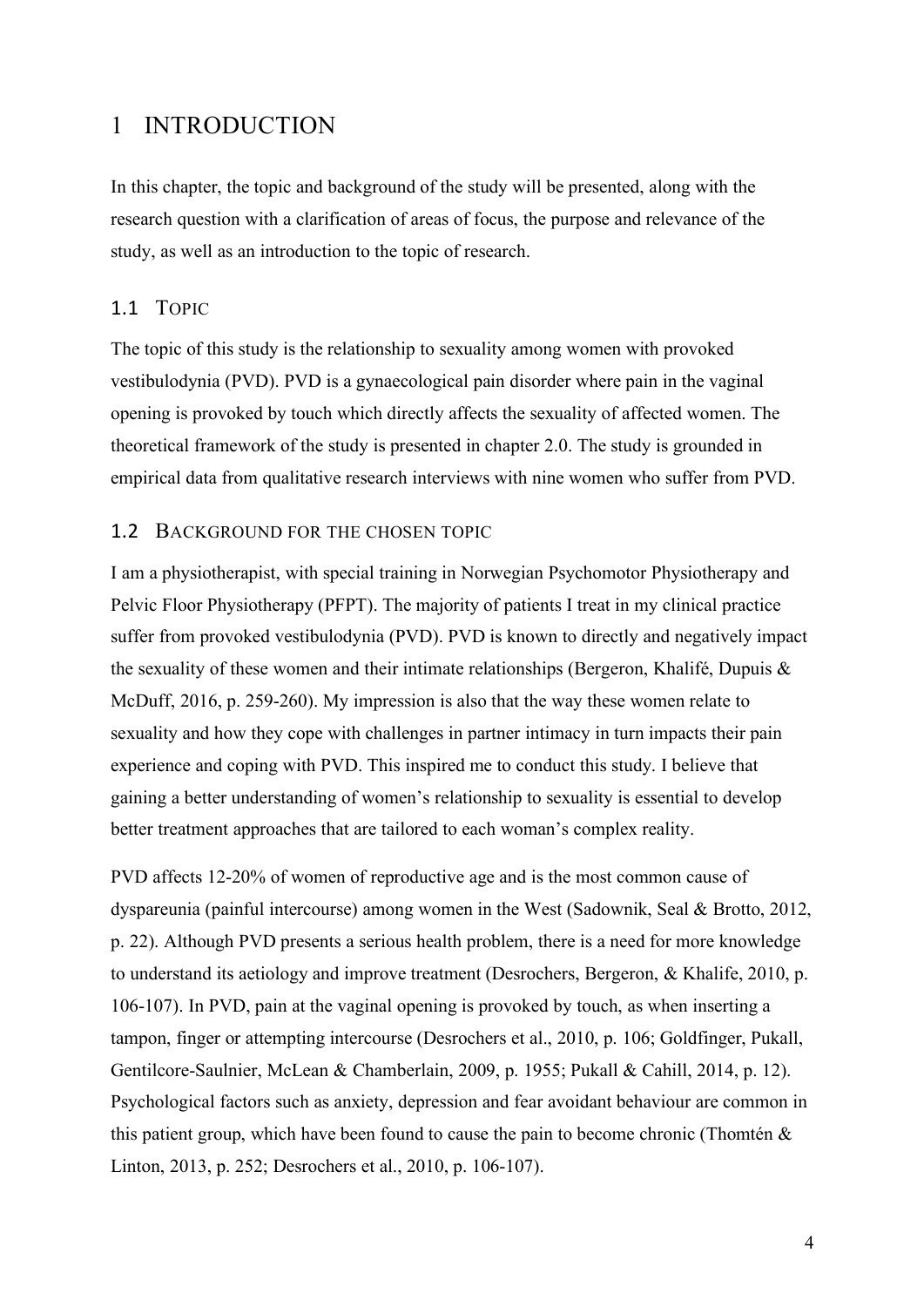My hope is that this study can capture and present some elements of these women's reality that deserves more attention from health care personnel and that it may contribute to the development of better health care services for this patient group. I am also curious to see whether the study can contribute to forming a better aetiological understanding of PVD.

## 1.3 RESEARCH QUESTION

What do women who live with PVD tell about their relationship to sexuality?

#### 1.3.1 NARROWING DOWN THE RESEARCH QUESTION

To guide the focus during the research process, the following two research questions were added:

- 1. How has their view and experience of sexuality come to be?
- 2. What are they attempting to achieve through their sexuality and what are their experiences of doing that?

## 1.3.2 DEFINITIONS

"Relationship" in the context of this research question reflects the acknowledgement that there is a relationship between the woman's *self* and sexuality.

"Sexuality" refers both to the sociocultural concept of sexuality as well as personal expectations, feelings and experiences. These concepts will be explained in greater detail in part 2.

## 1.4 PURPOSE OF THE STUDY

Although PVD has a direct, negative impact on sexuality, and several studies indicate connections between pain persistence and sexual problems in this group, limited qualitative research exists to date in this area. The purpose of this study is to meet the need for better help and support for women with PVD by contributing more knowledge about their thoughts and lived experiences of sexuality to health care personnel. The current study also seeks to provide a better understanding of how their relationship with sexuality has come to be, about what their concerns and struggles are, as well as any resources and victories in the area sexuality that may be of relevance to their coping with PVD.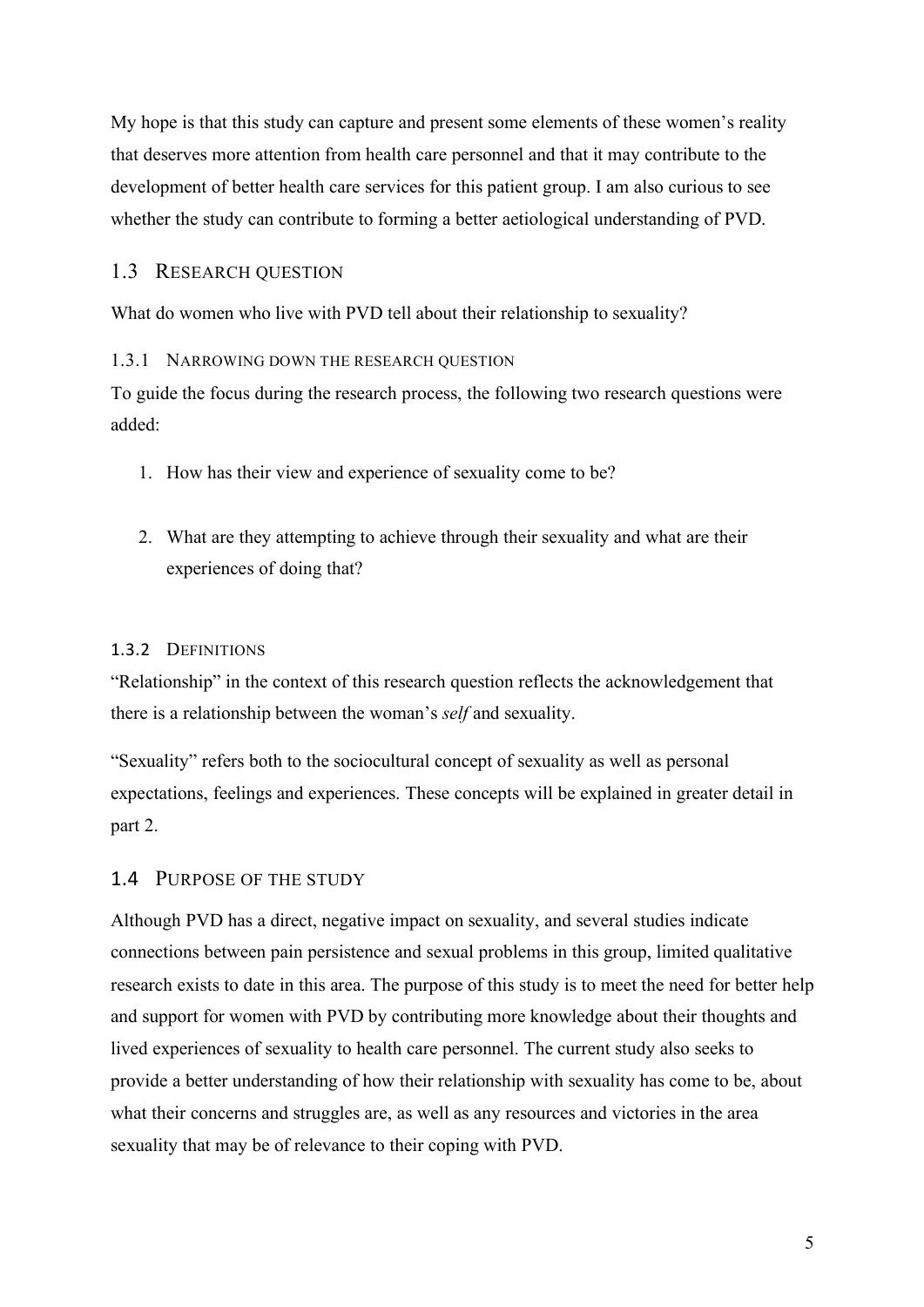#### 1.5 RELEVANCE OF THE STUDY

As mentioned, PVD is a highly prevalent disease and the most common cause of dyspareunia in the West. It deserves attention for this reason alone. Studies of PVD are relevant in a psychological health perspective because anxiety, depression, fear avoidant behaviour and other psychological and psychosocial factors play an integral part in the development and maintenance of the pain (Thomtén & Linton, 2013, pp. 251-252; Desrochers et. al., 2010, p. 106-107). Research in this area does indicates that concerns and beliefs about sex and sexuality are enmeshed into these psychosocial factors (Krapf & Goldstein, 2016, pp. 288- 289; Desrochers et al., 2010, p. 106-108). For example, Desrochers et.al. (2010, p. 107) found in their quantitative study that higher state anxiety, fear of pain and lower pain self-efficacy explained 22% of the variation in women's sexual impairment. More qualitative research is needed to understand these pain-exacerbating psychological factors and their potential role in the aetiology of PVD (Desrochers et al., 2010, p. 114). The present study may bring to light relevant information in this regard.

Authors Krapf & Goldstein (2016) emphasize the importance of the clinician's ability to facilitate open conversations about these topics through openness, comfort, trust and confidence (Krapf & Goldstein, 2016). However, sexuality is a topic of great stigma and taboo and often a hard one to broach both for the patient and the medical doctor or therapist due to feelings of embarrassment, shame, guilt etc., and limitations of time and experience on the part of the clinician (Almås & Benestad, 2017, p. 15; Fougner and Haugstad, 2015, p. 323; Krapf & Goldstein, 2016, p. 287-288). The diagnosis is often difficult to evaluate and treat (Krapf & Goldstein, 2016), and it is common that patients visit several medical doctors before they are properly diagnosed and referred to a skilled therapist for treatment (Ibid). Given the relatively high prevalence of PVD, it is necessary that health care professionals across different disciplines gain a better understanding of how sexuality can be experienced for women in this group so as to feel more confident and able to help their patients overcome the shame associated with talking about their sex-related pain.

The hope is that this qualitative study may contribute to alleviate these challenges by making these women's problems more easily recognizable in the eyes and ears of health care personnel. By presenting the lived experiences of a few women, I hope that general practitioners may be able to diagnose PVD more effectively and refer patients to appropriate treatment at an earlier time.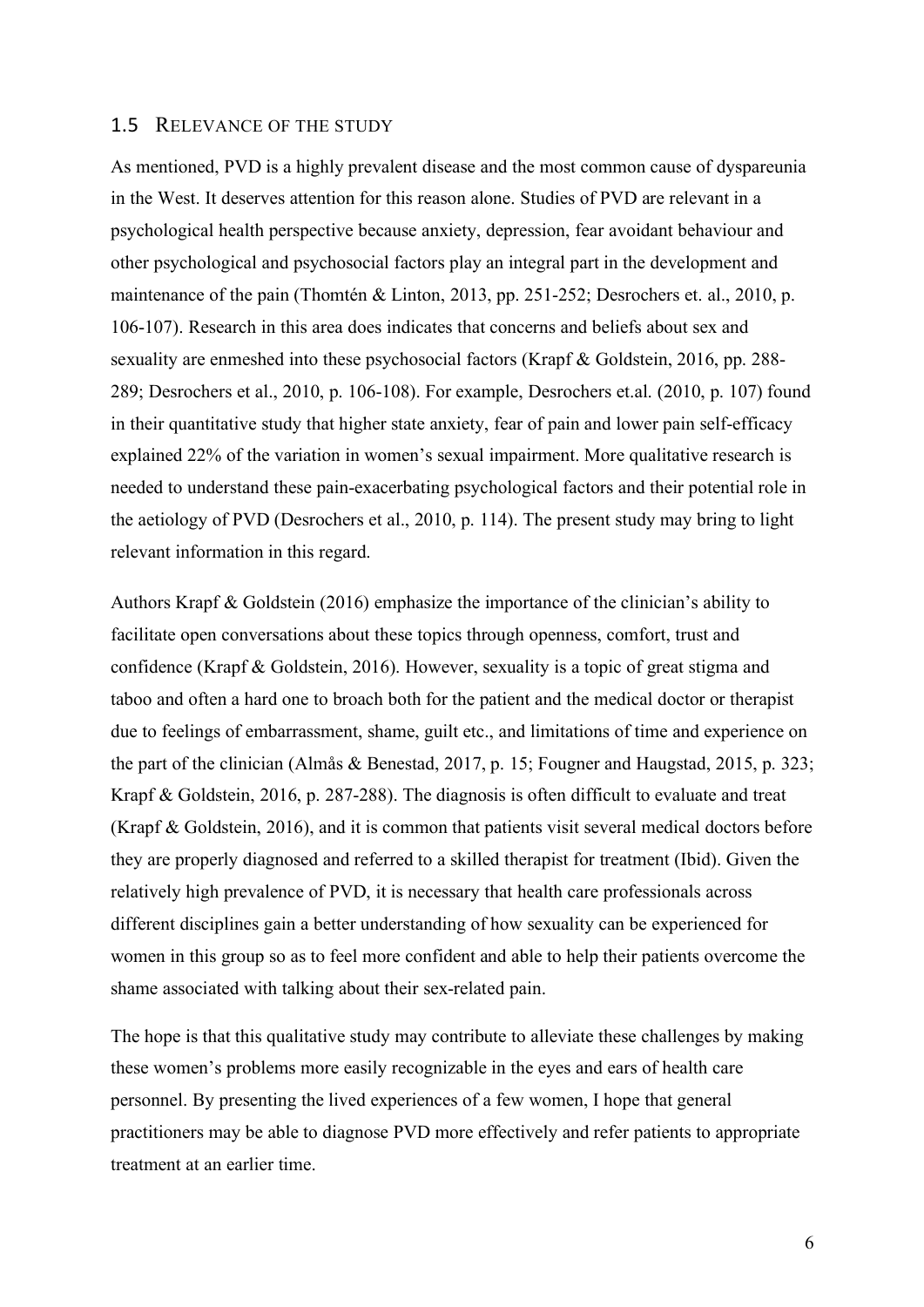As knowledge about PVD spreads one can hope that a larger number of physiotherapists will choose to equip themselves with the necessary knowledge, skills and insight to treat this relatively large patient group. It seems wise to add to the existing theoretical knowledge base more qualitative research so as to give both patient and therapist better conditions, especially in dealing with the sensitive subject of sexuality, as it is of such importance to the evaluation of the patients' problems at the beginning of treatment, as well as recognizing progress over time and evaluate treatment outcome.

Studies that have looked at sexuality in relationship to the etiology of PVD have mainly focused on the prevalence of history of sexual abuse and rape. I find this problematic, as it seems to me that patients who have not experienced sexual abuse also struggle when it comes to self-acceptance, setting boundaries, and to discover, ask for and receive what they want without fear and shame in an intimate setting. Considering the limited knowledge of the etiology in PVD, it is surprising that qualitative studies remain few as they may bring new information to light (Malterud, 2017, pp. 33-35). It seems appropriate to add to the existing scientific literature on PVD more qualitative research that addresses sexuality specifically.

#### 1.6 INTRODUCTION TO THE TOPIC

#### 1.6.1 WHAT IS PROVOKED VESTIBULODYNIA?

PVD is defined as burning or stabbing pain in the vaginal entrance (vestibulum), provoked by touch and pressure lasting for 3 months or longer (Desrochers et al., 2010, p. 106; Goldfinger et al., 2009, p. 1955). Hypersensitivity to touch at the vaginal entrance is characteristic to PVD and a diagnostic criterion (Pukall & Cahill, 2014, p. 14). Although the majority of women continue to have sex, intercourse is unbearable for many (Groven et al., 2016, p. 823). PVD is the most common cause of dyspareunia among women of reproductive age (Goldfinger et al., 2009, p. 1956). Scientific studies on the prevalence of PVD differ somewhat according to variations of measurement, but most recent studies report a prevalence of between 12-20% of PVD among women of reproductive ages in western countries (Goldfinger et al., 2009, p. 1955-1956; Sadownik et al., 2012, p. 22).

#### 1.6.2 UNKNOWN AETIOLOGY

There is no singular cause of PVD (Goldfinger et al., 2009, p. 1956). While there is agreement that the cause of PVD may be multifactorial, etiological knowledge is still lacking (Desrochers et al., 2010, p. 106-107). One theory is that PVD begins with a local infection, and that the pain becomes chronic as the result of increased sensitivity to touch (Backman,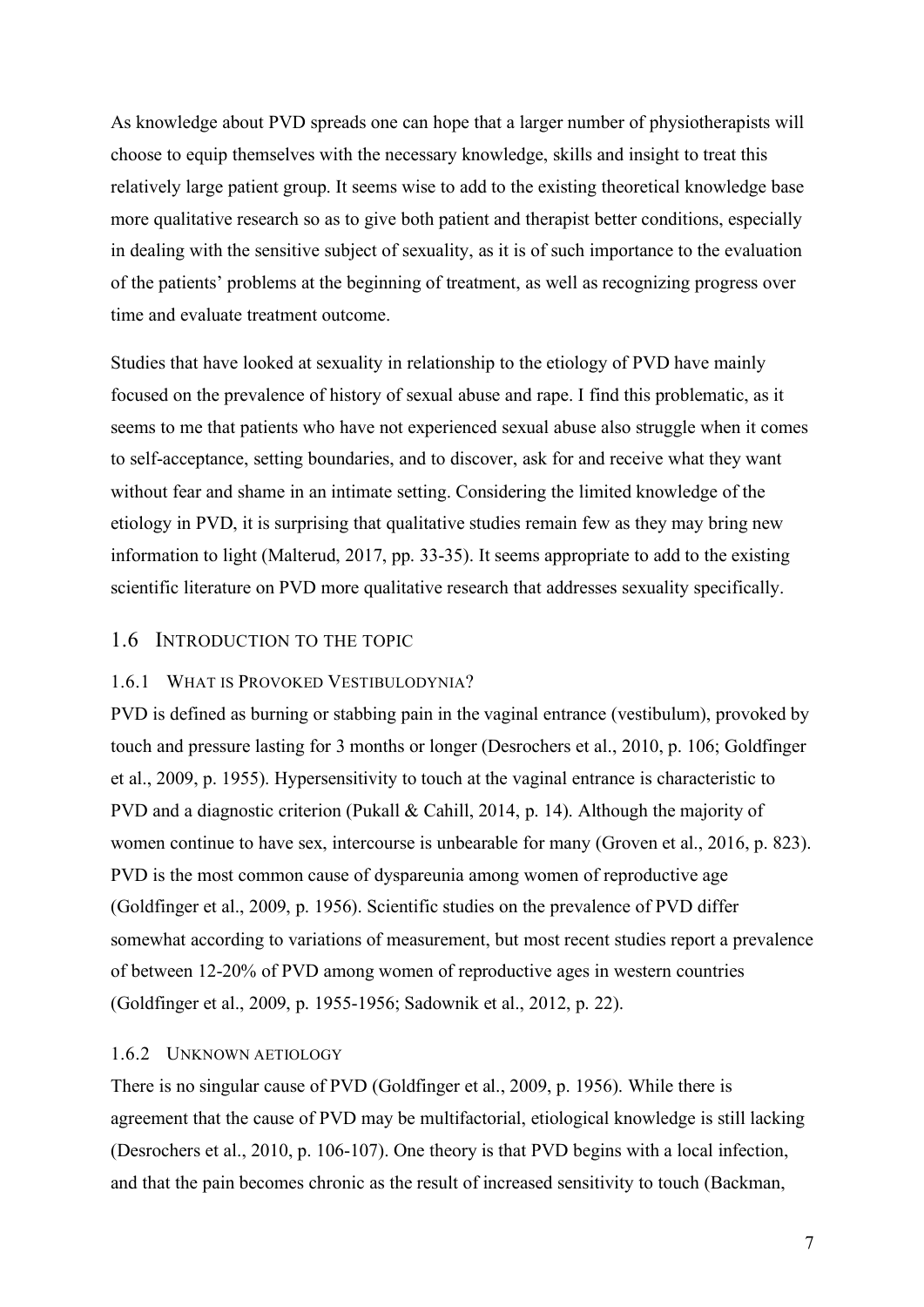Widenbrant, Bohm-Starke & Dahlof, 2008, p. 379). Some researchers argue that a background of sexual abuse can precede the development of sexual pain later in life (Corsini-Munt, Bergeron, Rosen, Beaulieu & Steben, 2016, p. 316; Desrochers et al., 2010, p. 106). Psychosocial factors have been found to play an important role in the development and maintaining of pain (Goldfinger et al., 2009, p. 1956).

#### 1.6.3 CHALLENGES IN SEXUALITY

Qualitative studies reveal that women with PVD feel pressured by social norms for what it means to be a woman and what the sex life within a romantic relationship should be like (Groven, Råheim, Håkonsen & Haugstad, 2016, p. 830). Women report feeling like intercourse is a duty, being torn between the desire to fulfil this duty and to protect themselves from pain (Ibid). Women with PVD have also been found to withdraw from body awareness (Craven, Thelen, Elliott & Lazear, 2016, pp. 530-535) and from intercourse (Braksmajer, 2018, pp. 424-430). The pain itself negatively impacts the sense of self in patient groups suffering from genital pain (Rosenbaum, Bernard & Wilhite, 2015, p. 551).

Women with PVD experience lower libido and arousal, with lower intercourse frequency in comparison to healthy women (Desrochers, Bergeron, Landry & Jodoin, 2008, p. 206). From their conversations with eight women suffering from PVD, Groven et al. (2016, pp. 827-833) found that women with PVD want to be able to have sex again. Other studies have found that doctors are often not capable of meeting the needs of their patients in terms of providing safe space for talking about sexuality and sex-related problems (Krapf & Goldstein, 2016, p. 288).

#### 1.6.4 TREATMENT

Patients are most often diagnosed by a gynaecologist or dermatologist. A combination of physiotherapy, sexual therapy and cognitive behavioural therapy is recommended (Backman et al., 2008, p. 379).

#### 1.6.5 ADDRESSING SEXUALITY IN TREATMENT

Researchers from multiple disciplines emphasize that physiotherapy treatment that targets increased tension of pelvic floor musculature should also address psychosocial aspects of healing (Bergeron et al., 2016, p. 267; Backman et al., 2008, p. 384). Considering this, sexuality should be a central topic for doctors and physiotherapists who treat these women. In Norway, Haugstad and colleagues have developed a treatment approach that combines classical physiotherapy interventions and cognitive psychotherapy called Somatocognitive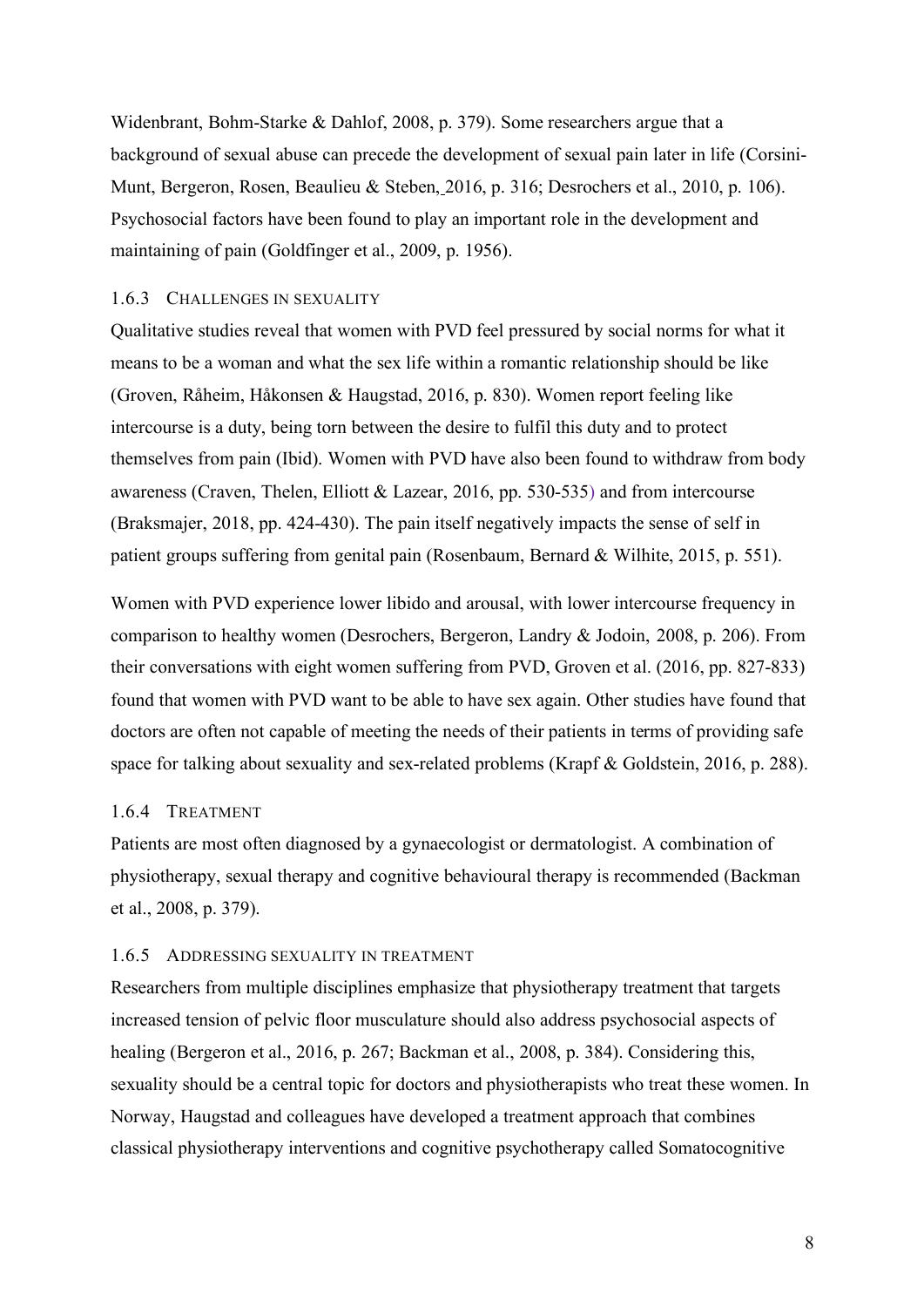physiotherapy which has been found to reduce pain in women with PVD (Fougner & Haugstad, 2015, p. 318).

## 1.7 THE HISTORY OF SCIENTIFIC RESEARCH ON PVD IN A NUTSHELL

In the beginning, research into the etiology of PVD was dominated by the separation of psyche and soma, seeing it as either a physical or psychological disease (Thomtén & Linton, 2013, p. 252). However, over the past 25 years there has been a growing consensus among researchers across multiple disciplines that a biopsychosocial approach should be applied to evaluation and treatment (Chisari & Chilcot, 2017, p. 88; Craven et al., 2016; Desrochers et al., 2010, p. 114; Thomtén & Linton, 2013, p. 252).

During the last decade there has been an increase in the attention toward sexuality among researchers from different disciplines, with a few qualitative studies addressing the lived experiences of women with PVD with direct focus on sexuality, as well as quantitative studies of psychosexual factors. A summary of these studies will be presented in part 2.0.

In the newly published ICD-11, PVD is classified as a pain disorder under the category of diseases of the genitourinary system (International Classification of Diseases (ICD), 2018).

## 2 THEORETICAL FOUNDATION

This section includes theoretical perspectives for the understanding of pain, the Self, sexuality and shame, as well as relevant scientific studies on the subject of PVD. I'm also including an introduction of Norwegian Psychomotor Physiotherapy, as it is relevant to understanding myself as a researcher.

## 2.1 PAIN

Pain is defined as "an unpleasant sensory and emotional experience associated with actual or potential tissue damage, or described in terms of such damage" (International Association for the Study of Pain (IASP), 2018, second paragraph).

## 2.1.1 PERSPECTIVES ON PAIN

For a long time, pain was understood as a physical phenomenon of biological origin (Butler & Moseley, 2013, p. 10). Advances in neurobiological research has shown that pain is a product of biological, psychological and social driving factors (Butler & Moseley, 2013, section 1).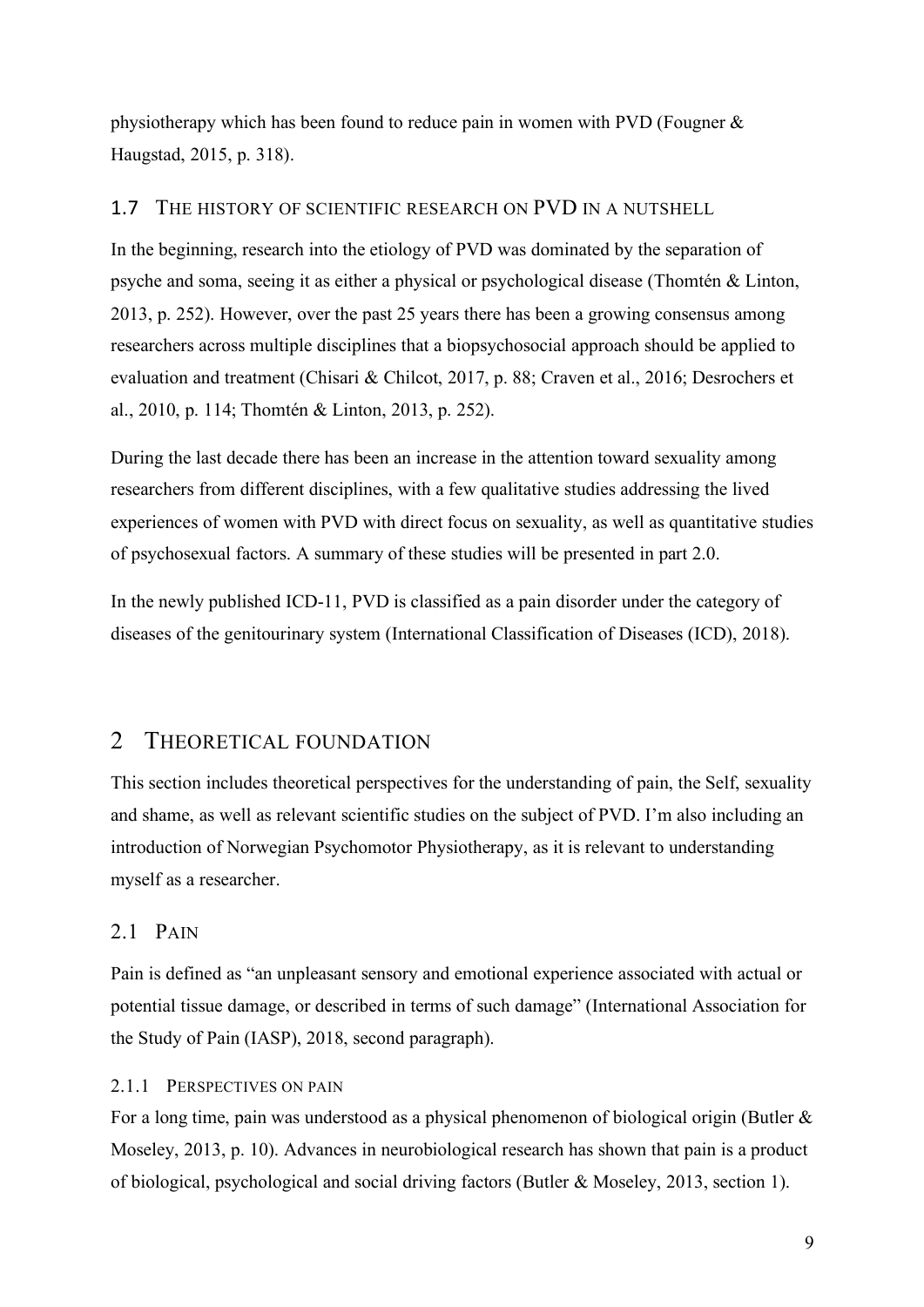From a biopsychosocial perspective, the function of pain is understood as the necessary unpleasant experience that alerts us to danger, or what our brain believes is dangerous (Ibid.). Phenomenologically, pain possesses "an utterly sovereign power, a sovereignty that marks the limit for my belief in my own power, my freedom and my determining right over everything in my life, over all its significance and meaning" (Vetlesen, 2009, p. 52).

#### 2.1.2 PAIN IN THE CONTEXT OF PVD

Women with PVD describe their pain as burning, cutting, stinging (Groven et al., 2016, p. 819). Biologically, what leads to pain can come from processes that threaten the health of tissues, like an injury or inflammation (Butler & Moseley, 2013, p. 30). Signals from the tissues reach the brain where the actual pain experience is produced, the intensity being determined according to how dangerous the brain perceives the signal to be (Butler & Moseley, 2013, pp. 38-39). Psychological factors, such as what meaning attributed to the pain affect how pain signals are interpreted. Fear, catastrophizing and hypervigilance contribute to higher pain intensity (Ibid.).

Social factors, such as how others relate to one's pain affect the pain experience too. For example, in the case of PVD, both partner hostility and solicitousness (partner expressing concern) are related to reports of a more intense pain (Desrochers et al., 2010, p. 107). Psychosocial factors make the pain relational, in one way by virtue of being provoked by the penetration of the partner, in another because inability to have intercourse threatens belonging as one comes to see oneself as not a "real woman" (Groven et al., 2016, p. 820).

In terms of coping, it is relevant to mention the term *self-efficacy*. Pain self-efficacy refers to one's confidence regarding one's ability to function effectively while in pain (Bois, Bergeron, Rosen, McDuff & Grégoire, 2013, p. 2026).

## 2.1.2.1 SENSITIZATION

Over time (3 months or more), when pain becomes chronic as in the case of PVD, the processing of pain signals is altered in the nervous system. This process is called *sensitization* and can occur both in the local (vaginal) tissue (peripheral sensitization), and in the areas of the brain where the experience of pain is produced (central sensitization) (Butler & Moseley, 2013, pp. 82-83; Pukall & Cahill, 2014, p.14).

Psychosocial factors, which are highly prevalent among women with PVD, are integral to this alteration, specifically depression, fear (of pain), stress, catastrophizing and a tendency to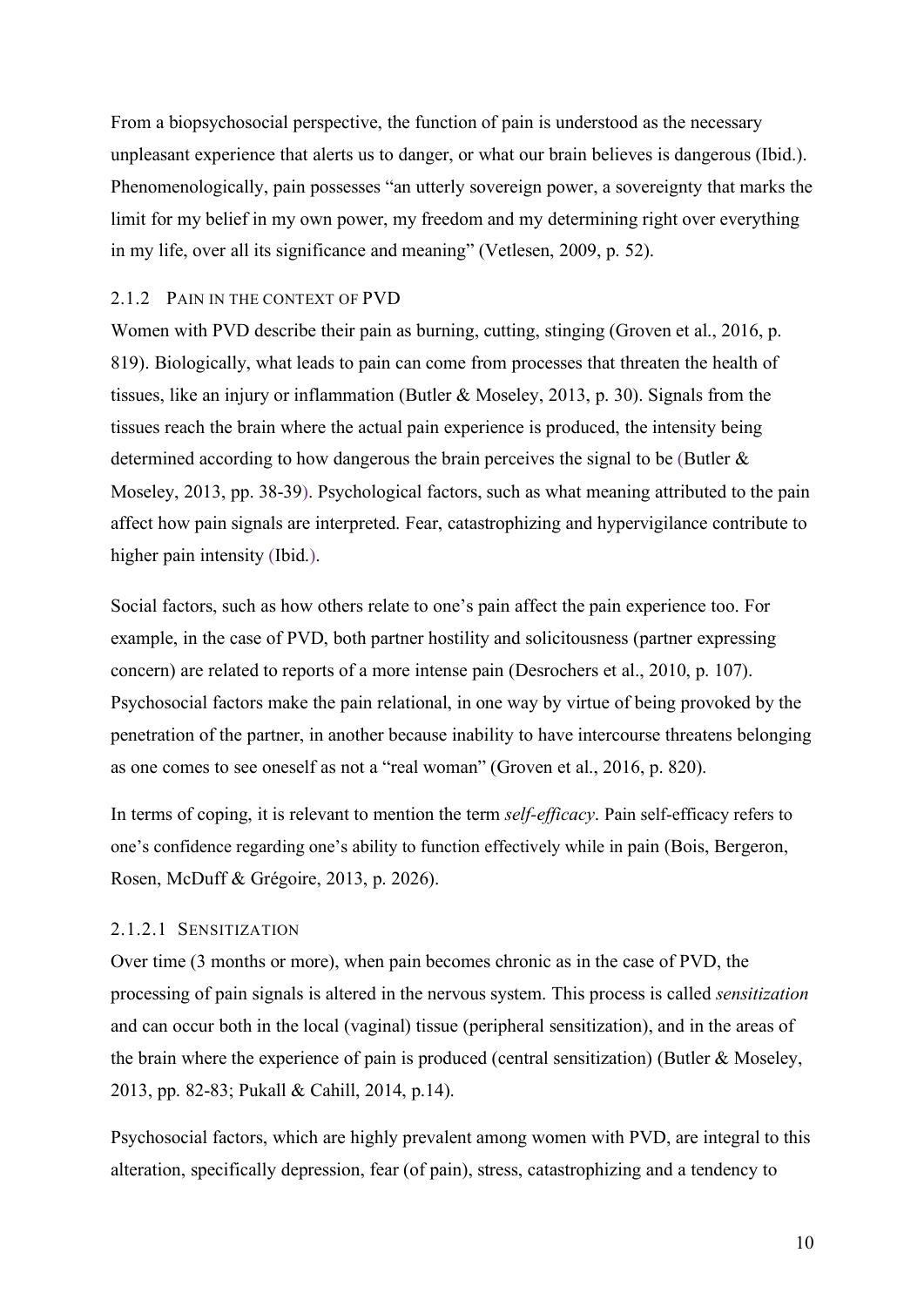misinterpret bodily sensations (Goldfinger et al., 2009, p. 1956; Pukall & Cahill, 2014, p. 17). Increased tension of the pelvic floor muscles may contribute to sensitization because of associated neurological changes in the tissue of the vaginal opening (Pukall & Cahill, 2014, p. 16). Psychosocially, this can be an effect of anticipating pain (Rosenbaum, Bernard  $\&$ Wilhite, 2015, p. 552). Feeling pain when touch is applied in ways that would normally not elicit pain (allodynia) is a symptom of pain sensitization (Pukall & Cahill, 2014, p. 14). Hypersensitivity to touch at the vaginal opening is characteristic to PVD and a diagnostic criterion (Ibid).

### 2.2 THE SELF

As this study seeks to find information about the relationship it is implied that the Self is the other part of that relationship. From a sociological perspective, the development of the Self is a process of interaction with others (George Herbert Mead cited by Gretland, 2007, p. 40). Two aspects of the Self emerge during the first 3 years of our lives; a subjective "I" which takes action, reflects and refers to, and an objective "me" which reflects the expectations of others. The "me" makes it possible to take on the roles of others and to coexist according to general expectations of others by way of being able to take on their perspectives. According to Norwegian psychomotor physiotherapist Anne Gretland, the Self is experienced and expressed through the lived body by what we sense, feel, think, in the way we interact and carry ourselves (Gretland, 2007, p. 39).

## 2.3 SHAME

In line with the research question it seems appropriate to address the type of negative shame that can be experienced when one's sexuality is different from what is perceived as "normal" and socially acceptable. This type of shame leads to seeing oneself as not worthy of love and acceptance in the eyes of others (Farstad, 2016, pp. 25-28). A product of relationships, shame comes with the experience of not being seen by others and making judgements about oneself based on how one (thinks one) is seen by others (Ibid). Phenomenologically, shame is experienced as *being* wrong, with a desire to disappear as one wants to hide what's unacceptable and unlovable about oneself from the eyes of others (Ibid). Shame can be felt in the body as freezing, burning, numbing or physical weakness, as being constrained or bound (Ibid). A common concept in postmodern culture is that shame belongs to the past. In reality, modern shame concerns identity and self-image, whereas traditional shame had to do with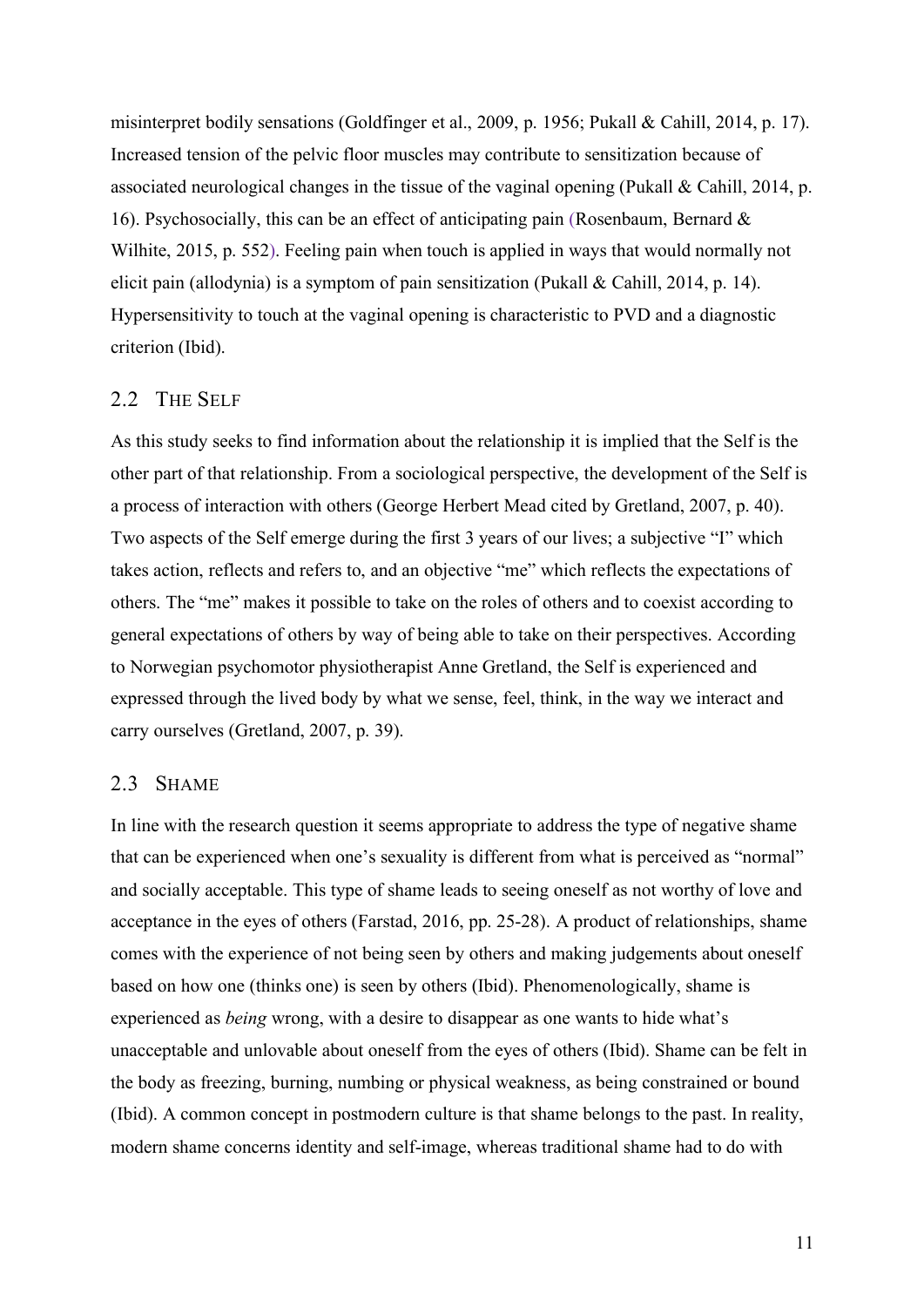family and traditions (Frønes, 2001, p. 70). This can make it particularly challenging for the person who feels shame, as feeling shame is shameful in itself (Wyller, 2001, p. 10).

## 2.4 SEXUALITY

For the purpose of this paper I choose the following definition by the WHO:

"Sexuality is experienced and expressed in thoughts, fantasies, desires, beliefs, attitudes, values, behaviours, practices, roles and relationships. While sexuality can include all of these dimensions, not all of them are always experienced or expressed. Sexuality is influenced by the interaction of biological, psychological, social, economic, political, cultural, legal, historical, religious and spiritual factors." (WHO, 2006a)

#### 2.4.1 PHENOMENOLOGICAL PERSPECTIVE ON SEXUALITY

According to phenomenologist philosopher Merleau-Ponty, sexuality and libido are the psychophysiological subject's inherent ability to form attachment with different environments, make decisions based in different experiences, and acquire behavioural structures (Merleau-Ponty, 1994, p. 118). A person's sexuality delineates his or her way of being in relationship to the world, i.e. in relationship to his or her (socio-cultural) time and in relationship to other human beings. In this way, sexuality gives shape to that person's history (Ibid.). According to Merleau-Ponty, desire and libido are dependent on the person being engaged and living in one's body in a way that allows tactile stimuli to be experienced in relationship to sexual relations, expectations and desires (Merleau-Ponty, 1994, p. 115).

While recognizing that sexuality is lived experience beyond those that involve our erogenous zones, the perspective of Merleau-Ponty does not address the social process of interaction through which sexuality and the Self are developed. To understand the experiences of the women in this study, it seems appropriate to include a psychosocial perspective on sexuality.

#### 2.4.2 BIOPSYCHOSOCIAL PERSPECTIVE ON SEXUALITY

Almås & Benestad emphasize the importance of seeing sexuality from a systems-based perspective, both in terms of an individual level (body systems, psyche, spiritual) and socioculturally. One the individual level, sexuality develops as one learns to understand one's body and sexual feelings (Almås & Benestad, 2017, p. 40). Feminist scholars point out that women's psyches are anchored in their bodies as well as in culture, and that considering women's context is crucial to understanding women's lived experiences (Tolman, 2012, p.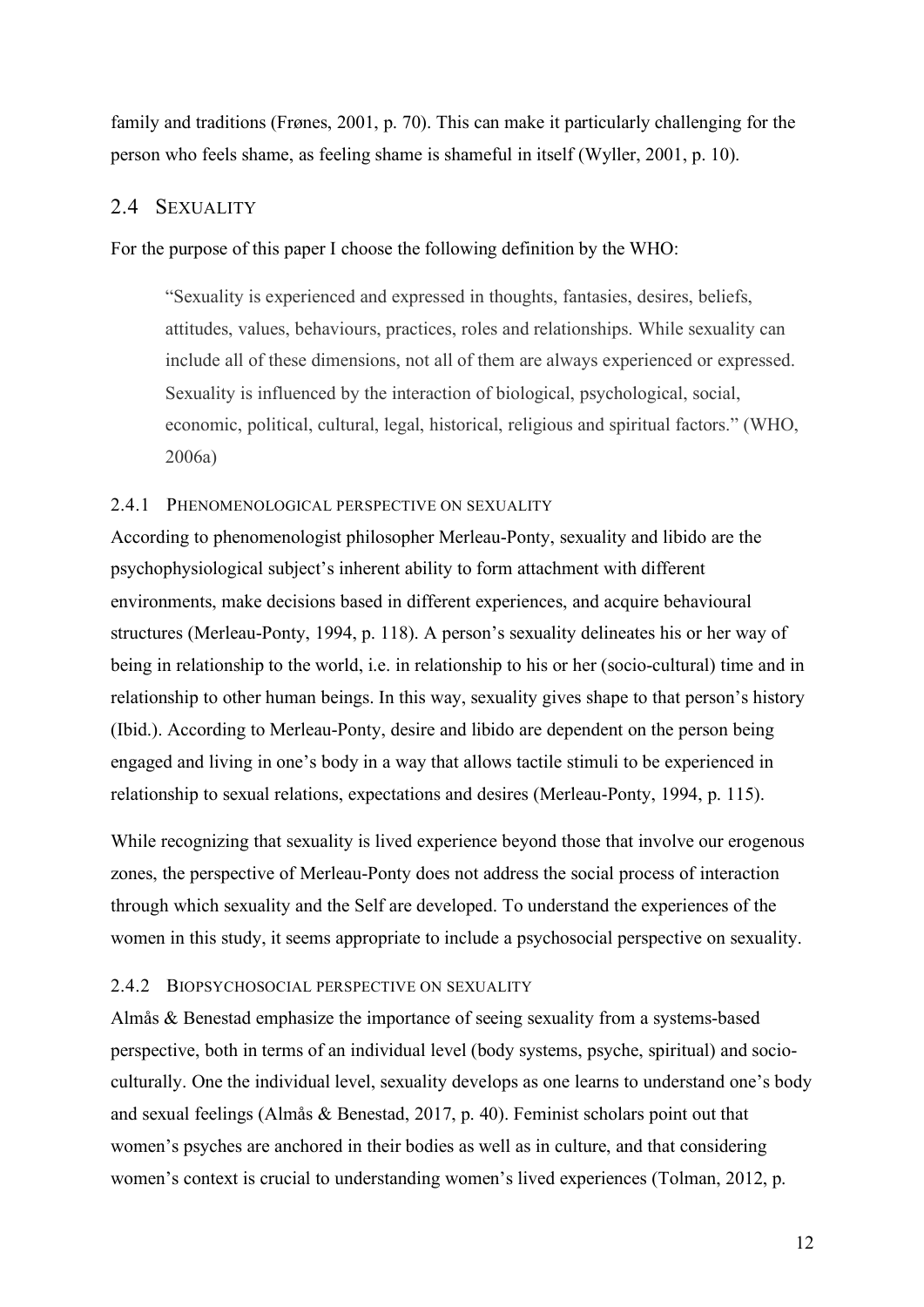748). Sexuality affects the relationships we have with ourselves and others as we strive to find belonging during the formation of our sexual identity (Almås & Benestad, 2017, p. 52-53). When sexuality is welcomed and given space it will thrive and grow, and when suppressed, can easily become handicapped and difficult (Almås & Benestad, 2017, p. 45).

Norms create expectations about how one will be received by others (Ibid). In the context of this study, both norms for female sexuality and norms for health and illness are relevant. Heterosexual women are subject to norms for sexual behaviour which are centred around male sexual arousal and pleasure, often referred to as the "heteronormative discourse" (Tolman, 2012, p. 748). When discovering that their own experience is in violation of the socially dominating norms, it's not uncommon for young women to suppress their authentic self in order to preserve relationships (Ibid).

Feminist researchers advocate for the view that desire is a part of the Self, *a knowing, feeling, experiencing self*, described in terms of sexual subjectivity and sexual agency (Tolman, 2012, p. 750). Sexual subjectivity refers to a person's identification as a sexual being by experiencing herself as such, who feels entitled to sexual pleasure and sexual safety, and who can make active sexual choices (Ibid.). Sexual subjectivity is a necessary component of sexual agency in the sense that it affects one's ability to act in the world and to feel like one can will things and make them happen (Ibid.). Desire is related to this as a sense of entitlement to that which one has an appetite for, or a yearning or a worthy goal to stretch towards (Ibid.).

#### 2.4.3 BIOMEDICAL PERSPECTIVE ON SEXUALITY

From a biomedical perspective, sexuality is viewed as one of the "natural functions", alongside sleep, digestion etc. (Almås & Benestad, 2017, p. 50-51). Libido, arousal and orgasm are explained as physiological processes and seen as sexual functions which become subject to medicalization (Ibid). For example, reduced libido is termed a dysfunction. Social or psychological factors are not considered within this view, nor is sexuality recognized as an aspect of existence, or someone's lived experience. Although the contemporary definition of sexuality recognizes its complexity, the biomedical perspective still affects the way sexuality is understood due to medicalization (Ibid.). Women and men come to view their sexual challenges as dysfunctions that need to be fixed. As "curing" is the domain of the medical institutions, the individual can become disengaged from their own healing process (Ibid.).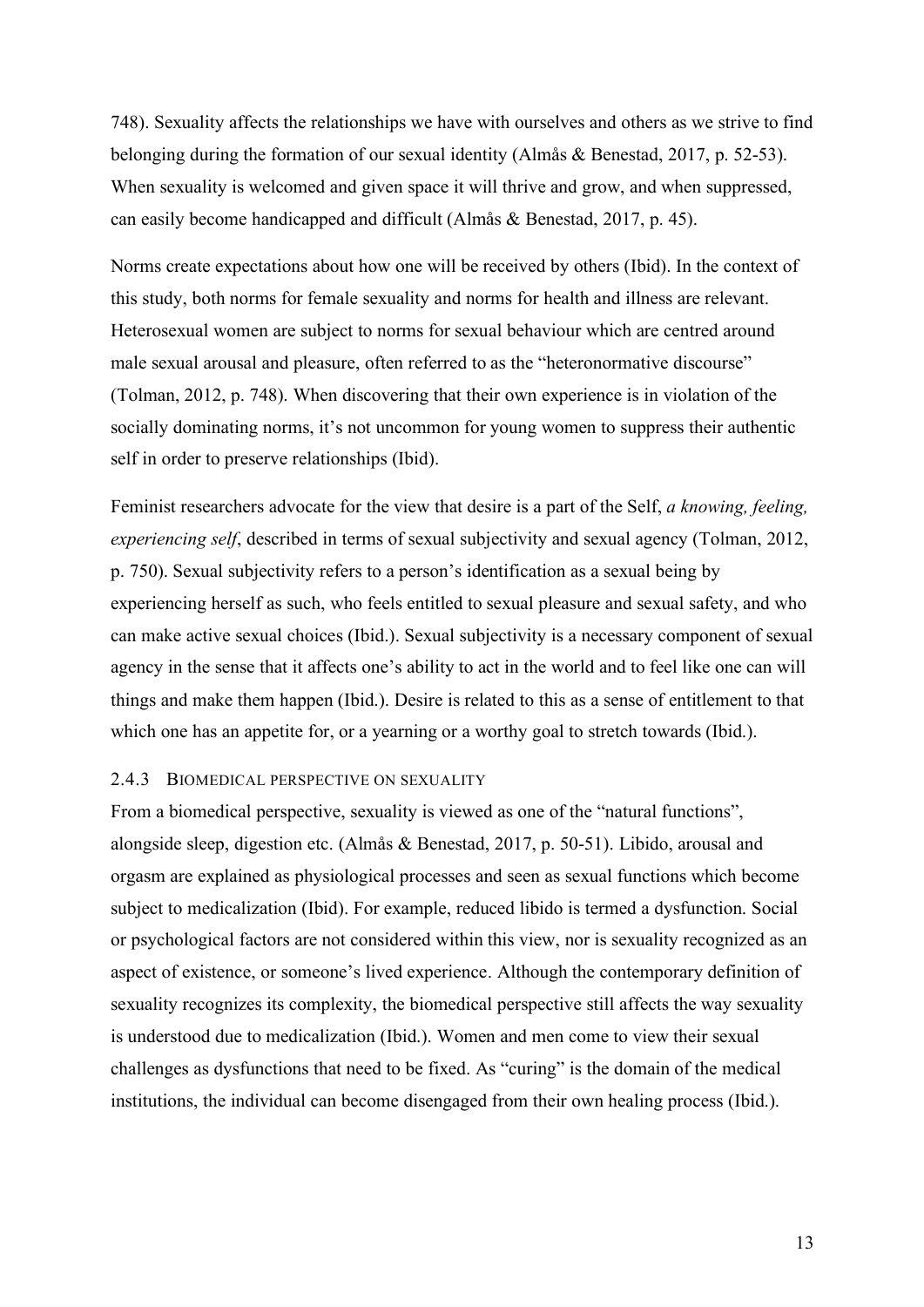#### 2.4.4 SEXUAL HEALTH

Several authors argue that defining sexual health is problematic as there will always be a risk that definitions become normative, and that somewhere in the multitude of sexual experiences, orientations and expressions, someone will feel left out (Almås & Benestad, 2017, p. 47). The increase in medicalization of female sexuality during recent years with the emergence of diagnoses like "hypoactive sexual desire disorder" (HSDD) is problematic, as it fails to acknowledge the social and cultural contexts for women's sexual difficulties by creating normative expectations for their sexual behaviour (Braksmajer, 2018, p. 420).

In light of this, a biomedical perspective is inappropriate for understanding and treating sexual problems as their aetiology may be multifactorial (Almås & Benestad, 2017, p. 50; Rosenbaum, Bernard & Wilhite, 2015, p. 551).

## 2.5 RELEVANT PREVIOUS RESEARCH ON PVD

As mentioned, sensitization plays an important role in PVD due to depression, fear of pain, stress, catastrophizing and the tendency to misinterpret bodily sensations (Pukall & Cahill, 2014), leading to fear-avoidant behaviour (Chisari & Chilcot, 2017, p. 84). Although some women continue to be sexually intimate in ways that don't involve penetration, others avoid sexual contact with their partner (Braksmajer, 2018, p. 430; Groven et al., 2016, p. 825).

Women are torn between the desire to meet their partner's sexual needs and the desire to avoid the emotional and physical suffering of enduring painful intercourse (Ayling & Ussher, 2008 cited in Leclerc, Bergeron, Brassard, Bélanger, Steben & Lambert, 2015, p. 1562). Quantitative studies focusing on sexual communication have seen correlations between improved sexual communication and a reduction in pain and psychological symptoms (Awada, Bergeron, Steben, Hainault & McDuff, 2014, p. 1278-1280; Rancourt, Rosen, Bergeron & Nealis, 2016, p. 1940).

From their conversations with eight women suffering from PVD, Groven et al. found that women with PVD want to be able to have sex again (2016, pp. 825 & 830). However, women with vestibulodynia consistently report reduced sexual arousal and desire, lower frequency of intercourse, difficulty achieving orgasm and decreased sexual satisfaction (Desrochers et al., 2010, p. 106-107).

Any vulvar disease or dysfunction may disturb a woman's sense of self, as the vulva is associated with privacy, femininity and sexuality (Rosenbaum, Bernard & Wilhite, 2015, p.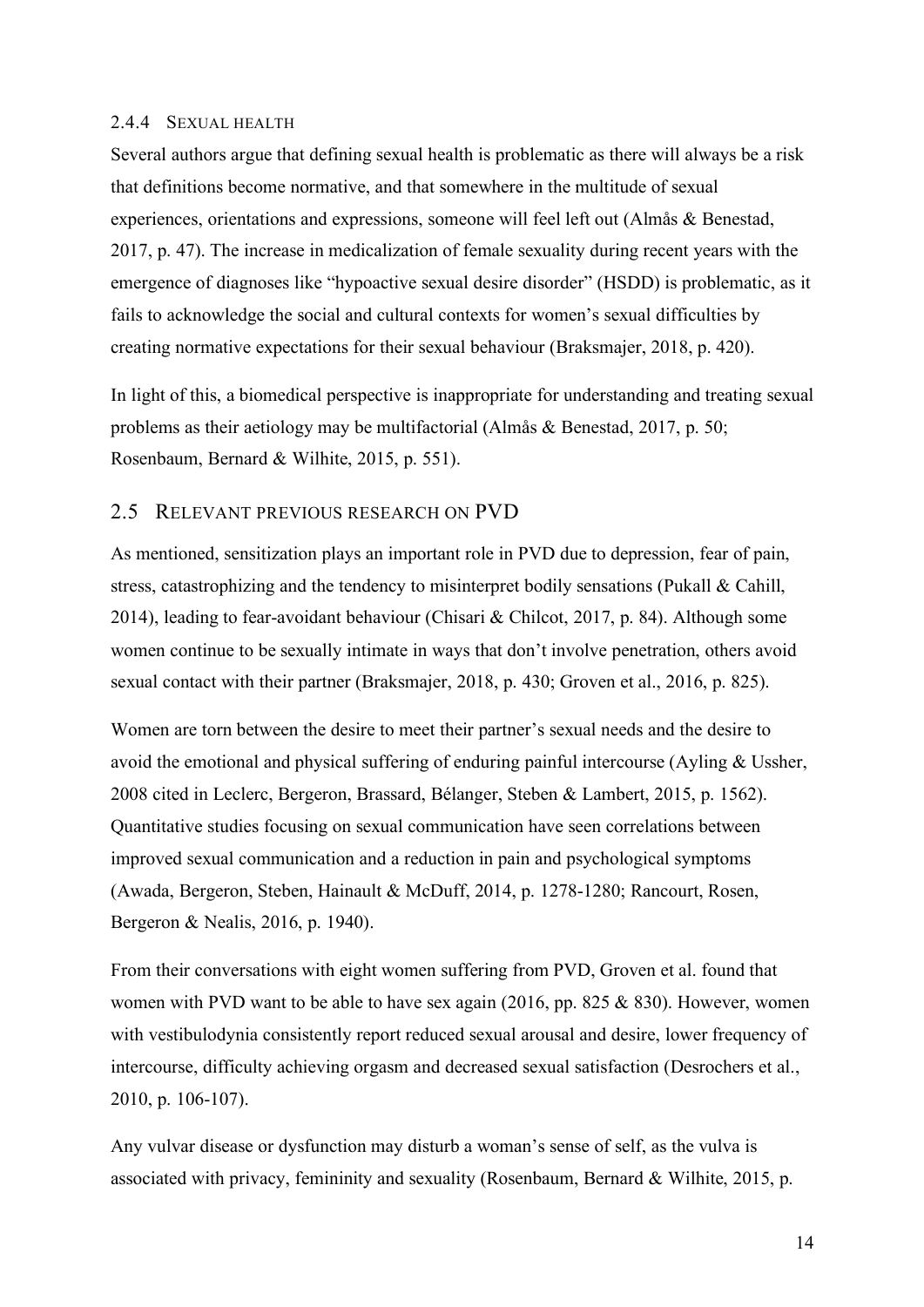551). Qualitative studies to date show that women with PVD are affected by the heteronormative discourse, for example by feeling like intercourse is a duty (Groven et al., 2016, 825; Braksmajer, 2018, p. 424). Being conflicted about one's body because of their inability to enjoy intercourse, makes advocating for one's needs during sex difficult (Groven et.al., 2016, pp. 825-833). While enduring painful sex can be a protective response to the perceived failure to perform as expected, it is associated with increased pain (Leclerc et al., 2015, p. 1562).

On the positive side, Groven et al. found that through exploration and body-awareness, women with PVD had come to find their body as meaningful and expressive, discovering potentials for pleasure as well as an opportunity to improve their sense of self (2016, p. 826). In their quantitative study, Katy Bois and colleagues found that greater relationship intimacy and sexual intimacy were associated with greater sexual satisfaction and sexual function, as well as higher confidence that one can cope despite the pain (Bois et al., 2013, p. 2033).

Recent studies show that treatment that targets PVD women's beliefs about pain positively impacts their sexual functioning as well as how they experience the quality of their relationship with respect to cohesion, consensus, satisfaction and affectional expression (Craven et al., 2016, pp. 530-535).

## 2.6 NORWEGIAN PSYCHOMOTOR PHYSIOTHERAPY

Norwegian Psychomotor Physiotherapy (NPMF) is the result of the collaboration between a physiotherapist (Aadel Bülow-Hansen) and a psychiatrist (Trygve Braatøy) during the years 1940's and early 1950's (Bunkan, 2014, p. 259). In NPMF, the treatment is targeted at facilitating an adjustment of the body toward better coping and health, with specific emphasis on the breath (Ibid.). The modality addresses the interconnectedness of respiration, muscle tension, posture, movement and psycho-emotional state (Øvreberg & Andersen, 2016, pp. 25- 30). It is process-oriented, in the sense that the patient becomes engaged in their healing journey through techniques that strengthens mind-body awareness and coping resources (Bunkan, 2014, p. 262). Foundational to the method is the view of the body as meaningful and expressive of people's lived experiences (Gretland, 2007, pp. 96 & 177; Øvreberg & Andersen, 2016, pp. 23-24).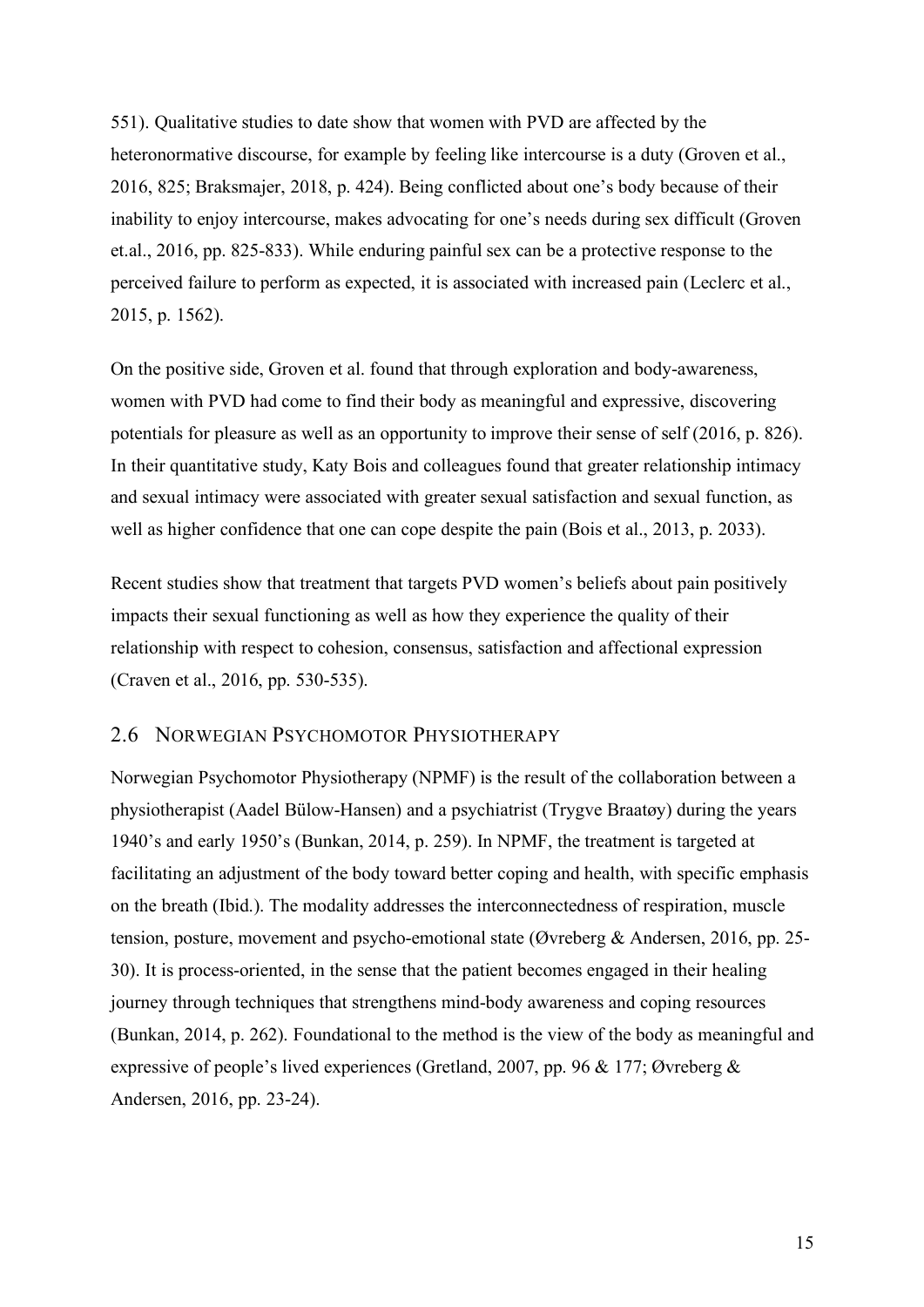## 3 METHOD

This chapter presents my preconceived understanding, the method chosen and scientific approach to research and analysis, as well as challenges and ethical concerns. Information about how literature was gathered is also included.

## 3.1 THE SAMPLE POPULATION

All nine women who were interviewed in this study came across as heterosexual. This is reflected in the theoretical foundation presented here. They were different stages of their healing process. Aged between 23-38, all were at a stage in life associated with higher sexual activity than later in life, as well as motherhood. This is important to consider, as findings may be uniquely tied to these contextual factors.

## 3.2 BASIS FOR CHOICE OF METHOD

This study seeks to contribute better insight and understanding of how women with this diagnosis experience, think and feel about a specific phenomenon (sexuality). Inherent in this type of qualitative research is the phenomenological view that reality is what people experience as real, and that every human action has meaning (Kvale & Brinkmann, 2009). According to hermeneutic philosophy, scientific studies of human experiences (in the world) must be based on those human beings' experience of being in the world and of its phenomena (Järvinen et al. 2017, p. 157). The method for gathering and processing data in this study is grounded in these philosophical perspectives.

## 3.3 SCIENTIFIC GROUND

## 3.3.1 PHENOMENOLOGICAL/HERMENEUTIC APPROACH

From a theoretical perspective, all qualitative research is based on phenomenological and hermeneutic principles in the sense that it seeks to develop empirically based knowledge (Malterud, 2017, p. 29). Phenomenological method aims at understanding phenomena in and of themselves instead of relating them to mechanical conditions (Kvale & Brinkmann, 2014, p. 46). This makes the approach particularly useful in research that seeks to encompass knowledge conveyed by and experienced through the body (Engelsrud, 2006, pp. 30-34).

According to hermeneutic philosophy, scientific studies of human experiences (in the world) must be based on those human beings' experience of being in the world and of its phenomena (Järvinen & Mik-Meyer 2017, p. 157). Hermeneutic interpretation is an inductive process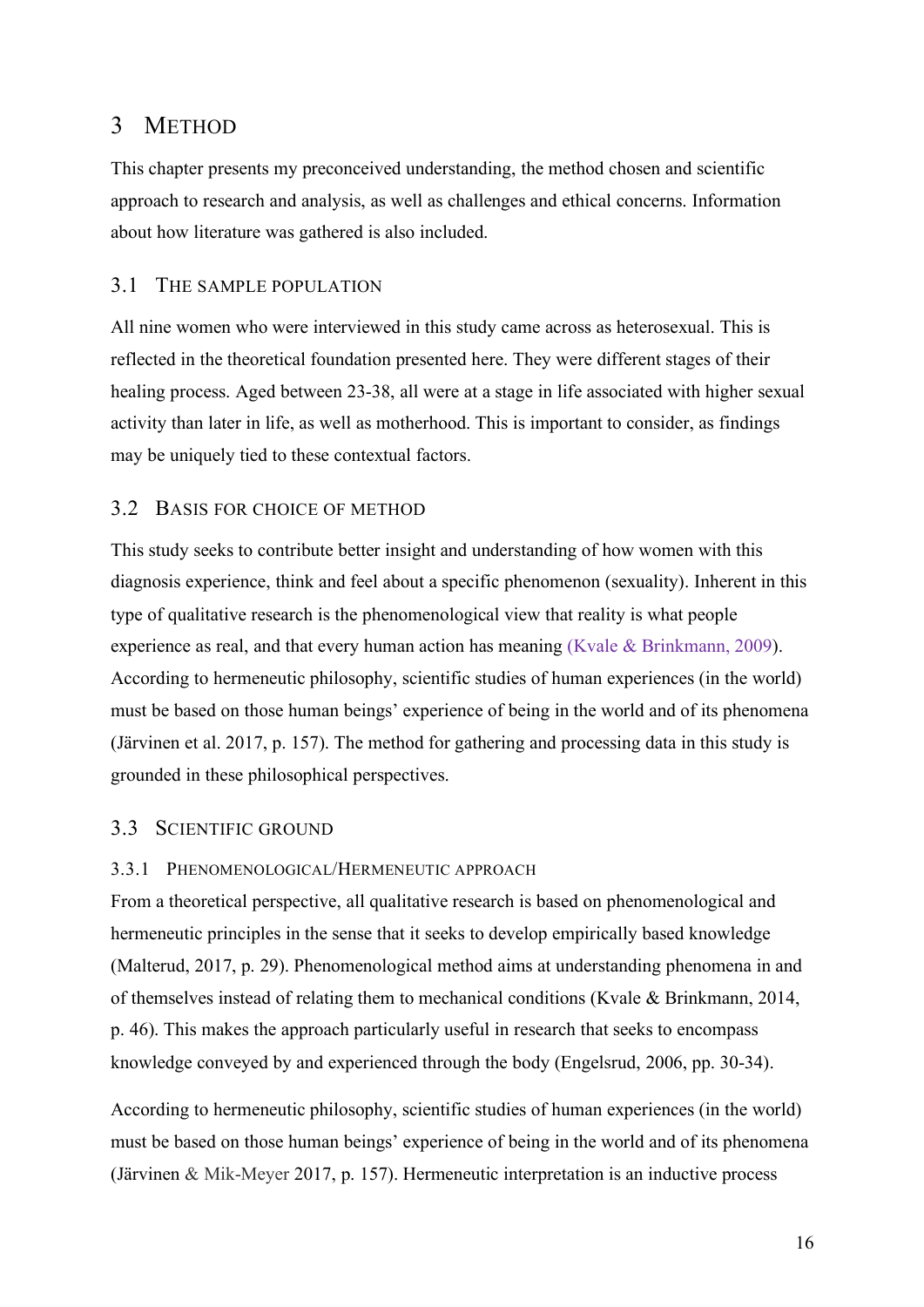where empirical data from individuals contribute insight into the area of research. Context and self-reflection on the part of the person analysing the data are considered important in this process, as our preconceived understanding lays the foundations for how we perceive (Kvale & Brinkmann, 2014, chapter 12). Through the *hermeneutic cycle* of interpretation and analysis, qualitative data go through a process of abstraction so as to extract meaning that can be applied to other individuals (Malterud, 2017, p. 28).

#### 3.3.2 QUALITATIVE RESEARCH INTERVIEW

A qualitative, semi-structured interview is well suited for the present research question as it allows the informants to talk about sexuality from their own perspective (Malterud, 2017, chapter 13; Kvale & Brinkmann, 2014, p. 47). Simultaneously, the interviewer maintains the opportunity to guide the conversation using a list of questions (interview guide) so as to ensure it stays within the range of the research topic (Malterud, 2017, p. 135).

Although this type of conversation can bear resemblance with a casual conversation, the different roles of the two persons make for an uneven distribution of power. As an interviewer it's important to be aware of this imbalance so as to make sure the interviewee is given enough freedom to speak freely and volunteer new information that the interviewer may not anticipate (Kvale & Brinkmann, 2014, p. 47). Throughout the conversation, the interviewer follows up with questions that seek to clarify aspects of the interviewee's experiences so as to see them from the perspective of the interviewee (Ibid). Receiving what the interviewee is saying with a naïve openness is necessary in order to not let one's preconceived understanding get in the way of seeing the phenomenon from the interviewee's perspective.

### 3.4 PRECONCEIVED UNDERSTANDING OF THE TOPIC

While it's not given that the women in this sample identify as heterosexual, I have assumed that they do because of their focusing on sexuality in the context of heterosexual relationships. It may be that there are variations of sexual orientation within the group, which adds to the complexity of the findings, but remain unidentified. Being a woman, my sexuality is just as much subject to my experiences and the influence of socio-cultural norms as the participants in the study, which will surely influence the study. I may over-emphasize or overlook certain phenomena or fail to see certain perspectives.

During my foundational physiotherapy training I learned to look at the body predominantly from a biomedical perspective, although my later training in Norwegian psychomotor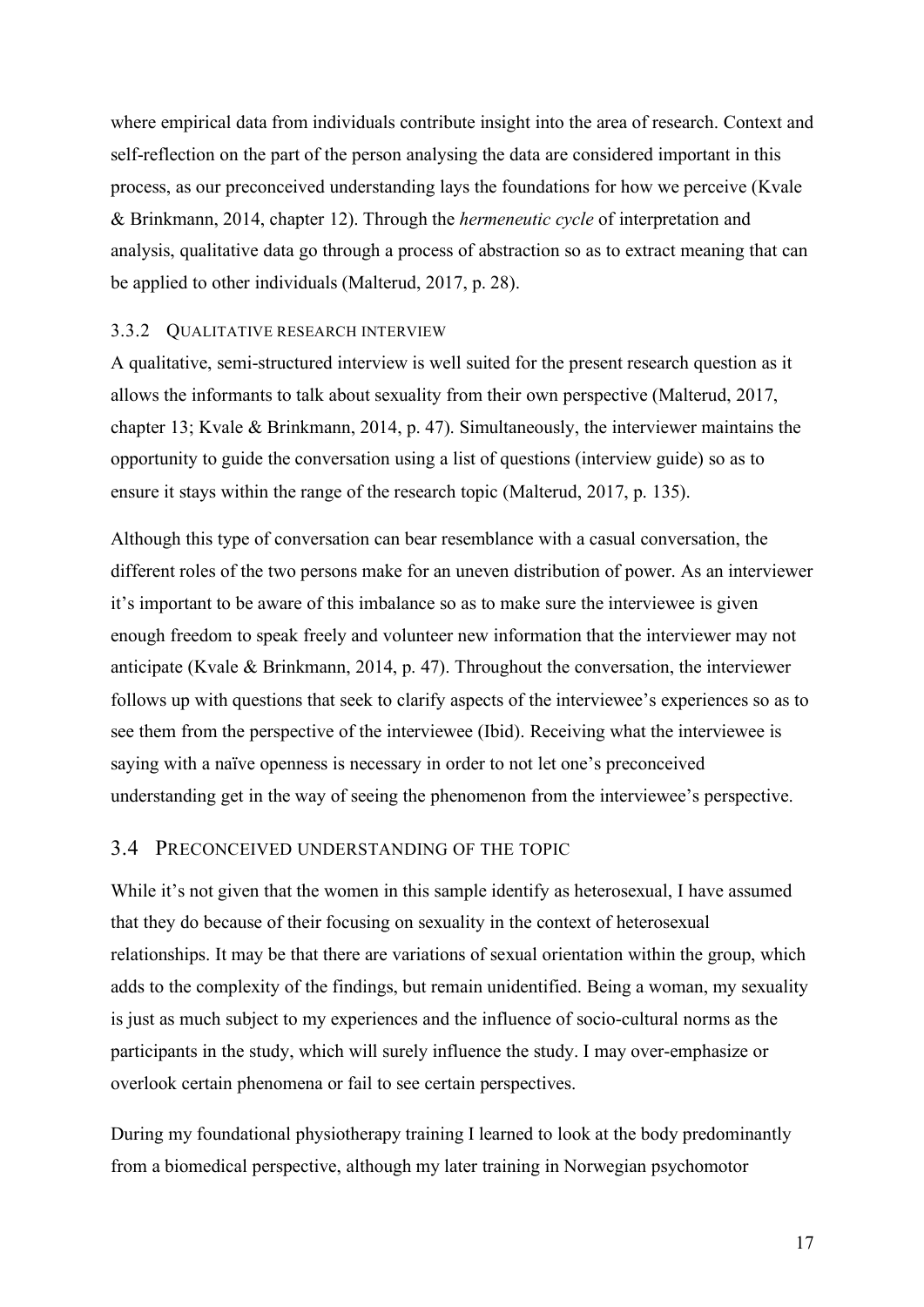physiotherapy was based in a bio-psycho-social perspective. As Norwegian psychomotor physiotherapy has been criticized for the limited scientific studies that exist to document its validity and effectiveness, I have noticed a tendency in myself to feel like I need to justify my work from a biomedical viewpoint. Also, being more used to reading quantitative studies on PVD over the past few years of working with this patient group, I have become more accustomed to the structure, logic and language that characterizes quantitative research.

In treating women who have experienced sexual abuse and non-consensual crossing of boundaries, I am careful not to overstep the boundaries of my patients. As an interviewer, I think this approach may limit the gathering of relevant information. As this topic engages me emotionally, I may mix up my own emotional and physical responses and those of the interviewee, misinterpreting them or fail to notice when our perspectives differ.

## 3.5 ETHICAL CONCERNS

#### 3.5.1 ETHICAL REQUIREMENTS

Permission to conduct the research project was granted by the Norwegian Regional Committee for Medical and Health Research Ethics. Written information about the study and interview procedure were provided to potential participants along with an invitation to participate, which informed about the option to withdraw at any time without needing to explain why. They were also assured that all material would be anonymized. Before each interview, informed, written consent was obtained from each participant. They also agreed that the interviews be tape recorded and transcribed.

#### 3.5.2 THEME AND RESEARCH QUESTION

In qualitative research the interviewer gains insight into topics that are often sensitive. Particular caution is necessary when the participant belongs to a vulnerable group (Malterud, 2017, p. 211). The topic of sexuality can be particularly challenging for these women, as they associate sex with pain and negative feelings (Groven et al., 2016, p. 825). Heed was taken to facilitate that the participant develop trust in me in order to feel comfortable and safe and I did my best to stay sensitive to the interviewee's feelings and respect their boundaries. Time and type of questions to get the conversation going were adapted to the needs of each individual. Participants were given the freedom to refrain from answering, and to talk about other topics for a while if it made them feel more comfortable.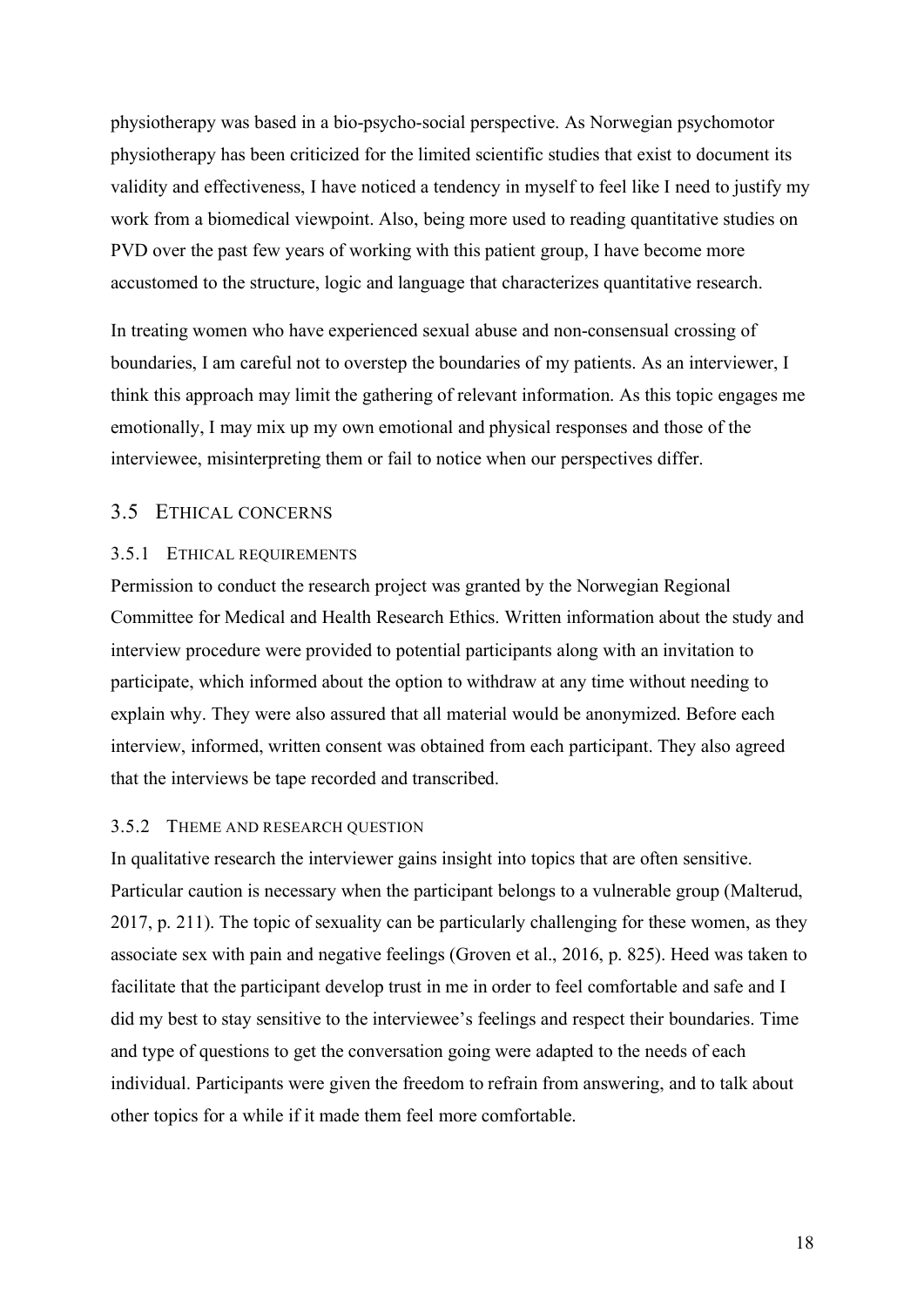Qualitative interviews can potentially leave the interviewee with new insights into their own situation (Malterud, 2017, p. 213). I was aware that this might require support from a skilled professional. Participants were encouraged to bring any new insights to their therapist, and to contact me if they needed additional support. Agreement with a clinical psychologist was obtained for referral of participants should they express the need for additional support. No participant did however.

#### 3.5.3 MY ROLE AS A RESEARCHER

Throughout the process of interviewing, I was not only gathering data but also transitioning to the interviewer-role, developing news skills simultaneously. During the first 3-4 interviews I was more careful not to push the informant's boundaries than in later interviews. Being new in my role I didn't want participants to feel pressured or invaded, but prioritized building trust to facilitate open sharing of relevant information (Malterud, 2017, pp. 211-212). Part of establishing trust was also explaining to each participant that the information they were providing would be used solely for the purpose of research and that it would be anonymized and stored safely.

Being sensitive to the needs of the interviewee while simultaneously wanting to gather as much information as possible, I sometimes faced ethical dilemmas during the interviews. At times when the informant expressed sadness or other negative emotions I noticed myself changing the focus onto something else because I was concerned that the situation would otherwise become too taxing for the interviewee. It may be that additional relevant information could have been discovered had I not done this.

#### 3.5.4 THE PARTICIPANTS

Being true to the intentions and perspectives of participants is an ethical consideration (Malterud, 2017, p. 212). These women were courageous and generous by showing up and sharing sensitive information about their private life. I have done my best to serve them justice by trying to understand their perspectives and present the results accordingly. Immediately after the interview, participants were encouraged to reach out if they felt the need to add or correct anything they had said during the interview. No-one did.

#### 3.6 LITERATURE SEARCH

A literature search was conducted in the PsychINFO and MedLine databases, using the same search strategy. The search protocol is included in the appendix. The search yielded 52 and 51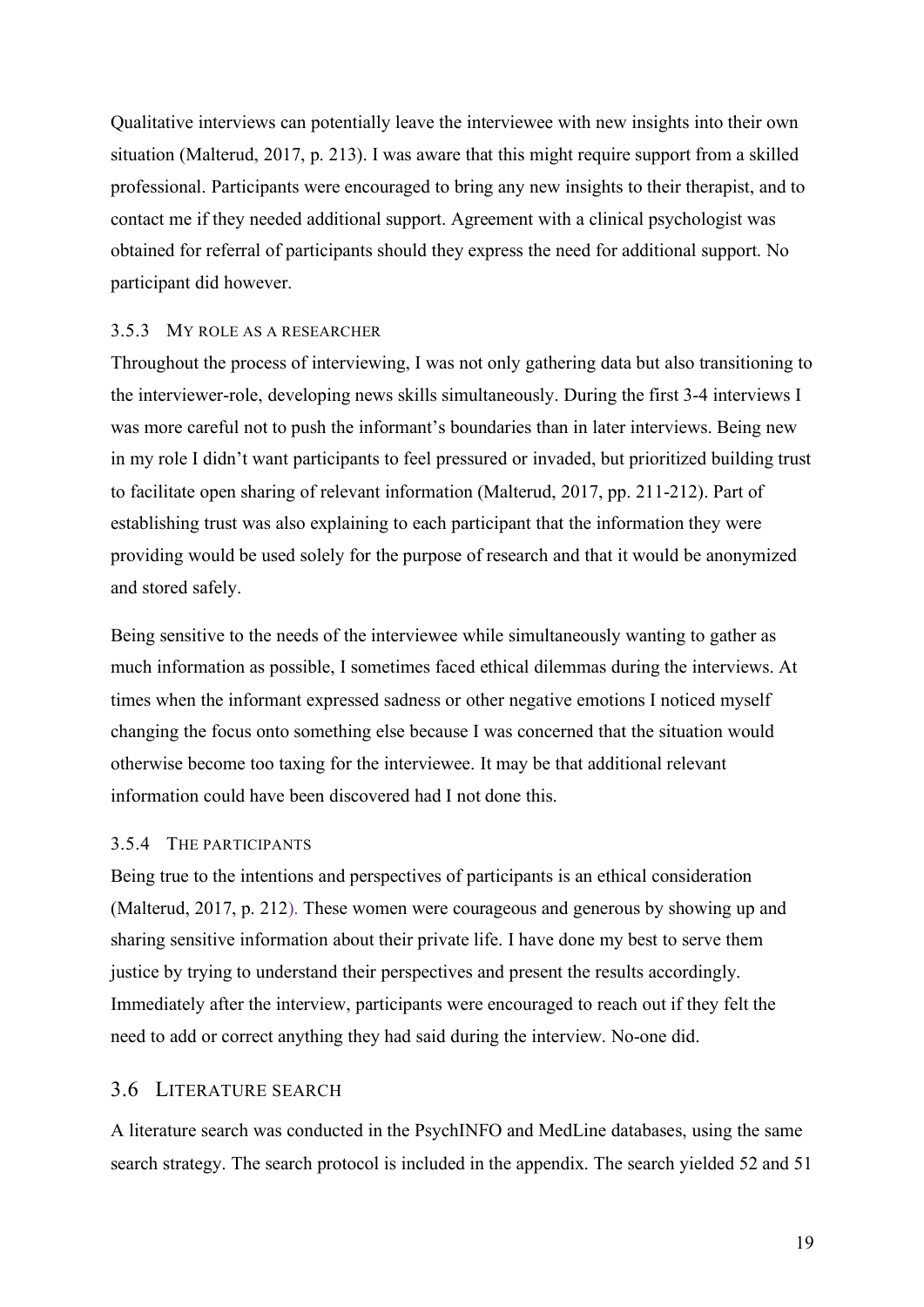results respectively, of which many where overlapping. These studies were used in the development of the study design and the interview guide. It also provided a theoretical background for the preliminary stages of analysis by way of informing the researcher's ability to identify meaningful units.

More literature was gathered as themes and categories came forth during the analysis. When the analysis was completed, a list of search words was made for a second literature search in preparation for the discussion. Please see appendix number 6 and 7 for search protocols.

#### 3.7 SAMPLE AND RECRUITMENT

#### 3.7.1 PURPOSIVE SAMPLE

Qualitative studies of particular demographics and phenomena require a strategic selection of participants to ensure that the material yielded is relevant, rich and varied (Malterud, 2017, p. 58). Inclusion criteria were set as follows: Participants must be between the ages of 18 and 40, diagnosed with PVD by a gynaecologist, undergoing treatment or have completed treatment. Using data from this age group is a way to ensure that the finding in the present study are a valid and relevant contribution to the body of predominantly quantitative research within the same age group.

The sample size reflects this strategic approach as well as the limitations of a master's degree project. Starting out, the intention was to include six participants. The preliminary analysis of the first five interviews revealed a wide heterogeneity within the material and the need for more data to ensure sufficiently rich information. Therefore, an additional three participants were recruited. This mode of selection, informed by the first stages of analysis is known as constant comparative method (Malterud, 2017, pp. 64-65).

#### 3.7.2 RECRUITMENT OF PARTICIPANTS

Three specialists who work with this patient group (one physiotherapist, one gynaecologist and one dermatologist) were invited to help with the recruitment process. Information and invitation to participate in the study was provided by the specialist. Women who were interested were then contacted directly by me, upon which an interview was scheduled. Six participants were included via these connections. As the first few interviews had been conducted it became apparent that the ability to verbalize about sexuality varied between participants. Therefore, the decision was made to recruit three more participants from my own network of acquaintances.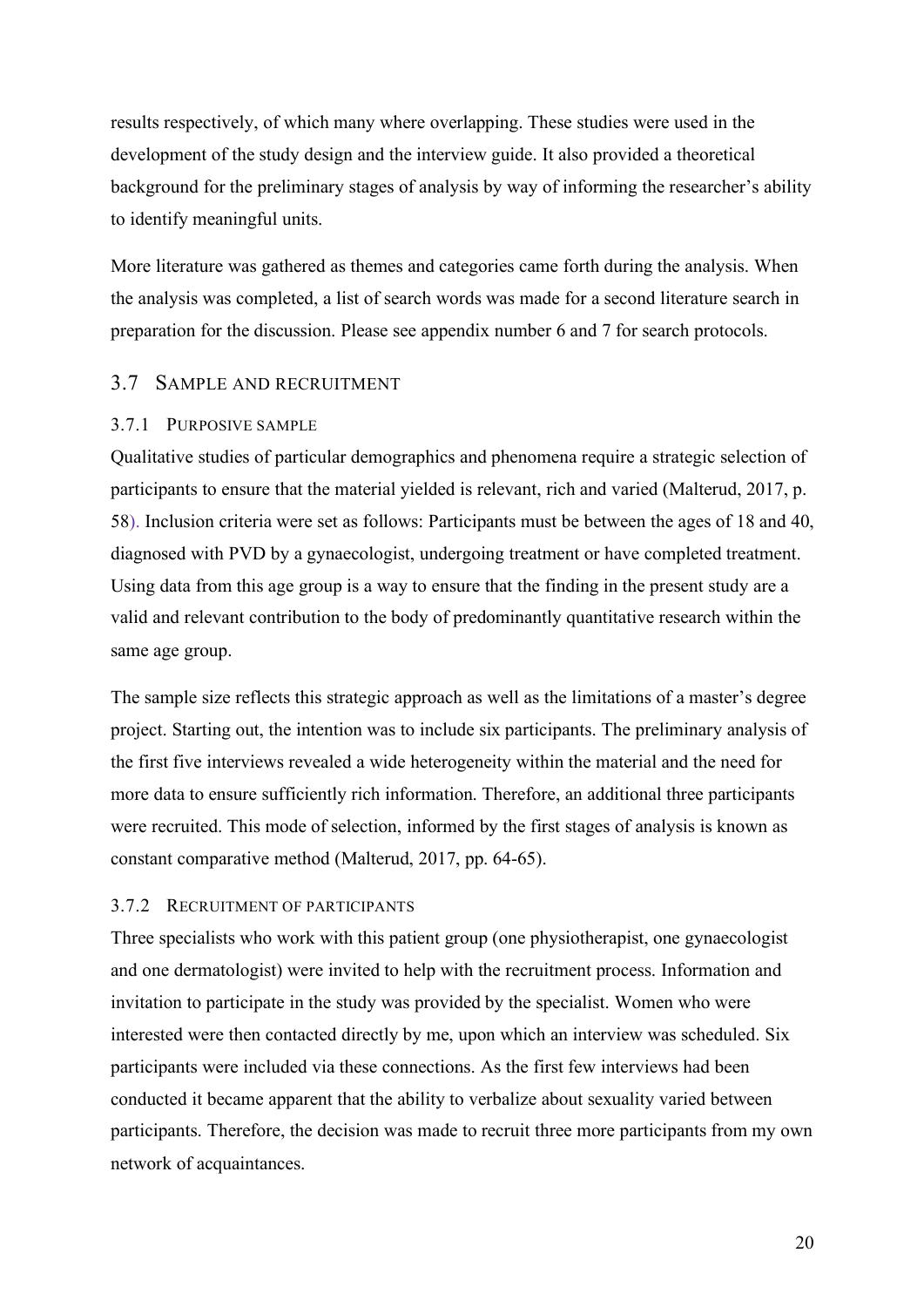#### 3.8 THE INTERVIEW PROCESS

#### 3.8.1 DEVELOPING THE INTERVIEW GUIDE

This interview guide was developed with the support of Gro Killi Haugstad, my first supervisor who is also experienced in qualitative research in this specific field. Questions were open-ended and concerned different areas of sexuality and associated psycho-social factors. In addition, the participants were invited to share any additional information important to them in terms of their relationship to sexuality.

The interview guide was tested in a pilot interview with an acquaintance who has experience from interview-based research, and who also has PVD. Upon feedback from her, the guide was edited accordingly. During the following five interviews unexpected relevant information was shared and the interview guide was adjusted again to ensure that the remaining interviews could bring to light more information about those topics. Adjusting the research method in this way is an important feature in research that seeks to unveil new information (Malterud, 2017, p. 217).

#### 3.8.2 CONDUCTING THE INTERVIEWS

All nine interviews were conducted within a period of 3 months. Participants were welcomed into a warm environment with comfortable furniture, and offered tea, coffee or water to drink. One interview was done via video conference because the informant was unable to meet up in person. In every interview, the recording started after the purpose and procedure of the research project was reiterated and written consent was obtained. Informants were informed about the option to take a break or cancel their participation at any moment during the interview.

Conducting the pilot interview was helpful as a way to become familiar with the role of being an interviewer although I was aware that developing this role and the skills associated with qualitative research would require more training. The pilot interview was included in the material as it yielded valuable information.

There was a vast difference in how the participants expressed themselves verbally about sexuality. Some seemed to feel comfortable, sharing detailed descriptions of personal experiences, while others gave short and superficial statements. My way of handling this changed throughout the period of three months that the interviews took place. In the beginning I made sure not to push the informant for more information than she seemed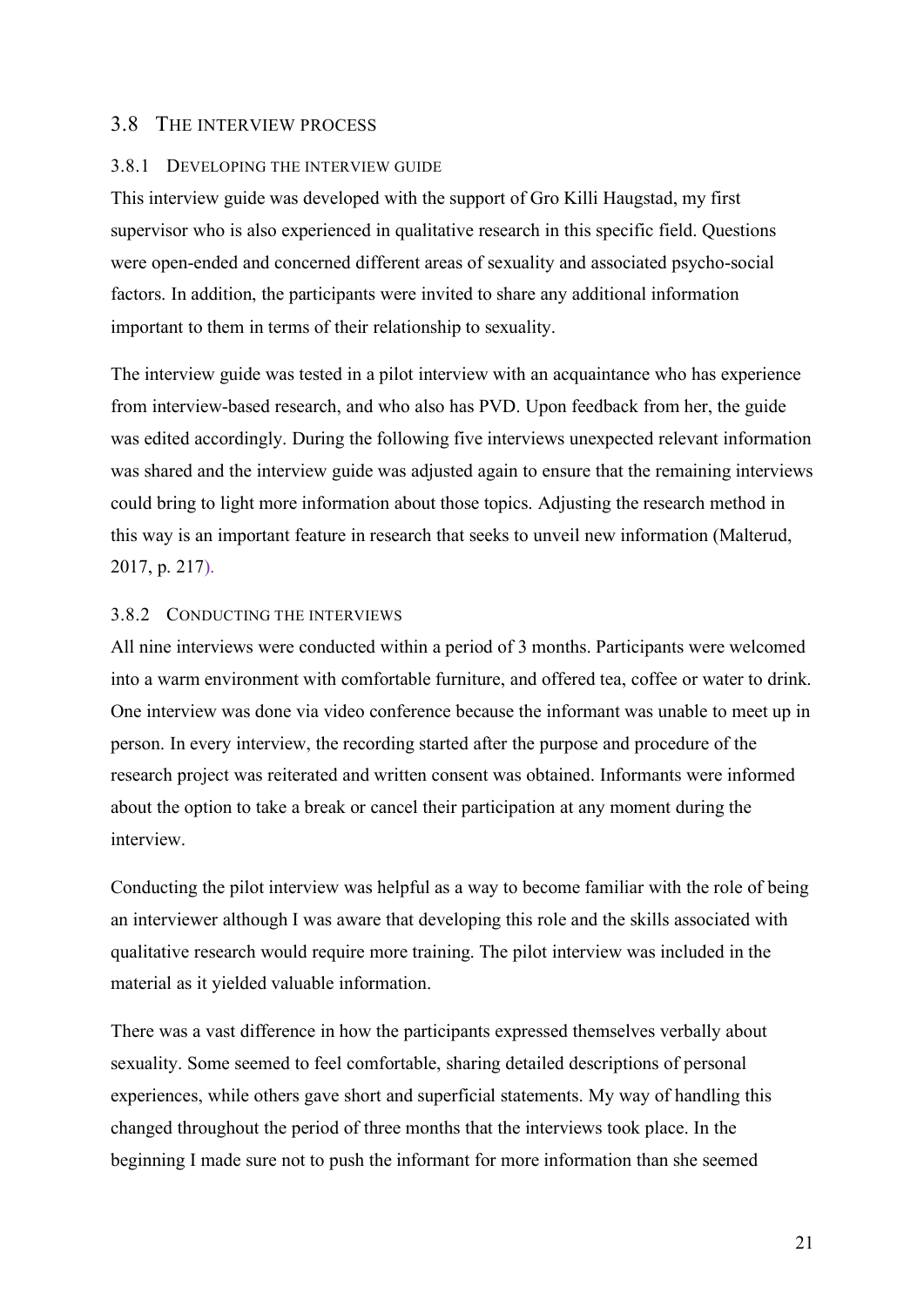comfortable sharing. After the first interview, the informant told me that I could have asked more follow-up questions because she had more information to share, especially about how she deals with the challenges of intimacy in her relationship. This helped me become aware that my careful approach might limit the richness in the data produced during the interviews. Becoming bolder in terms of asking more follow-up questions was a gradual process which allowed me to get a better understanding of the participants' perspectives.

As I became more confident, a sense of collaboration developed between myself and each participant. When the interviewee started a sentence without finishing, I remained quiet for some time before sharing what I guessed might be the continuation of her sentence as a way of asking if this is where she was heading. The interviewee would then continue, either by correcting me or by agreeing and elaborating. It seemed to work as a way for the interviewee to check out how she would be received and for me to express that I accepted and acknowledged what she wanted to share. Through this dynamic, the women shared more information than I had expected in the beginning of the project.

## 3.9 CHALLENGES

Recruiting participants from other clinicians meant that participants didn't have a chance to develop trust in me before the interview and for some, verbalizing about sexuality was challenging. Wanting to improve the chances of gathering material as rich and detailed as possible I chose to recruit the last three participants from my own network of acquaintances.

During interviews I sometimes found it difficult to discern who was most challenged in moments that evoked strong emotion: myself or the interviewee. Concerned that the powerdynamic in the relationship could make the interviewee feel pressured, I opted for the "safer" option of moving to another subject. This may have helped the interviewee feel comfortable, while preventing us from bringing relevant information to light during our conversation.

Mid-way through the project my supervisor was replaced. Discontinuing our collaboration was scary, because we had developed a relationship and a common understanding over the course of several meetings and I leaned on her guidance as I was going into the process of analysing the material. I felt attached to her because of her extensive experience from working with women with PVD both as a therapist and as a researcher.

Finding an appropriate way to organize results and selecting which ones to discuss has been another challenge. I have tried my best to balance the need to stay true to the research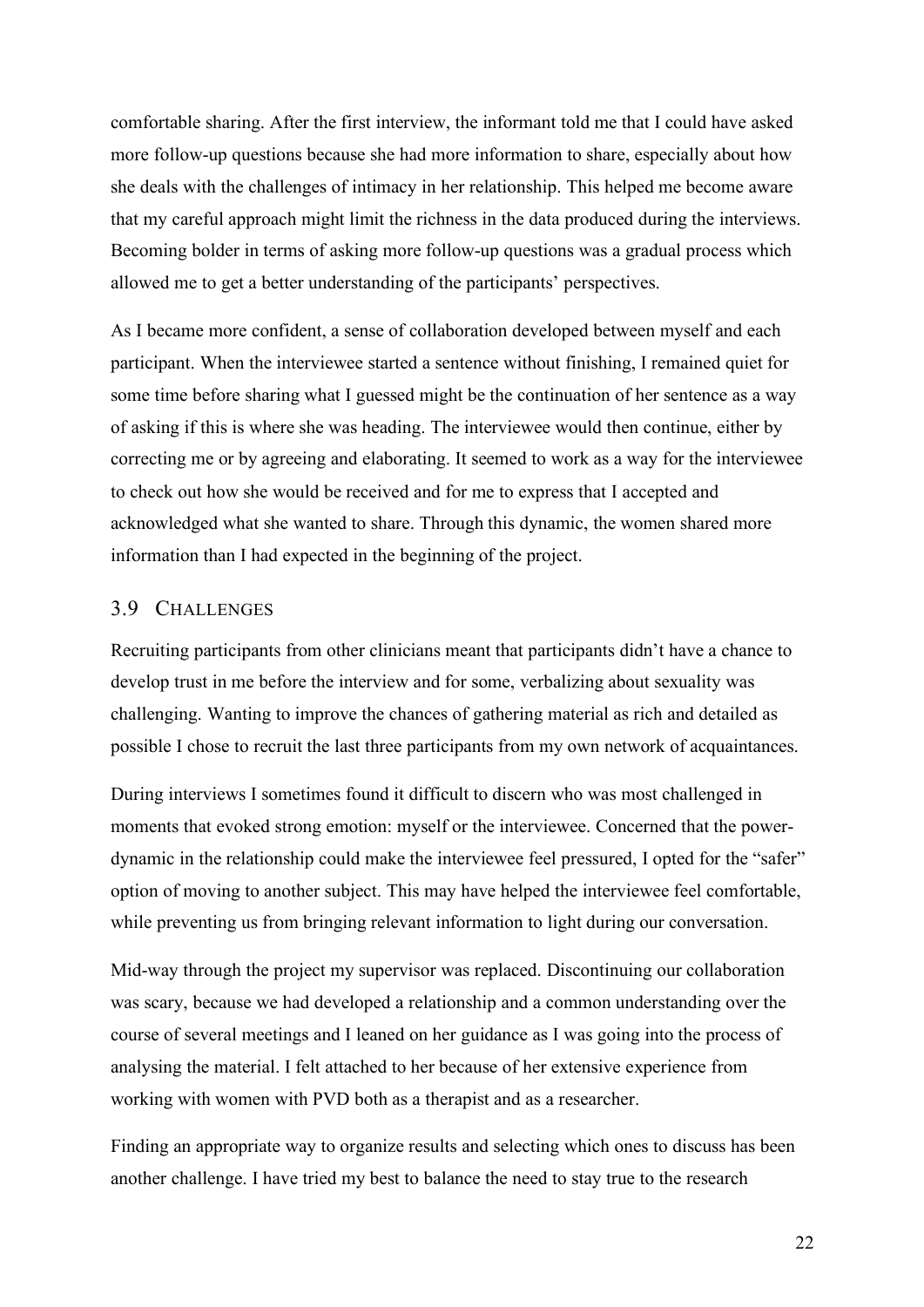question with the need to honour the complexity of the material. Lastly, I would like to say that I have found it surprisingly challenging to adopt the phenomenological approach both as a way of understanding the material and as a way of writing.

#### 3.10 PROCESSING THE MATERIAL

#### 3.10.1 TRANSCRIPTION

Transcripts were made throughout the three months that the interviews took place. I tried to make transcripts as soon as possible after each interview so as to better capture the meaning of what was communicated while the interview experience was fresh in my mind. Early transcription gives the opportunity to make a preliminary analysis that can help the researcher discover important information that the informant volunteers without being asked (Malterud, 2017, chapter 3). Making these discoveries before the interview process is finished allowed me to adjust the interview guide to fit better with the reality of the interviewees.

Pauses, sighs, and laughter and emotional expressions were noted in addition to spoken words to transfer as much of the authentic communication as possible. Malterud emphasizes that the transcribed text must enable interpretation of the non-verbal cues that were communicated when the words were spoken (Malterud, 2017, p. 78). All transcripts were anonymized and titled with a false name, which made it easier to continue remembering the context and person behind the material. Malterud stresses the importance of maintaining the perspective of the informant when going through different stages of the analysis (Ibid.).

#### 3.10.2 ANALYSIS

#### 3.10.2.1 CHOICE OF ANALYTICAL METHOD

The material was analysed using a method called systematic text condensation (STC), a descriptive and explorative method for cross-case analysis of various types of qualitative data which enables the development of new descriptions and names of phenomena (Malterud, 2017, chapter 11). While STC is inspired by the phenomenological approach of Giorgi, it is also rooted in social constructivism as the researcher's perspective is acknowledged as essential to the development of the material as well as throughout the process of analysis (Malterud, 2017, p.116). STC is a four-step procedure, through which the researcher attempts to grasp the essence of the interviewees' lived experience (Malterud, 2017, chapter 11) of in this case, sexuality. As I started collaborating with the new supervisors during the initial stages of analysis, my procedure was shifted slightly as they became involved in the project.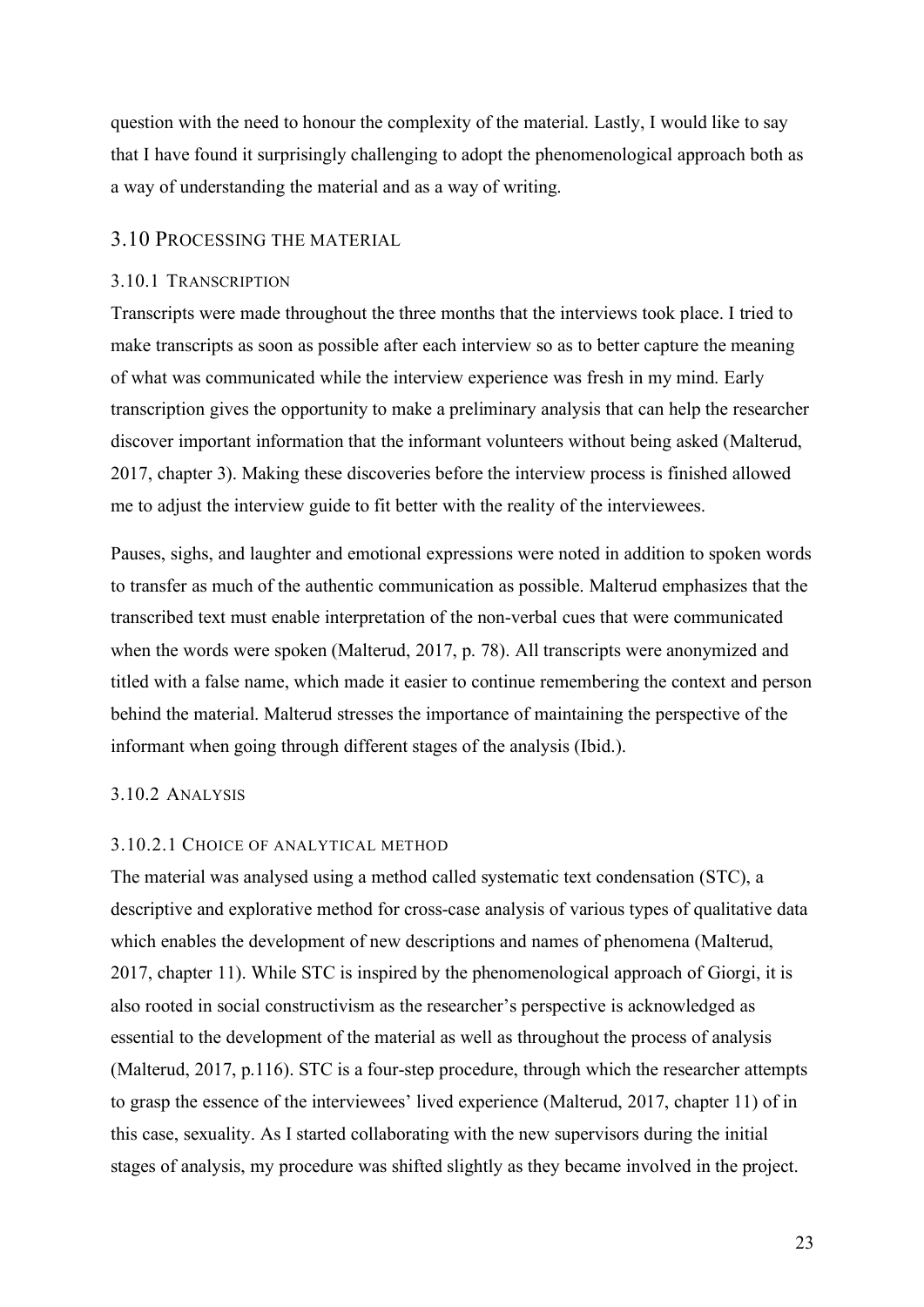The process of analysing was characterized by the hermeneutic approach of alternating between looking at details in the material close up and "zooming out" to see the bigger picture. A description of the process is given in the following section.

As a side note I would like to mention that the analysis began during the process of conducting the interviews as my first impressions of topics were formed, and as I adapted the interview guide along the way. Transcribing the interviews gave the opportunity to read between the lines of what the informants were really communicating.

#### 3.10.2.2 THE PROCESS OF ANALYSIS STEP BY STEP

Step one was to develop an overview of the material by reading through each transcript. While reading I wrote down themes as they emerged. Then, each transcript was read through slowly with careful attention to all meaningful units which were marked with a colour in the transcript, so as to enable later location, and noted on a separate piece of paper. I looked at how the meaningful units corresponded with the list of preliminary themes and refined them to better represent the meaningful units. At this stage I did my best to look at the material with an open mind, attempting to put my preconceived understanding and research question to the side to limit the amount of bias in the subsequent stages of analysis and interpretation.

When my supervisor was replaced by two male supervisors with a background in psychiatric nursing and sociology, they read through the transcripts to become familiar with the research material. This proved useful in terms of identifying elements in the material that I would not have discovered otherwise. The next phase of analysis was to identify what the meaningful units were actually about. Using a hermeneutic approach, we moved between looking closely at meaningful units and "zooming out" to studying the themes, then "zoomed" back in to see if the themes represented the participants' statements. Different ways to organize the material were drawn on a large white board. After meetings I continued with the "hermeneutic circle" approach to see if the map represented the participants' empirical reality. Here is an example of how a meaningful unit was organized within a sub-category and a main category:

| Meaningful unit             | Sub-category                  | Main-category    |
|-----------------------------|-------------------------------|------------------|
| Seeing one's body as defect | Understanding pain and desire | Trusting oneself |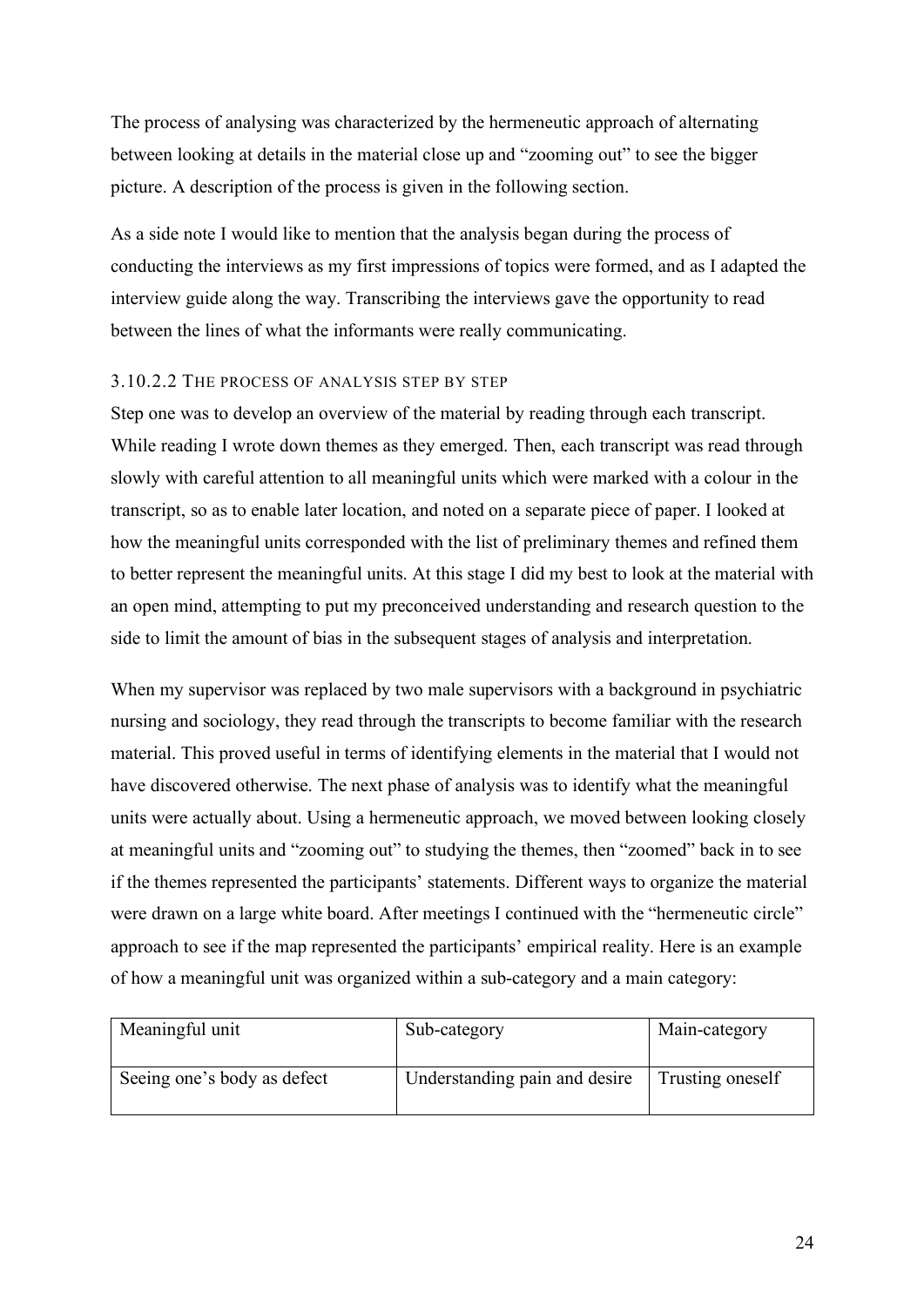This procedure was repeated three times before I settled on a set of categories and subcategories that is summarized in table 3.10.2.3.

| Themes             | Defining sexuality                                               |                                   |  |  |  |
|--------------------|------------------------------------------------------------------|-----------------------------------|--|--|--|
|                    | Being different                                                  |                                   |  |  |  |
|                    | Relationship to partner                                          |                                   |  |  |  |
|                    | Understanding pain and desire<br>Facing the pain during intimacy |                                   |  |  |  |
|                    |                                                                  |                                   |  |  |  |
|                    | Transformation                                                   |                                   |  |  |  |
| Code<br>groups     | Perception/experience of self and<br>sexuality                   | Coping strategies                 |  |  |  |
| Sub                | Focus on partner intimacy                                        | Creating distance                 |  |  |  |
| categories         | Understanding pain and desire                                    | Enduring and concealing pain      |  |  |  |
|                    | Sexual Self and otherness                                        | Creating safe environment         |  |  |  |
|                    | Trust within the relationship                                    | Relating to pain during sex       |  |  |  |
|                    |                                                                  | Cultivating pleasure and intimacy |  |  |  |
| Main<br>categories | Trusting oneself                                                 | Having control                    |  |  |  |

## 3.10.2.3TABLE OF RESULTS

## 4 RESULTS

The results are organized into two main categories titled "Trusting oneself" and "Having control" as these two topics stood out during the analysis.

## 4.1 TRUSTING ONESELF

All women spoke of different sources of influence in forming their relationship with sexuality, ranging from their own opinions and experiences and those of others. What they trusted as true varied within the sample. Each woman has had, or is having, a struggle to decide for herself what truth to trust and believe in and live by. The "truth" about sexuality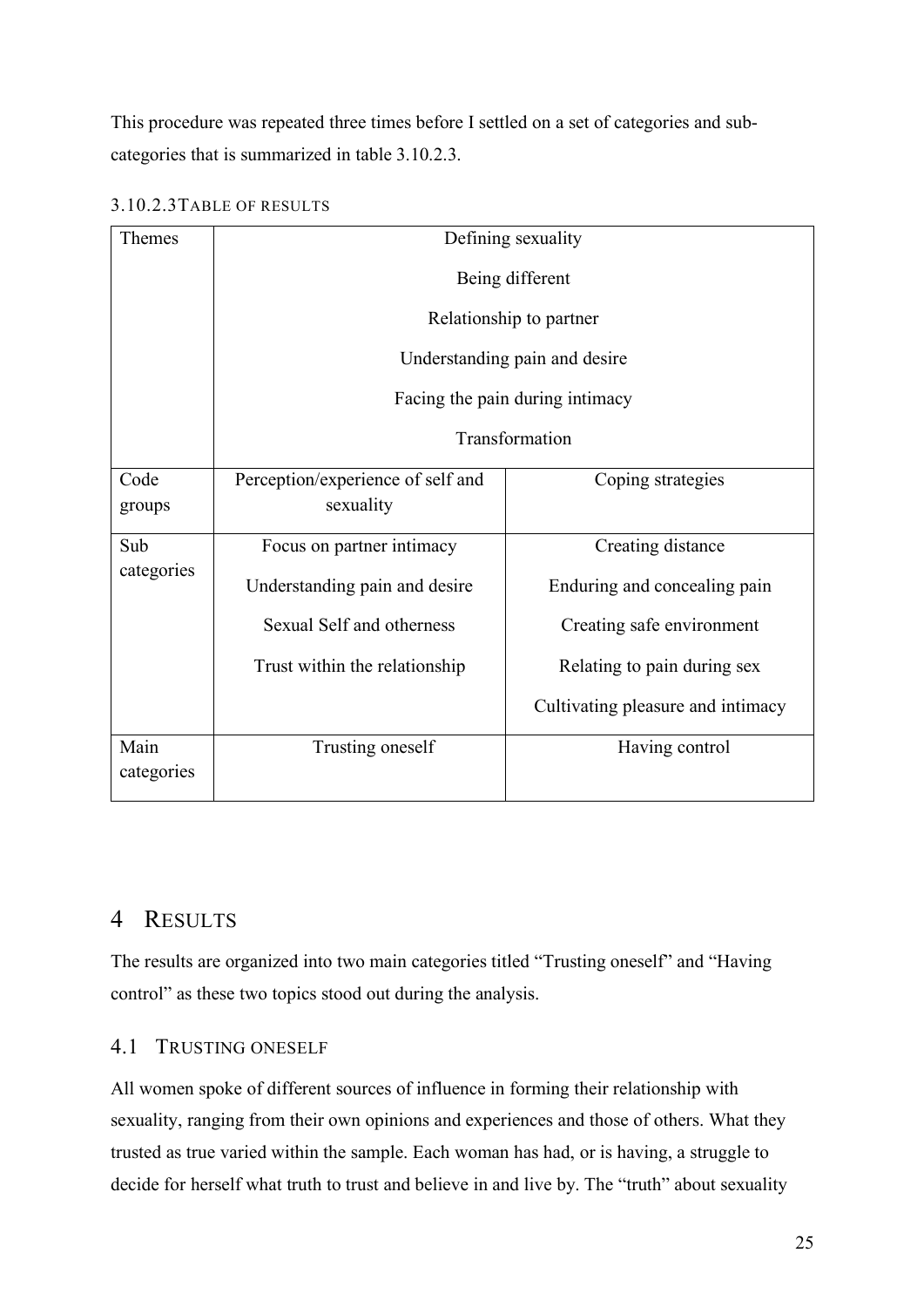was greatly influenced by the "truth" about the pain they were living with. The women's trust-relationship to different sources of influence were organized into four sub-categories.

#### 4.1.1 WANTING TO MAKE INTERCOURSE WORK

Everyone had an idea of how sex with a partner could or should be, regardless of whether this matched their real experience or not. The common view was that intercourse is a requirement for a committed relationship. All participants had a longing for enjoyable, pain free partner intimacy. Those who were not sexually active, expressed having a longing to feel desire for partner intimacy. Talking about one's inability to engage in and enjoy partner intimacy brought up feelings of sadness. A participant said the following:

#### *I can't even be a whore.*

Participants described experiencing their romantic relationship as being reduced to living together as best friends. One participant who chose to live alone said the following about the psychological impact of knowing she was unable to engage in sexual intercourse:

*I'm quite good at stuffing down the negative thoughts because I know that if I feel into it too much, I'll sink into a deep darkness, and I'll struggle to get back up. I'm afraid I'll become really depressed if I allow myself to pay attention to how I really feel.* 

Those who expressed themselves with more confidence defined intercourse as something more than physical penetration.

*Sex isn't just physical. It's an emotional, energetic exchange. Its love making. And I know it requires safety.* 

Coming to view intercourse in this way was tied to a process of developing one's confidence and sexual desire.

*It was necessary for me to become independent, to learn to stand on my own feet, in order to realise what sexuality means to me. I realized I must take responsibility by discovering what I like and what I don't like and dare to express myself about it. I explored myself with my own hands, I collected erotic scenes in movies and books that felt right to me. Scenes that gave me a sense of recognition that this, this is the way I like it and want it to be in my life.*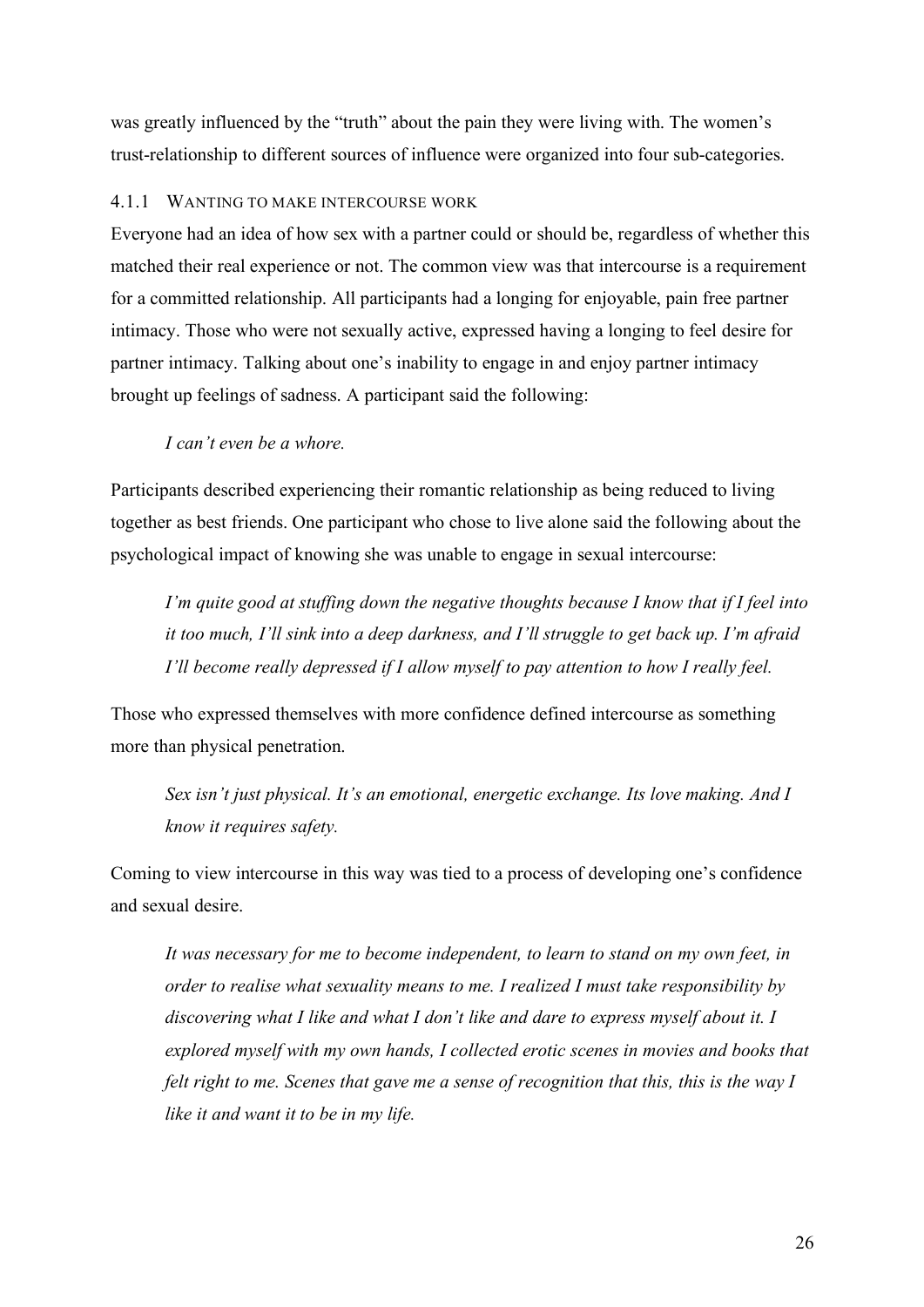Participants shared the experience that making sexual intimacy enjoyable was or had been challenging. Belief in the likelihood that pleasure could be felt during intercourse varied and seemed to depend on how one defined sexual intercourse and on sense of one's own value:

*I know that sex is something extraordinary and meaningful. I want good sex. I know that if I accept bad sex, that's what I'll get because I used to do that for so long. Now I know that if I take the consequences of what I've learned from my body I can have amazing pleasure.* 

#### 4.1.2 UNDERSTANDING PAIN AND DESIRE

Defining one's own sexuality was very much also related to experiences of pain, pleasure and desire, and the meaning the participants attributed to these phenomena. For some, the pain they felt in their vaginal opening was purely a sign of physical disease. They expressed that it was psychologically taxing to feel the pain and live with the limitations it posed on their sexuality and intimate life. Other than that, they didn't attribute any psychological meaning to the emergence or maintaining of the pain. One participant who had experienced sexual abuse as a child said the following:

*They sent me to a gynaecologist to confirm that it was nothing psychological. I was a 100% sure, I mean, nothing about the genitals is psychological. But I understand that they needed to examine me to rule it out. I think it started with that chlamydia infection two years ago. The pain has been there ever since, even though the chlamydia was gone after two weeks. If there is something psychological that is causing the pain… then that must be from experiences too far back in the past for me to remember. I can't understand what that could be.* 

Most participants were finding it or had previously found it challenging to deal with the psychological aspects of the pain. Some had become convinced that their pain is both physical and psychological and believed their pain could guide them to make things better:

*Every time my previous boyfriend gave me a hug I felt the tension and pain in my vagina. I froze with fear that he would get aroused because I couldn't have intercourse. He would always get so angry. That's when I realized that the pain was there to alert me that I wasn't safe in the relationship. Now, I see my pain as a wise warning mechanism from my body that something's not right. There's nothing wrong with me. The safer I feel, and the more pleasure I have, the less pain I feel. I have pain*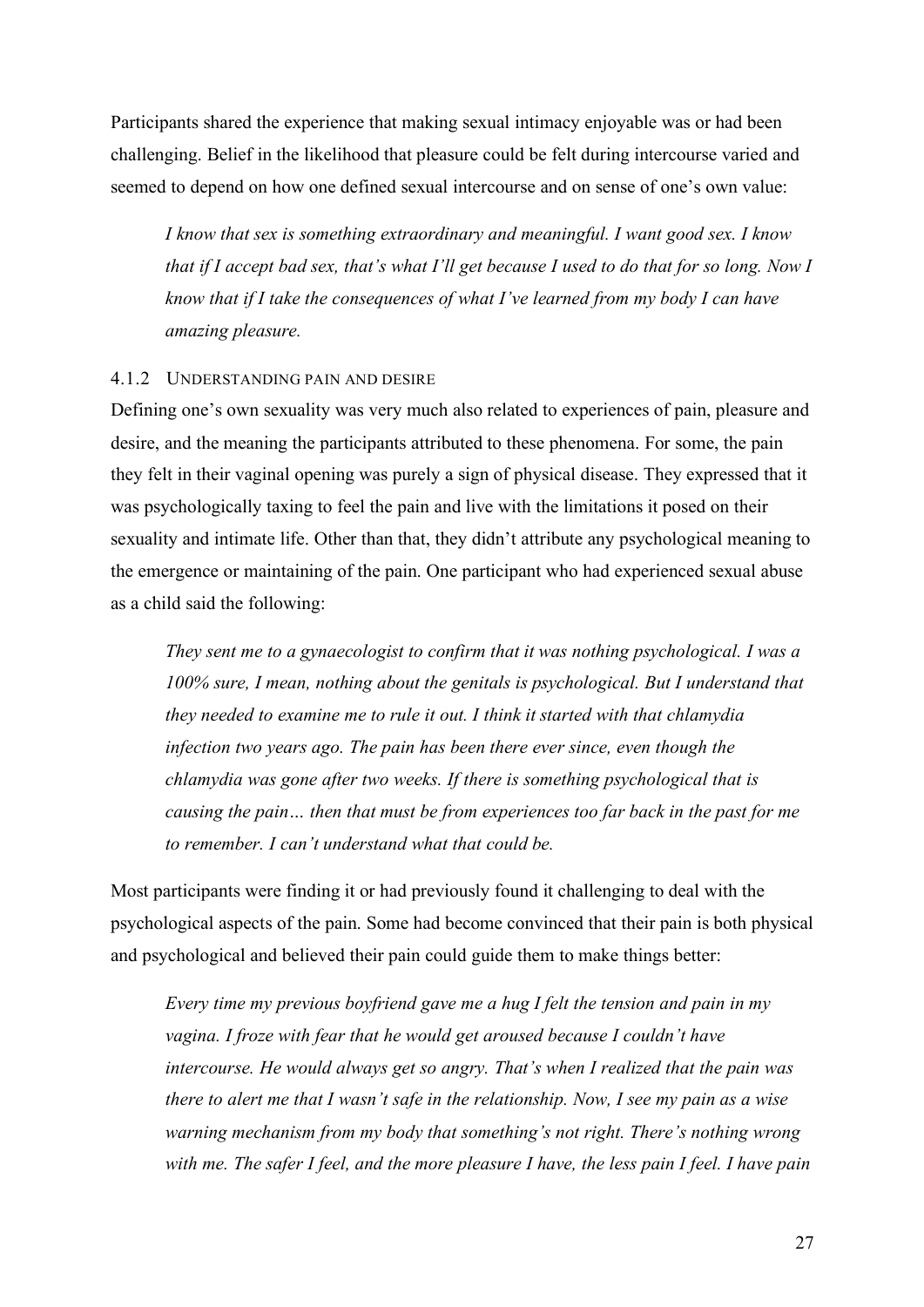*because I don't just accept whatever is thrown at me. It doesn't make me a bad lover. It actually makes me a really good lover.* 

All the participants shared that the thought of painful sex made their desire drop. While some *knew* that pleasurable sex made them feel more desire, other participants were frustrated, thinking that lack of desire was a separate problem additional to the pain.

*My desire just vanishes! Of course, I've wondered if it has something to do with the pain. But, sometimes I fear that my desire won't come back even if the pain goes away. I hate to admit this because it makes it seem like the pain is so damn psychological; when I have sex in places where I have no bad memories, I feel no pain at all.* 

All participants had seen several health care practitioners before getting the right diagnosis. The struggle to be taken seriously and to get adequate information about the diagnosis has greatly impacted the way the informants trust and view their body and their sexuality.

*The doctors didn't examine me, they just said, "it's in your head, you just need to relax and it'll go away". But how was I supposed to turn off something that's in my head?? (…) I felt like a part of me was defect because there was nothing I could do to control it or take it away. I know I wasn't as free in my exploration during those years as I might have been if I'd been examined and given the tools I have now.* 

Very few had had any type of support in dealing with their difficulties with partner intimacy. Some had concluded that turning to medical doctors for help is pointless:

*My experience in meeting health care personnel regarding this issue is that they have less knowledge than I do. They don't share my holistic view. Talking about challenges around intimacy with them is out of the question for me. It's too vulnerable, and I know I would end up feeling worse afterwards.* 

## 4.1.3 SEXUAL SELF AND OTHERNESS

The majority of the participants shared that the relationship to women was very important to them in relating to the topic of sexuality. Some were concerned about being different from other women, seeing their own sexuality as less valuable because they were unable to enjoy intimacy in the same way. Being different was associated with not being able to participate with others. Some admitted to pretending to be more sexually active.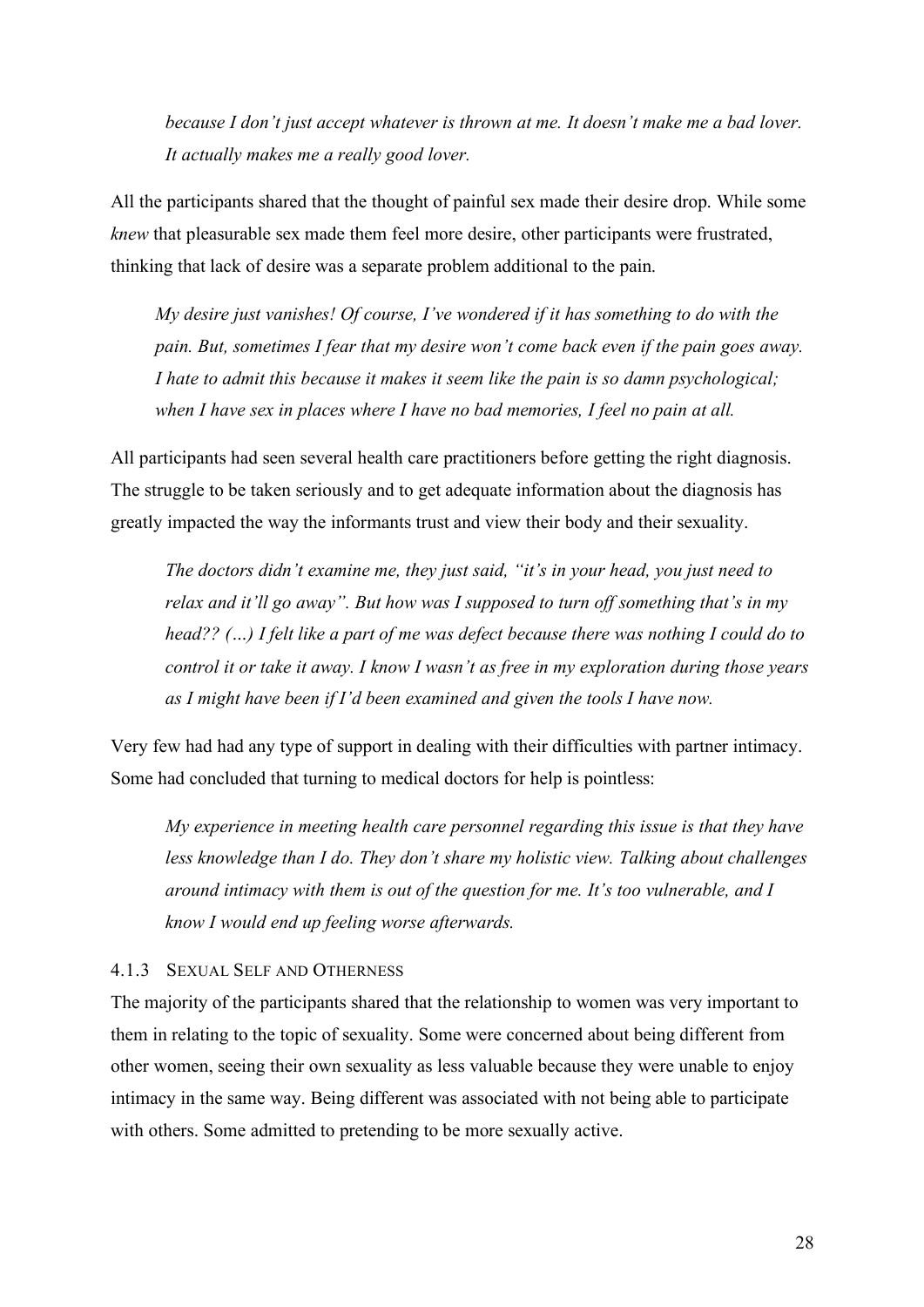*I too want to take part in sharing sensational sex stories. It's like I'm sitting outside looking in at the conversation. I have nothing to share, and I can't tell them why because that would make them feel like they have to be careful talking about sex around me. I don't want to cause any awkwardness.* 

Comparing oneself to others lead to frustration at not being or having what others have:

*The elder women in my family have told me that sex shouldn't be hard. It's supposed to easy, and lovely, not a struggle. I'm frustrated. I wish I could have sex whenever I wanted like everybody else.* 

Participants who had accepted that their sexuality might be different from other women, were critical of the way female sexuality is presented my other women and the media:

*It's a good thing that I am so sensitive. I can't just be fucked hard like they do in porn. My sexuality is refined, like a Ferrari. If I'm treated with respect, presence and with skilful movement and touch, the pleasure can be amazing on every level for both me and my partner. But, if you drive a Ferrari like you would a tractor, you wreck it. A woman's vagina is a sacred place. We know it's wrong to step into church with a chainsaw. We need to understand that that applies to the vagina too.* 

The participants who had had conversations with other women who live with PVD mentioned this as a very supportive experience, contributing to reassurance that they were not alone, and even feeling more hopeful for the future.

It's been so wonderful to meet someone who knows exactly what I'm going through. I *don't feel so alone. It doesn't take away the pain, but it reduces the psychological stress around it.* 

#### 4.1.4 TRUST WITHIN THE RELATIONSHIP

The analysis revealed that trusting oneself and the partner was essential for these women to feel safe in the relationship. Trusting oneself meant to feel confident that one would not get involved in destructive relationship dynamics with respect to sexual intimacy. Trusting oneself as able to stop a sexual activity when painful stood out as an important challenge:

*When I met him I'd already decided I was over and done with having painful, bad sex. But it's really hard when you're in the middle of the situation. I might be able to be honest about the pain on a good day, but not if I'm having a bad one.*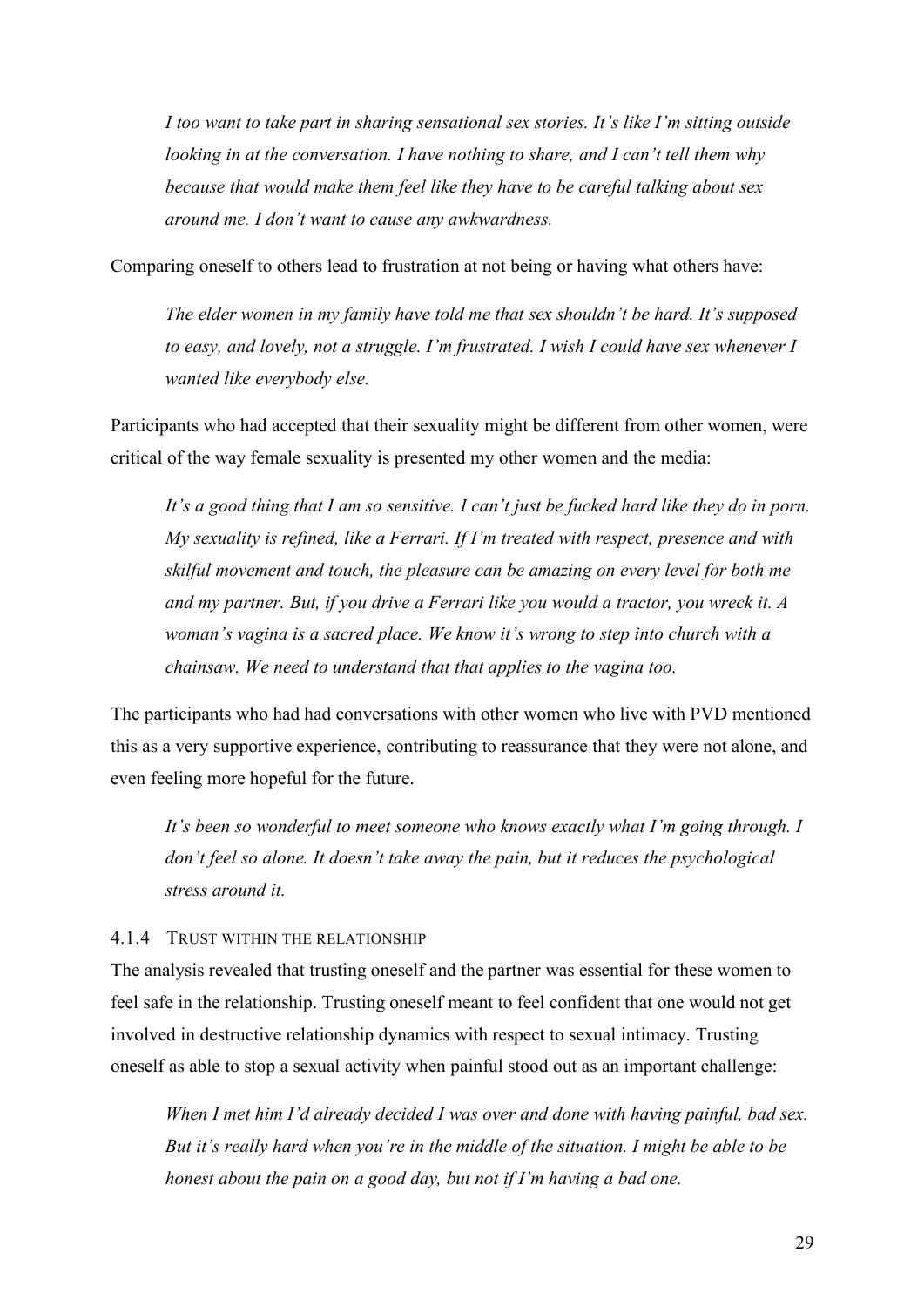Most of the women described a transition from having trusted men less in the past, to developing increasing trust in their current partner. This process of developing trust implied taking risks and moving beyond one's comfort zone:

*I must push my own boundaries and do things even though I find it superuncomfortable. I was so incredibly tired and depressed the first three months. I realize it was because of all the effort it caused me to establish this relationship and do all those things that felt so unsafe and uncomfortable.* 

Trusting partner meant to feel certain that he loved her, that he understood the impact of her pain and that he would respect her boundaries:

*I* need to trust that he really loves me. Before we had sex the first time he showed me *that he wanted to get to know all of me. He prioritized talking with me on the phone until way past midnight although he needed to get up super early. I told him that I was anxious about sex because it always hurts, and he said, «I will never push myself onto you. You can trust me on that».* 

The women who were in the process of developing their sexuality and ability to express their truth felt increasingly confident about their value and what they bring to the relationship:

*I know I challenge him, but in a good way. I express myself more than he has ever experienced with previous partners.* 

## 4.2 HAVING CONTROL

The analysis showed that in terms of coping, participants used different strategies for having control, ranging from avoiding sexual intimacy to moving toward it. The strategies are organized into five sub-categories and presented as such.

#### 4.2.1 CREATING DISTANCE

The analysis showed that participants found it difficult to be physically intimate without also risking physical and emotional pain. In attempting to maintain control they created distance in different ways. This participant explains how she tries to avoid her partner getting aroused:

*I avoid hugging and kissing out of fear of waking his libido. I dress less sexy, choose the ugliest underwear, drop shaving my armpits and legs… I'll wrap myself in a towel to avoid him seeing me naked when I get out of the shower.*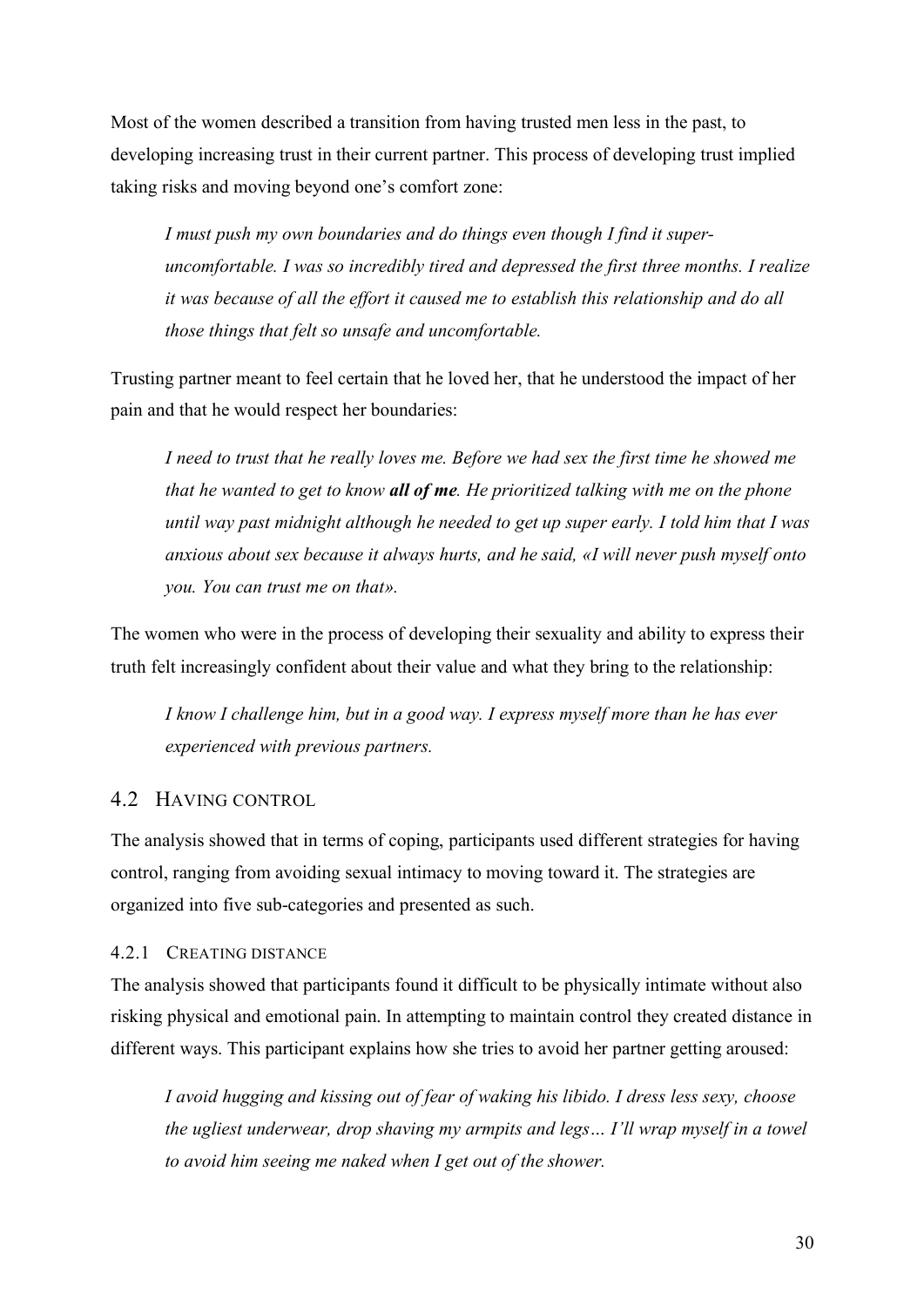All the informants experienced that when physical intimacy is compromised, emotional intimacy suffers in the relationship. This participant explains how she suppresses the sadness she feels at not having emotional intimacy in her life:

*Most of all I miss the emotional intimacy. But I don't think anyone would accept me and love me just the way I am. It's very, very hard. I'm quite good at pushing these painful thoughts aside. I fear I'll get very depressed otherwise.* 

Having a partner who struggles with sexuality himself, some participants were relieved at not being the only one in the couple who struggles sexually:

*I was so relieved when I understood that he's lost interested in sex because of the pills he's taking. Of course, I would love to explore other types of intimacy in the future, but unfortunately that's impossible right now.* 

Believing one must make intercourse work in order for a relationship to be successful, another way to create distance was by not committing fully to a partner.

*I feel that we've stagnated where we are now, so I think we might just have to be friends instead. When we're intimate and we both arrive at a point where we want to have intercourse I've had to stop every time. It triggers my painful memories and I can't continue. He's very understanding and easy going, but I don't think a relationship will work as long as we can't get past this. I haven't told him why intercourse is so challenging for me. I think I should if we decide to continue being together. I think it's necessary for us to make that part of intimacy work.* 

#### 4.2.2 ENDURING AND CONCEALING PAIN

Most participants were finding it difficult to tell their partner about their pain when it occurred during intercourse or other sexual activity. While some solved this by avoiding sexual intimacy completely, others were attempting to find ways to make intercourse less painful, or pain free. Desire to be normal and fear of rejection were strong motivations for keeping quiet about the pain, and enduring painful intercourse seemed the lesser of two evils:

*Although I know he probably doesn't feel the same way as my previous partner who cheated on me and finally left me, I don't want to risk it. I make sure we have sex once a week. That way I know that at least our intercourse rate is like the average couple. I also believe it's important to not let it die down for my own sake. It hurts every time*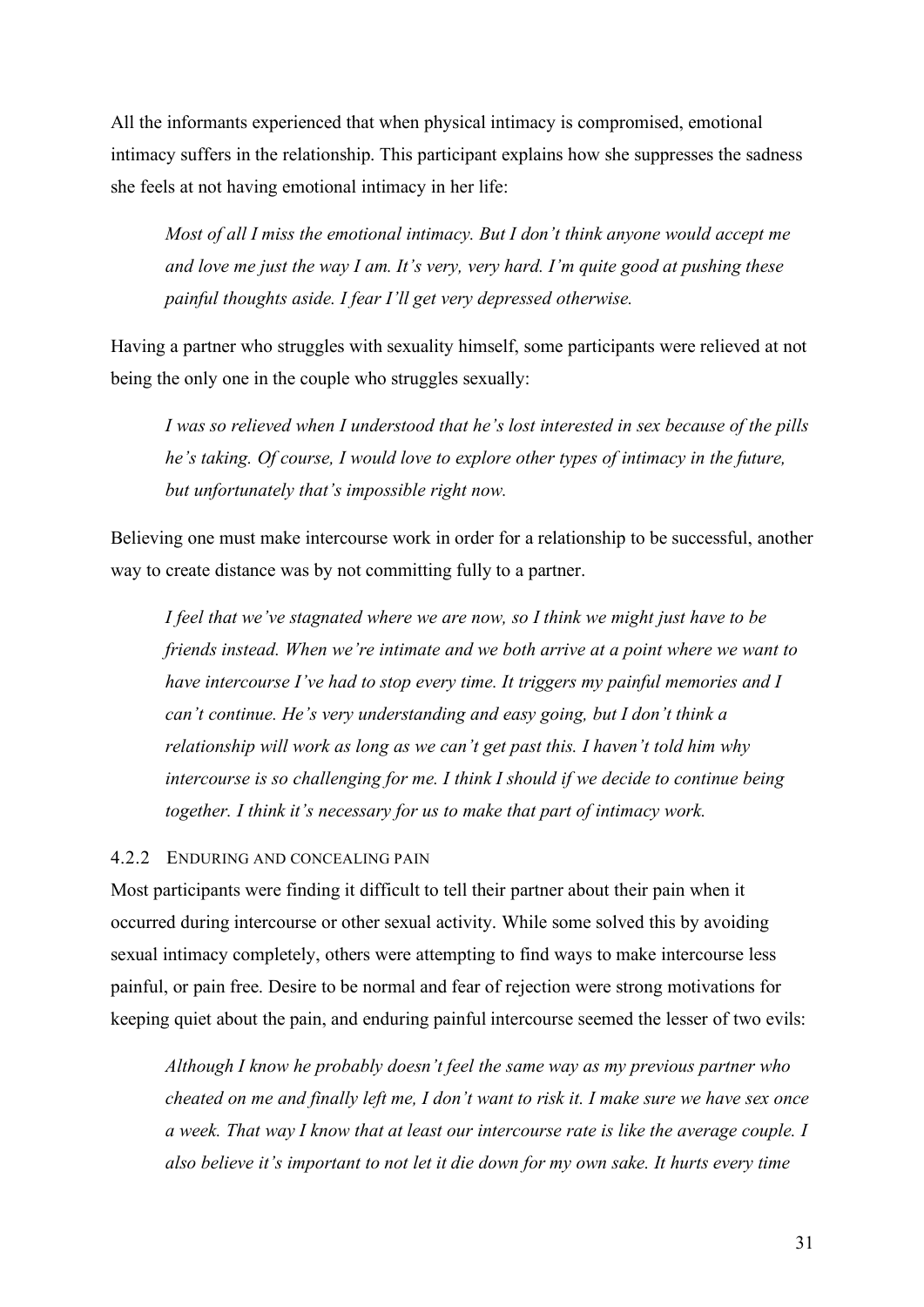*and I do feel nauseous, like that creepy feeling you can have when you know that, "this is not ok". But I don't feel like I have a choice.* 

Stopping intercourse seemed like an "impossible" situation where one has no tools for coping:

*If I stop, then what am I supposed to do? I mean, when I'm in pain I don't want anything to happen to me in terms of touch or stimulation. - And what about him? Am I supposed to help him get to climax? I don't want to do that either when I'm in pain. I just want it to end… So, I just let it continue, and hope for it to end soon. I wish I could say I look forward to having sex, but I don't. I expect it to hurt. If you asked me what I'd rather do: have sex, or sit on the couch with him, eating sweets and watching a movie, I would definitely do the latter.* 

Those who were actively trying to change the habit of suffering through painful intercourse, experienced overwhelm in the situation, and a state of "freeze", unable to find words.

*I really feel like I am a problem in those situations. My experience is that everything is slowing down. I tense up. I become like, "eh... I don't know…", kind of unable to make any decisions. I can't be present in my body. It's overwhelming, like a wave that suddenly hits me: Bang! And I can get quite irrational, and think things like, "no, there's no point, we should just stop everything. We can never have sex again".* 

These experiences brought up feelings of shame and guilt, and the need to escape:

*I run and hide in the bathroom, under a towel. I just want to be alone with my shame.*

#### 4.2.3 CREATING A SAFE ENVIRONMENT

The analysis showed that for the five participants who were sexually active with their partner, and who were committed to find ways to experience sex as pleasurable, establishing a safe environment for exploration was important. Feeling safe was emphasized as a necessary requirement to handle fear of pain during sexual intimacy, and to be in a state of openmindedness so as to explore intimacy and experience pleasure. Making sure that their partner shared their own understanding of what was going on, and that he had the proper skills to handle it made them feel safe enough to face the pain and continue being intimate.

*It makes a big difference how the partner reacts, because I'm so vulnerable in that situation. He needs to understand what's going on for me, and not freak out or take it as rejection. And it matters a lot how present he is, and the quality in his touch. If he's*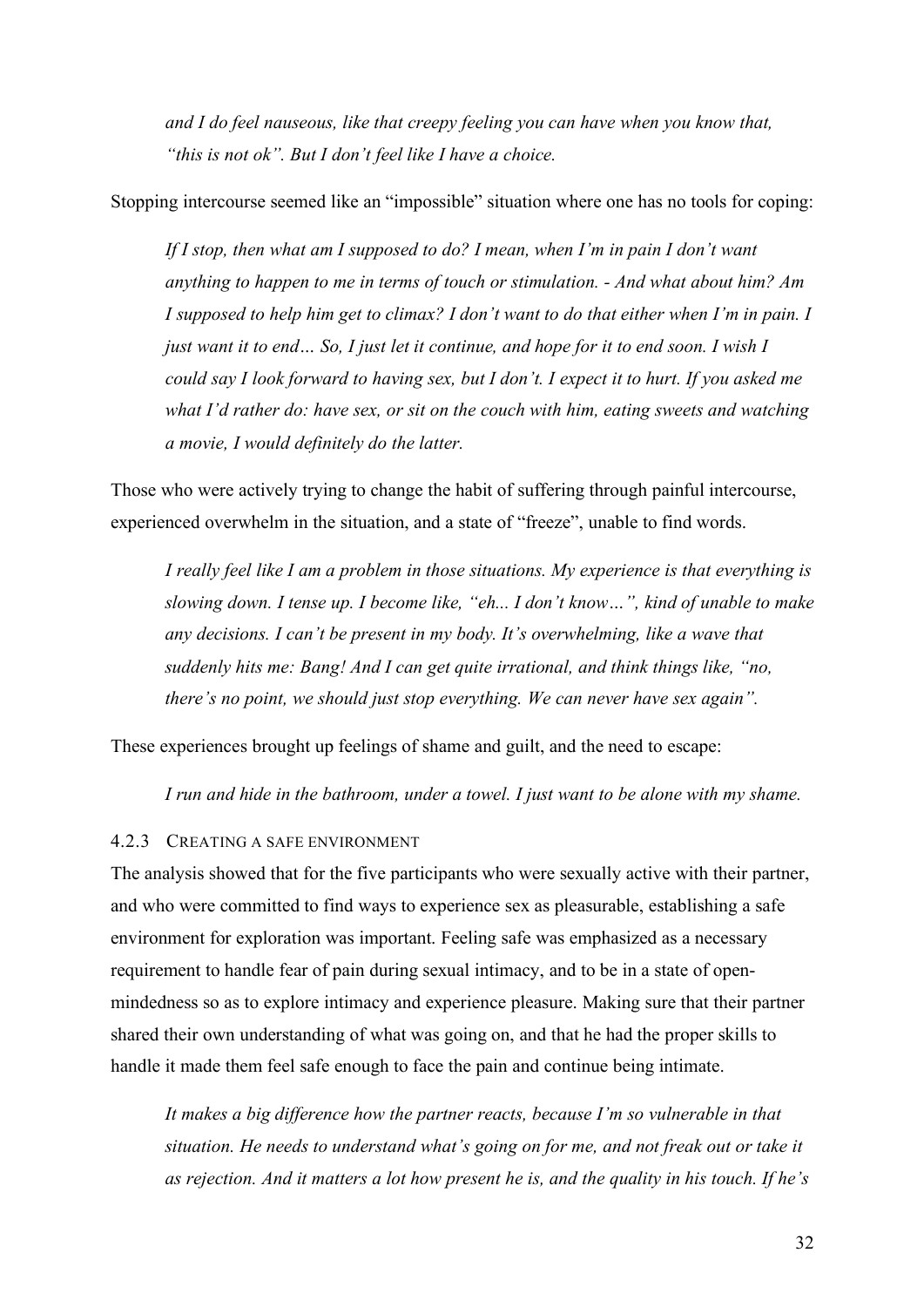*fully present in his body, my body will respond by opening up again. Otherwise, I tense up even more.* 

These participants saw it as their responsibility to create the sex life they want in close collaboration with their partner. They were conscious that the quality of their sexual experience depended on how well they were able to communicate with their partner. However, having to teach the partner how to be supportive was difficult:

*I need to teach him what's going on and what I need but I wish he could understand intuitively as it's challenging for me to be a teacher and a partner at the same time.* 

Feeling vulnerable when speaking up about one's needs, it mattered how this was received by the partner. Appreciation, openness, acceptance and willingness to learn new things stood out as partner qualities that contributed to the feeling of being safe. This participant explains how her self-confidence grew when she realized her boyfriend had learned something from her:

*I prefer to spend some time cuddling in bed after sex, to enjoy the resonance of what just happened. It really strengthens the intimacy for me. He told me that he appreciated me for showing him that because he really likes it too. I'm really happy that he can learn something from me, being much less experienced than him and all.* 

Participants explained that the foundations for feeling safe are created outside of the sexual act itself. Safety came with feeling emotionally connected to the partner:

*We practice sensing how the other person feels, by taking the other person's perspective. It makes us both feel that we are seen by the other, that we are being listened to. It makes us both feel safe with each other.* 

Noticing the partner's presence and consideration through the quality of touch was another aspect that contributed to the feeling of being safe:

*It's really important that he listens to me through his hands when he touches me. That he is fully present in his own body, and that he's able to control his own movements.* 

## 4.2.4 RELATING TO THE PAIN DURING SEX

For the informants who were actively pursuing pleasurable sex / intercourse, two strategies stood out in terms of relating to the pain during intercourse. One was to train oneself to relax with mild pain, provided one viewed the pain as harmless: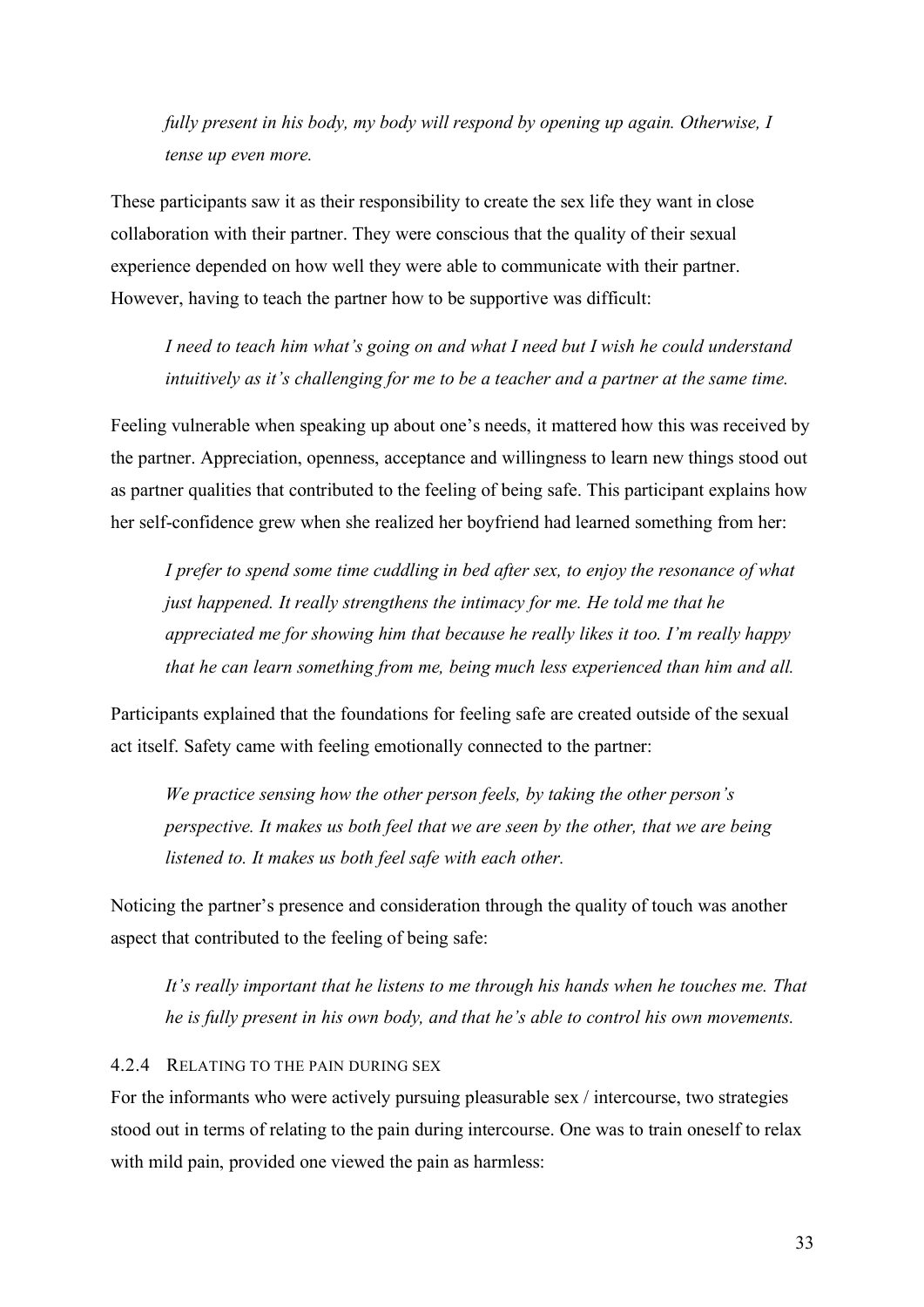*It's important that I don't allow myself to become afraid of having sex again just because it hurts a little. I mean, the pain isn't dangerous. It just means that my infection is flaring up again.* 

Four out of six sexually active participants were not attempting to endure any degree of pain. When encountering pain during sexual intimacy they would pause and process their experience. These participants saw the pain as a warning signal from the body that must be respected and were actively searching for emotional and physical pleasure in sexual intimacy. Practicing awareness of thoughts, feelings and physical sensations during sex, they discovered opportunities for alternative solutions and new sensations:

*I've taught myself to notice it if I tense up when he's inside me. I'll notice that it begins to hurt and ask him to pause and wait a little until I am able to relax again. The pain might not come back if he begins to move very slowly and carefully. But, if I can't make the pain disappear, he needs to pull out, and that in itself can be excruciatingly painful. He's worked out a way to do it super slow and gently recently, and when he does it that way I hardly notice it. It's unbelievable! It wouldn't have worked with any of my previous partners because I felt resentment and lack of trust in them and wanted them to pull out as fast as possible. This guy I trust completely, so he can stay in there when we need to stop. It gives me an opportunity to discover better strategies when the pain arises during intercourse.* 

Understanding their struggles with pain and partner intimacy as a result of their own decisions and behavioural patterns, these women felt like they had no other choice but to work on themselves and their relationship. This process was experienced as hard work:

*It's really hard. It feels like a chore that I have to master. Having PVD means you have to work on yourself, you have to address all those behavioral patterns and beliefs you have and that's really heavy work. I wish I had support from someone. But I know there's no other way for me to make my life enjoyable. I have to do this.* 

Changing the pattern of not communicating about pain was particularly difficult. Wanting to find control in overwhelming situations, participants were trying to become awareness of what triggers the pain, and the fear of pain. Ability to confront fear and shame depended on the caring presence of the partner. The participant who would run and hide under a towel in the bathroom to be alone with her shame explained it in this way: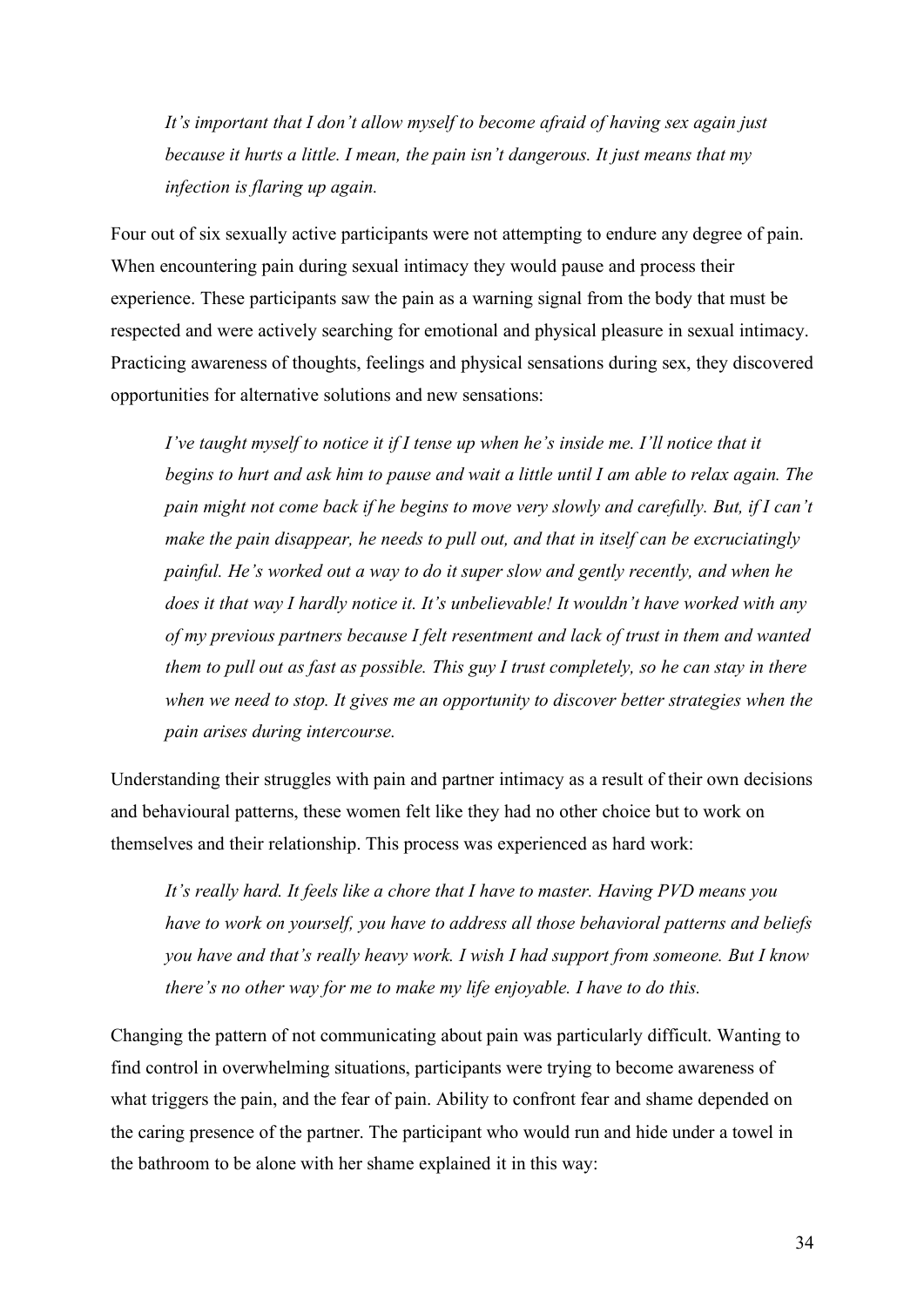*The amazing thing is he'll come after me. He sits down next to me and just strokes my back. That's exactly what I need, because right there and then I'm like a child that needs comforting. The first time this happened he asked, «what just happened?» That's when I understood that he didn't mean to hurt me. And that he still loves me, even though he doesn't understand what I'm going through. That's when it becomes possible for me to talk about it.* 

#### 4.2.5 CULTIVATING CONNECTION AND INTIMACY

By working out how to handle overwhelming encounters with the pain, these women had discovered that by staying relaxed and open-minded they could have unexpected pleasure.

*I've noticed that if I manage to stay relaxed and open minded to the possibility that the pain can change there and then, it does. He will try something different and then, all of a sudden: Eureka! It changes, and suddenly the pleasure is back.* 

Focusing on sensation, in a non-judgmental way, rather than just pain, these participants were able to discover pleasurable sensations and desire:

*Since my physiotherapist advised me to explore touching myself to become aware of what I feel, where it hurts and where it doesn't hurt, my boyfriend and I have tried it out on each other. We just focus on touching each other, on just enjoying the pleasure, without trying to reach a climax or anything. I'll be lying down, trying to just relax and breathe while he is touching me. It actually works, I'm actually happy that we can do this together, especially because I can sometimes feel my desire awakening! I get very emotional whenever I actually feel desire, because it happens so rarely.* 

These participants used their awareness of what makes them feel unsafe to find strategies to prevent this from happening. The solution was to maintain connection with the partner during sexual intercourse or other sexual activity in various ways, and to make sure they felt that they had a sufficient level of control:

*I reach for his hand if he gets too eager, too intense: Reminding him that I'm actually here and that this is about the two of us, not just the pleasure he feels in his penis. I prefer for us to be face to face, sitting up, with me on top. That way we can kiss and caress while we make love, and we are on the same level.*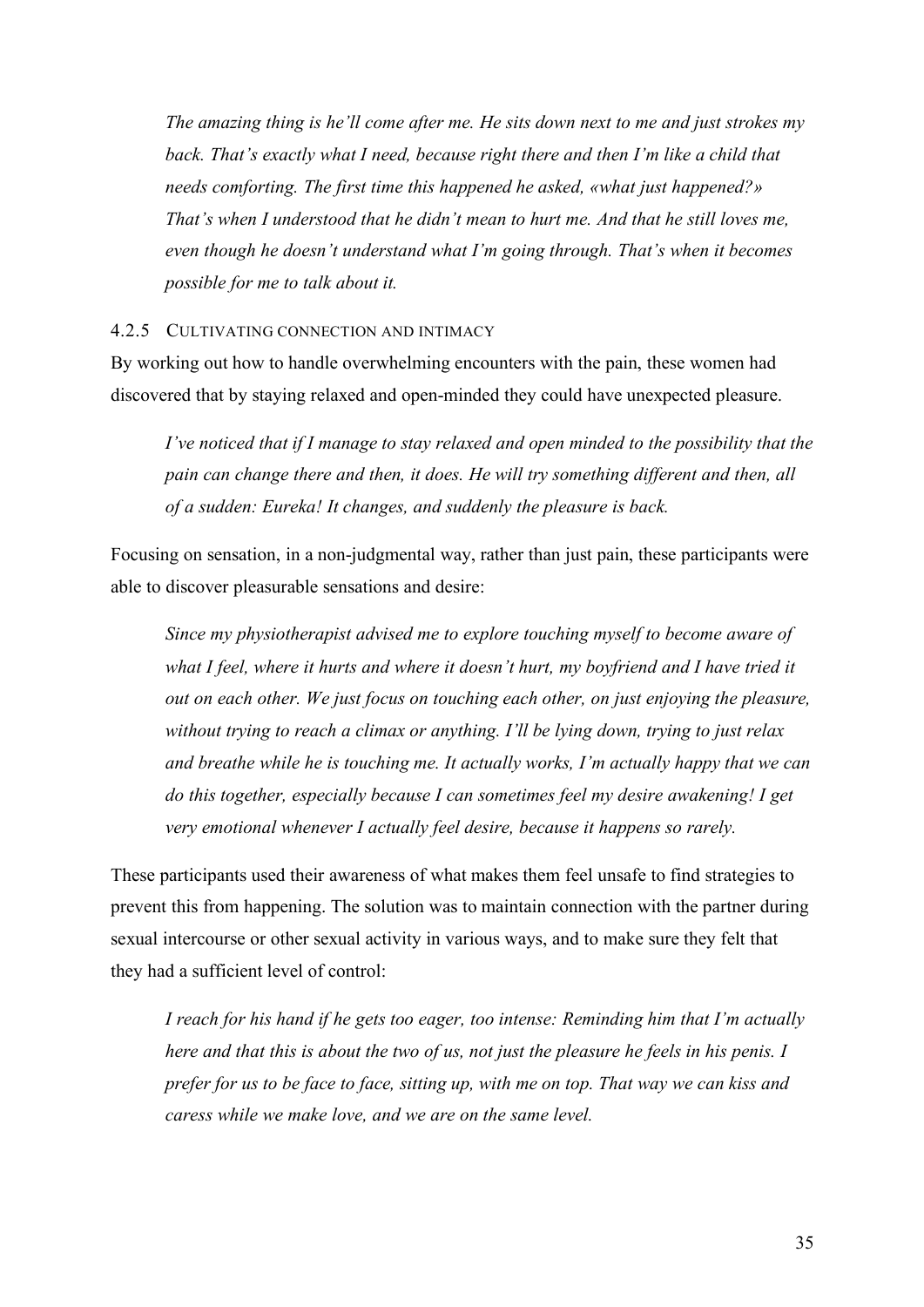Skin contact and staying as close as possible were strategies for communicating non-verbal cues for pleasure or pain and maintaining a sense of control during intimacy:

*Skin contact makes me feel safe. I can make love in the traditional missionary position as long as I can feel his belly touching my belly. I feel that nothing too bad can happen if we're that much connected.* 

Another participant explains:

*When we're touching I know it's easier for him to notice it when I tense up… - That is, if I'm unable to tell him that I'm in pain.* 

These participants had discovered a connection between being emotionally intimate, feeling desire and the potential for experiencing pleasure during intercourse:

*I need to long for him to come inside me. I can't have any negative emotions toward him. If I do I must express myself and we need to solve that first.* 

## 5 DISCUSSION

I have chosen to focus this discussion on the women who choose to transform their relationship to pain and themselves. Although these findings do not represent some of the women in the sample, their reality provides context for understanding how difficult this endeavor is.

### 5.1 WANTING TO MAKE INTERCOURSE WORK

The belief that intercourse is a premise for a successful relationship may imply that norms for hetero-sexuality have become internalized, especially when inability to have intercourse is associated with reduced potential for experiencing love and intimacy (Groven et al., 2016, 825). Stumm writes about how sexuality can become narrow-minded, blocked when the focus is extreme (Stumm, 2015, p. 153). Perhaps dissatisfaction at feeling like one is living with one's best friend may come from an unmet desire for sexual intimacy that could otherwise have been if one felt that intercourse was not the "ultimate" way to have sex? Whatever the reason, focusing on the one sexual activity that provokes the pain seems to form a negative association to both partner intimacy and to one's body as they become reminders of one's inability and of what one cannot have. Longing to have the desire for partner intimacy may be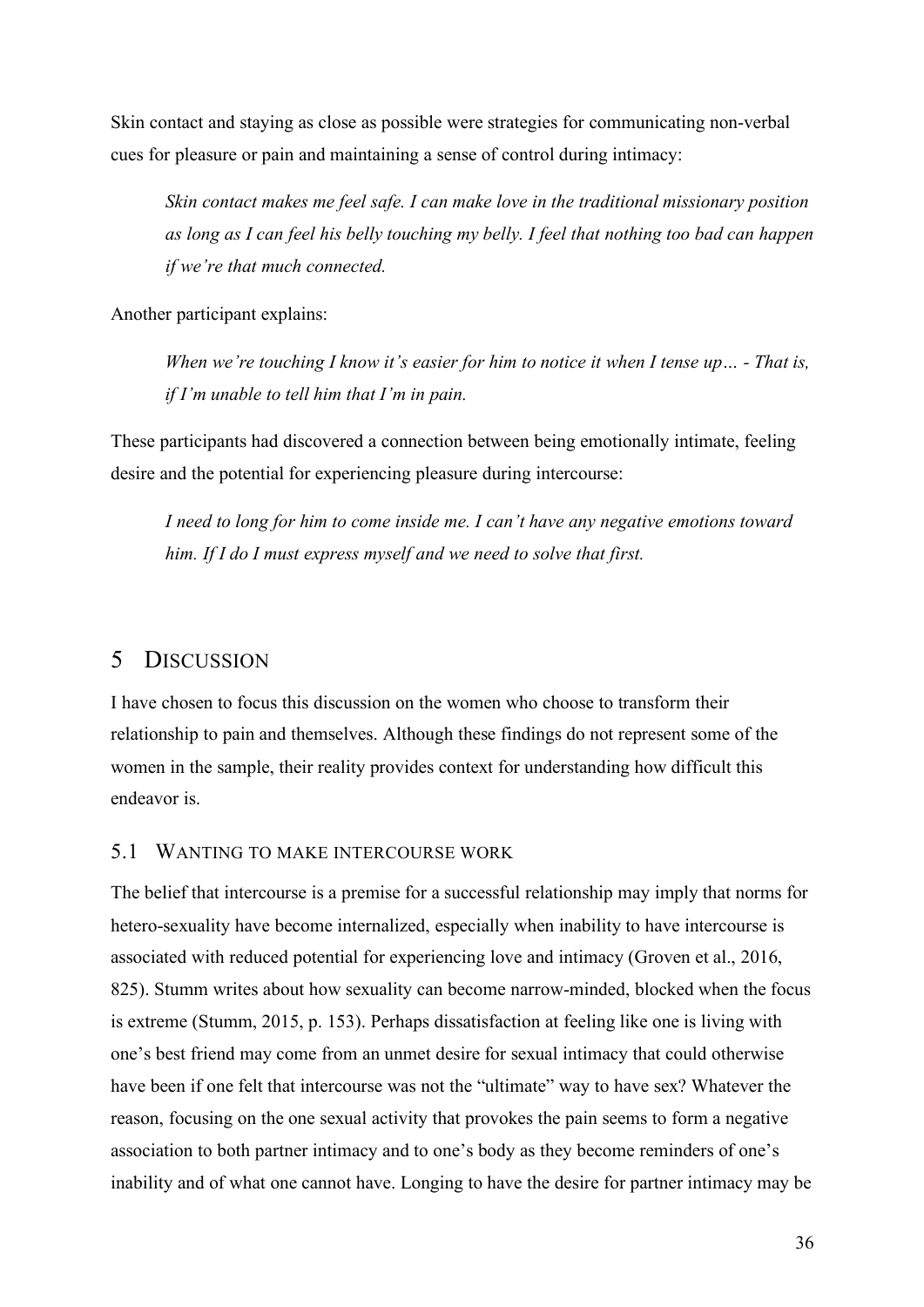an expression of how deeply one is missing it, yet it implies that one is focusing on something about oneself that one wishes would be different. When partner intimacy seems "impossible" to achieve, it seems that the next thing to try and change is oneself. How would it help to discover that other sexual activities could serve in terms of meeting the need for intimacy?

The capability to enjoy intercourse seems to be related to wanting to be fully realized as a woman and fully capable of expressing love, like Groven et al. (2016, pp. 827-833) found in their study titled "Will I ever be a true woman?". While this too may come from internalized heteronormative discourses for partner sexuality, it may also be a longing to experience being in that type of union where a loved one is entering into the most precious and sacred part of one's body, as an act that confirms that the partner is welcomed and embraced at the core of one's being. Phenomenologically, this gives intercourse a meaning and purpose that goes beyond the male-centred view of intercourse that dominates the heteronormative discourse (Burkett & Hamilton, 2012, p. 823). The statement, *I can't even be a whore*, can be interpreted as an expression of the dissatisfaction in not being able to engage in intercourse as a sacred act by pointing out that one isn't even capable of "misusing" it. This dimension may be overlooked by clinicians and therapists if they consider women's wanting to make intercourse work as solely a product of internalized heteronormativity. One should think that acknowledging this dimension is key to supporting women's sexual subjectivity.

Coming to see one's womb and vagina as sacred ground and a container of bodily wisdom seemed to change the orientation toward intercourse as the value of oneself and one's body is independent from one's "ability to perform" intercourse. The focus on the partner and the relationship also shifts from what he expects and what is normal to "is he the right match for me? Do I want to invite him into my sacred space?" With this shift, the motivation to make intercourse work seems to come from a desire to unite with a loved one in a way that is emotionally intimate, as well as physical. Can it be that as researchers and therapists we fail to recognize these other dimensions of PVD women's longing for ability to engage in intercourse because we see it predominantly as a product of negative heteronormative conditioning? If this is so, one may think it limits our ability to have conversations with them that confirm those dimensions as valuable and something they deserve to advocate for in life.

Claiming the right to discover and define one's own sexual preferences seemed to transform motivation for being intimate with a partner. Seeking out sources of inspiration that give a feeling of resonance, of familiarity, there is a discovery of what one wants: of one's sexual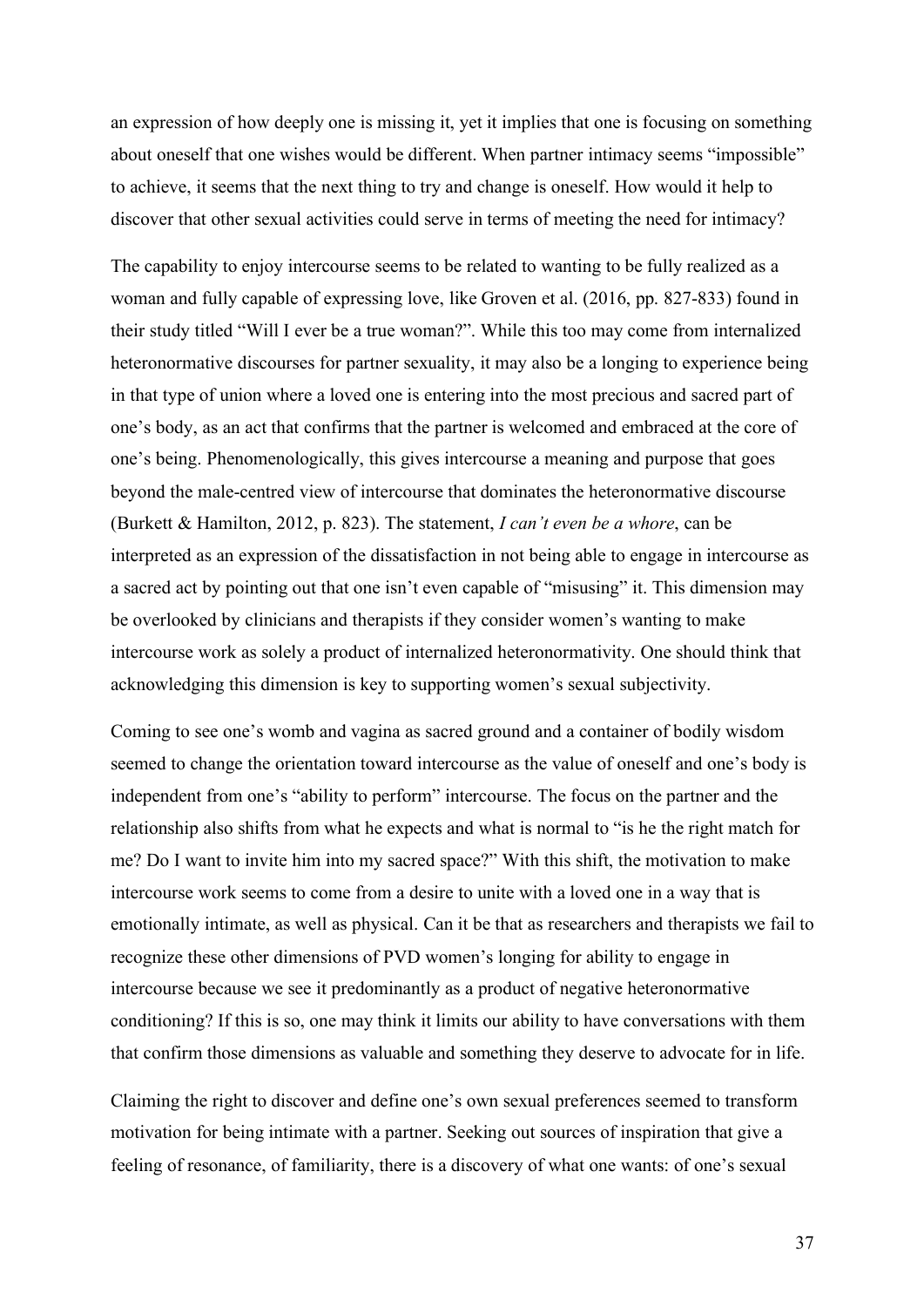subjectivity (Tolman, 2012, pp. 749-750). Positive expectations and desire can begin to form, inspiring a movement *toward* that which one does want (Ibid). Experiencing that this transformation comes as a natural consequence of learning to *stand on one's own feet* may exemplify that desire can't be separated from desire for other things in life (Tolman, 2012, pp. 749-750; Merleau-Ponty, chapter 5), and that it is integral to developing sexual subjectivity (Tolman, 2012, p. 750). As sexual subjectivity is a necessary component of sexual agency (Ibid.), this may explain why the women in this sample who express their sexual desires and preferences in most detail and with the most confidence also stand out in terms of their courage (and skills) to go about and "negotiate risk and pursue pleasure", to borrow the words of Mary Louise Rasmussen (Rasmussen 2012, p. 471).

### 5.2 UNDERSTANDING PAIN AND DESIRE

It came as no surprise that these women's relationship to sexuality was greatly influenced by their experience and view of their pain. However, statements such as "*nothing about the genitals is psychological*" may suggest that the dualistic view on the body has become internalized. Seeing the body as a machine that can break and get fixed, bodily sensations become signs of physical defect or illness which are the domain of the medical professional (Almås & Benestad, 2017; Engelsrud, 2006, p. 28). In response, it seems there is no reason to look to the body for guidance in how to deal with pain or illness. Following the same logic is the belief that anything psychological can be fixed through cognition which seems to impede the women's ability to accept that the pain might be *both physiological and psychological*.

Considering that the pain may have psychological aspects seems to trigger shame when not being able to *just fix it.* This is perhaps not so surprising when medical doctors have concluded it's *all in your head* because tests are fine, so *just relax and stop thinking about it*. Being left to one's own devices, one may choose to either ignore one's experience or defy the dualistic logic and try to make sense of one's bodily experiences. Unable to *just fix it* or turn off *something that's in my head* one is likely to see oneself as a failure. Hating to admit that intercourse can be pain-free in places where one has no negative memories indicate that there is a resistance to embracing that the pain may have psychological driving factors to it. Instead of celebrating and exploring the potential for having more pain-free sex, it seems there is contempt for the body as these experiences trigger the shame (Farstad, 2026, p. 52.)

There seems to be a connection between understanding the pain as purely physical and pathologizing one's lack of desire. The lived experience of desire is reduced to a dysfunction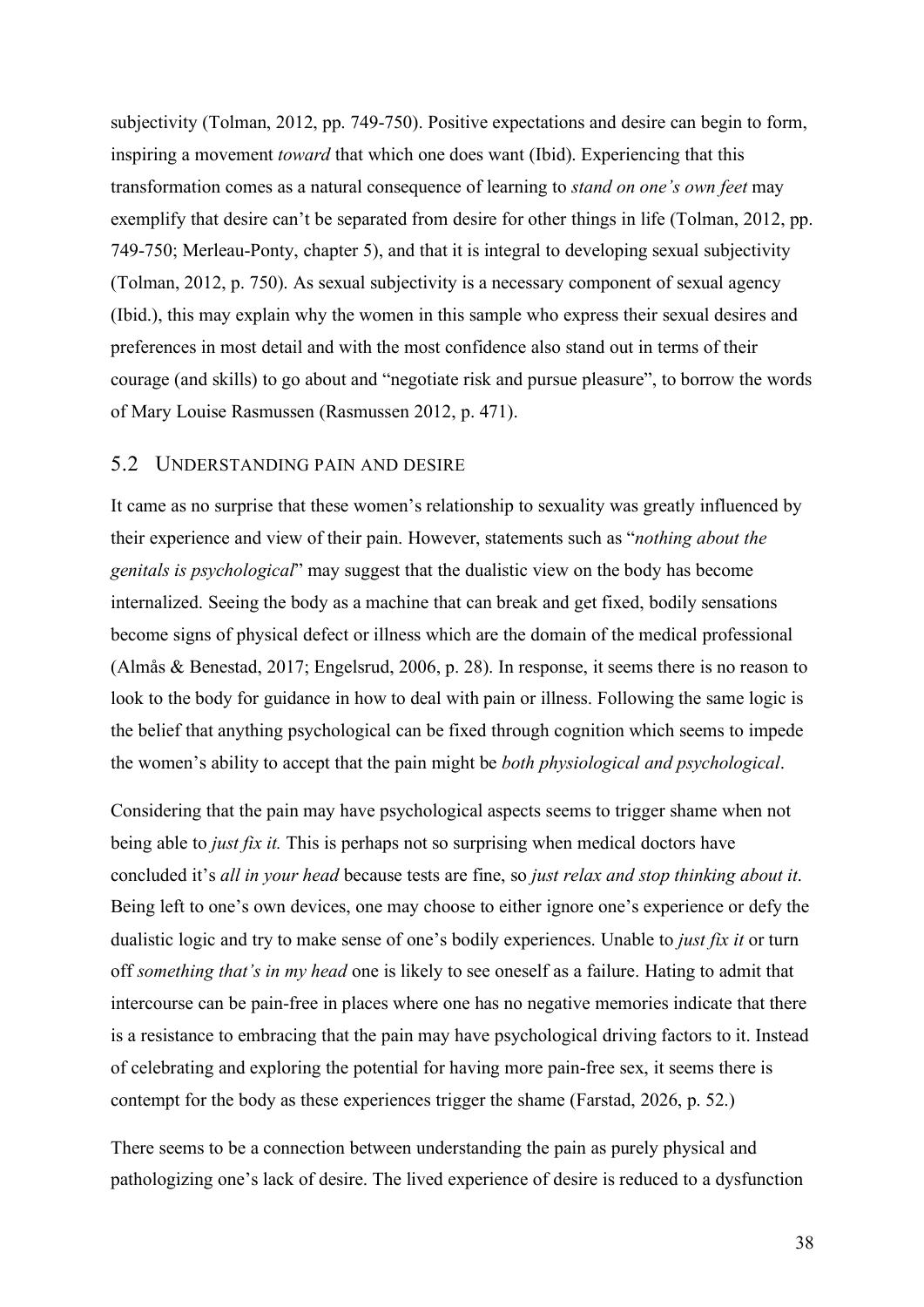of the "machine-body": an object (Braksmajer, 2018, p. 429; Almås & Benestad, 2017, chapter 3). While discarding the inherent wisdom in one's bodily experience, one looks to the outside for an explanation and a remedy (Ibid). According to Merleau-Ponty, for someone who is suffering, it is only natural that sexual stimuli are not followed up by an active sexual response simply because the person is not engaged with what is going on. They are not living in the sexual situation, and therefore do not respond sexually (Merleau-Ponty, 1994, p. 115).

When the psychological factors of the pain are embraced as meaningful it seems women are capable of using their experiences as resources to know themselves better, and to develop more healthy relationships. This will be discussed in points 5.7, 5.8 and 5.9. Orientating towards the pain as a wise warning signal from the body requires trusting one's own experience and taking a step away from those who advocate the biomedical perspective and who are meant to provide help and support when one is suffering and feeling vulnerable. This takes courage as it means stepping into an unknown landscape alone where sources of help and support may have to be invented. Awareness of connections between a given situation, one's bodily sensations and feelings makes it possible to understand the meaning of the pain (Groven et al., 2016, p. 826). With this orientation toward the pain, one can move from seeing oneself as the problem to realizing that something about the situation must change in order for oneself to feel good: Being connected to and accepting of her authentic experience seems to facilitate the development of sexual agency.

Similar to the "just relax and stop thinking about it"-approach to achieving relief from "psychological pain", the "just say no" -discourse around women's sexual consent is deeply problematic (Burkett & Hamilton, 2012, pp. 815-817). This discourse is based on a premise that the woman should be a *hyper-responsible citizen*, capable of negotiating sexual consent regardless of her contextual factors (Ibid). The reality for the women in this sample is that it is *really difficult* for them to say no to painful intercourse. Even though they struggle to be authentic and honest about their pain, they expect themselves to desire partner intimacy. According to the postfeminist "just say no"-discourse, once they have suffered through a painful intercourse, these women only have themselves to blame when they experience negative loss of desire (Burkett & Hamilton, 2012, p. 819). Perhaps this may explain why there is a tendency not to accept decreased desire as a natural effect of pain? According to both the medical and post-feminist discourses, everything *should be* in order. After all, you should be able to switch off the process between your ears that's causing the pain, and you should have *just said no* if you didn't want the sex (Burkett & Hamilton, 2012, pp. 815-817).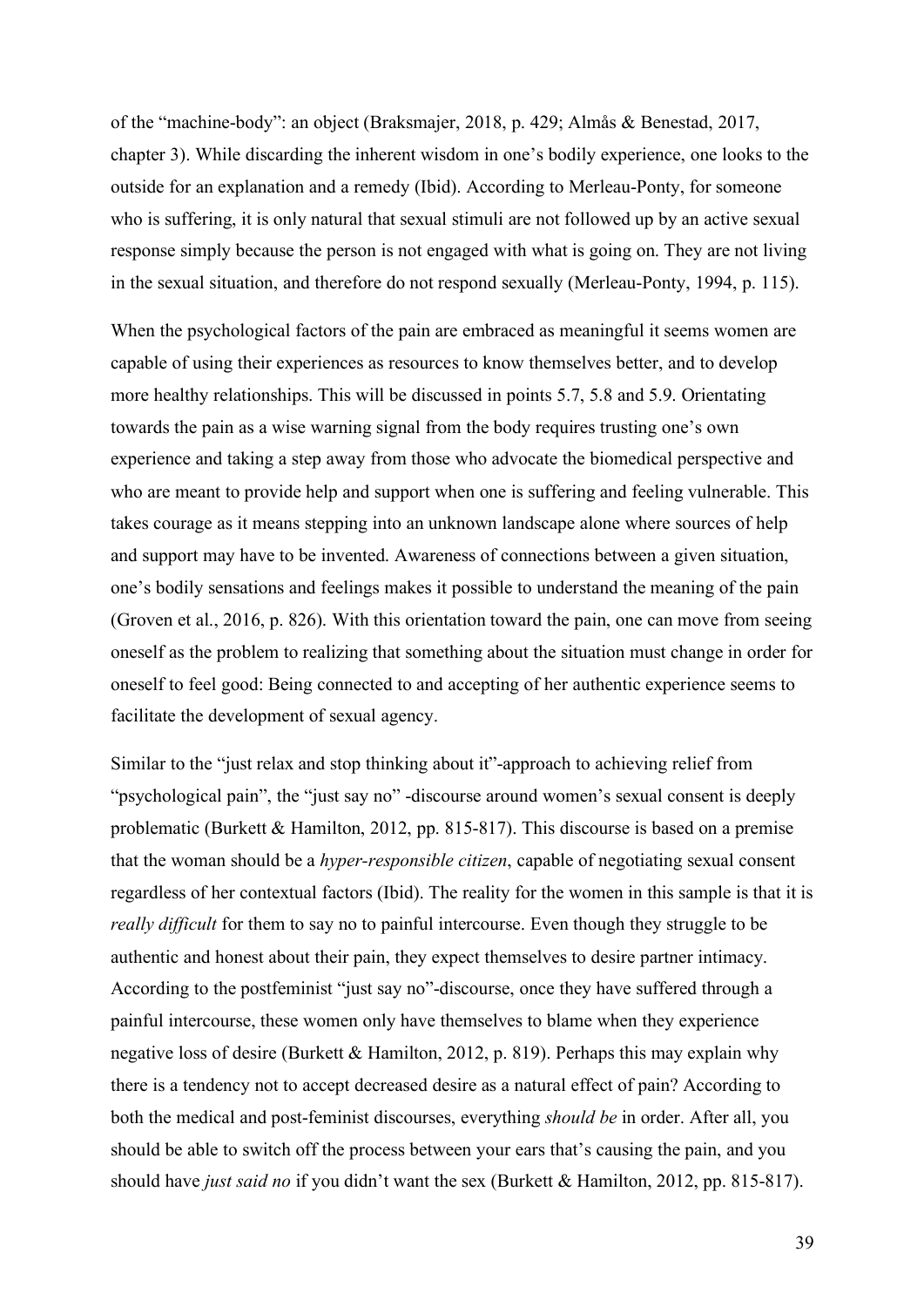Instead, it seems one feels compelled to finish what's started (Burkett & Hamilton, 2012, p. 824) despite feeling nauseous and knowing that *this is not ok,* because it feels like one *has no choice*. Unsure why desire *just vanishes*, and anxious that lack of "real sex" will threaten the relationship, it seems that the compulsion to continue suffering through intercourse is reinforced. The present findings indicate that much of the negotiation of sexual consent is happening behind closed lips. Seen through the lens of Brené Brown's work, it seems that in reality, negotiating sexual consent means to negotiate needs for being pain free, accepted and loved within conditions that claim these needs to be mutually excluding (Brown, 2017, p. 33). The potential traumatizing effect of facing pain under these conditions is discussed in part 5.6.

Finding the pain meaningful seemed to make it easier to also accept that reduced desire was a consequence of painful sex. Rather that feeling conflicted or confused, there seemed to be a sadness at missing desire as an essential part of being alive, fully experienced and expressed. In becoming more trusting of one's bodily experiences it seems easier to take a stand against norms that have affected not just what one has been doing with one's body, but also how one has come to *experience* it (Gretland, 2007, page 68). Concluding in a proud and clear voice that *there is nothing wrong with me* seems to be coming from trusting this embodied knowledge. In taking a leap that involves risking social rejection, the Self has become grounded in a more positive, empowering identity as *a really good lover.* 

### 5.3 SEXUAL SELF AND OTHERNESS – TOWARD A SELF-CREATED SEXUAL SELF

### *Discarded shame makes good compost for cultivating dignity.*

The findings indicate that the way women come to view themselves and their sexuality is impacted by how they relate to perceived differences between their own sexual experience and those of other women. Being different becomes a source of separation when it threatens one's sense of belonging to the group, to be loved and accepted (Brown, 2017, chapter 2). Brown writes that the pain of not belonging is one of the most dangerous types of emotional hurt, in the sense that "it can break our heart, our spirit, and our sense of self-worth" (Ibid). Brown found that what people try to achieve is "to be part of something – to experience real connection with others – but not at the cost of their authenticity, freedom or power" (Ibid). As the participants in this study compromise their authenticity in order to fit in, one can imagine the emotional pain they are living with.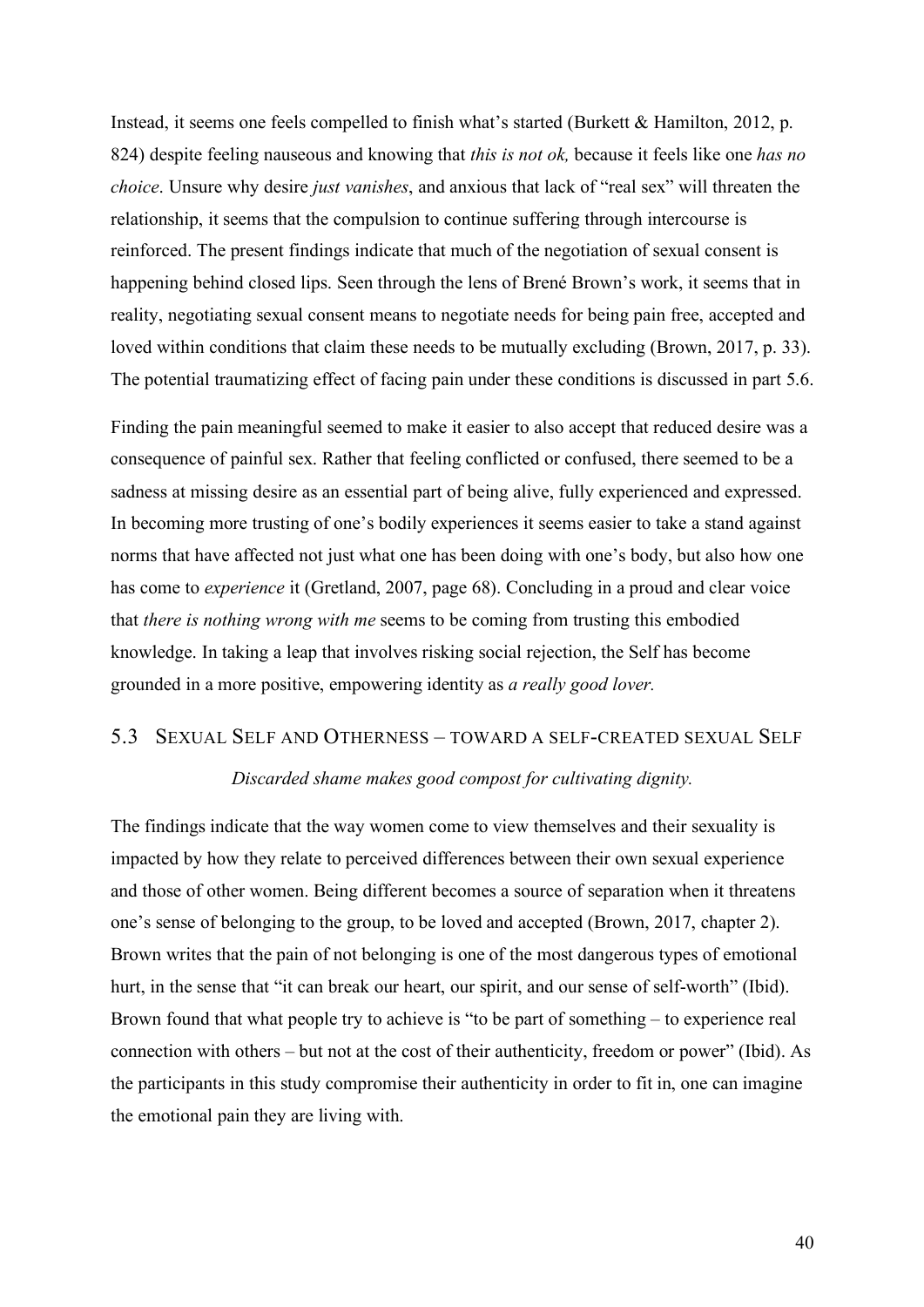Social rejection leads to shame as one comes to see oneself as wrong in the eyes of others (Huseby, 2017, pp. 14-15). The pain of shame is existential and can lead people to reject their authenticity in an attempt to avoid it (Brown, 2017, chapter 2). Part of the shame lies in the awareness of one's lack of knowledge (Frønes, 2001, p. 72), which may explain why it seems impossible to reveal sexual limitations. Rather, it becomes important to hide one's incapacity and lack of knowledge about sex. When social participation is associated with having to sacrifice one's dignity and integrity (Brown, 2017, chapter 2), it may seem like a minefield, and the effort to avoid exposure exhausting. While avoiding social rejection, the ability to connect to others is hampered (Ibid) and these women miss out on the opportunity to correct any misunderstandings about what others find acceptable, to saturate any curiosity about sexuality and to receive support from friends that may turn out to be empathic and understanding. The idea that one is *wrong* remains uncontested, and shame and loneliness can thrive (Brown, 2017, p. 54).

Admitting to not being sexually realized can challenge needs for self-acceptance and belonging as it is associated with social status in today's society (Salomonsen, 2001, p. 81- 82). The tendency to objectify oneself, instead of consulting and embracing one's own experiences may illustrate the paradox that it may be even harder to develop "true belonging" and sexual subjectivity in a time when being a sexually realized woman is socially acceptable. Unable to even qualify as *a whore*, the sexual Self remains defined by its shortcomings and a source of separation from others.

Brown's research also revealed that when people were surrounded by "us versus themcultures" that create feelings of spiritual disconnection, they felt forced to make a choice between being loyal to a group or being loyal to themselves (Brown, 2017, p. 33). In this perspective, compromising authenticity can be understood as a way to adapt to the perceived premises for participation by not challenging the others' tolerance and comfort. After all, this allows a degree of participation without having to expose herself and risk rejection although one remains separated from the group on one level. As exposing one's difficulties with partner intimacy to others would confirm one's lived reality, concealing it can also be understood as a way to protect oneself from negative feelings about that reality: belonging with others in an inauthentic way may be necessary while one is not yet ready to face those negative feelings and accept and love oneself fully. Connecting with someone else who has PVD seems to have the same positive effect as for people with sexual orientations different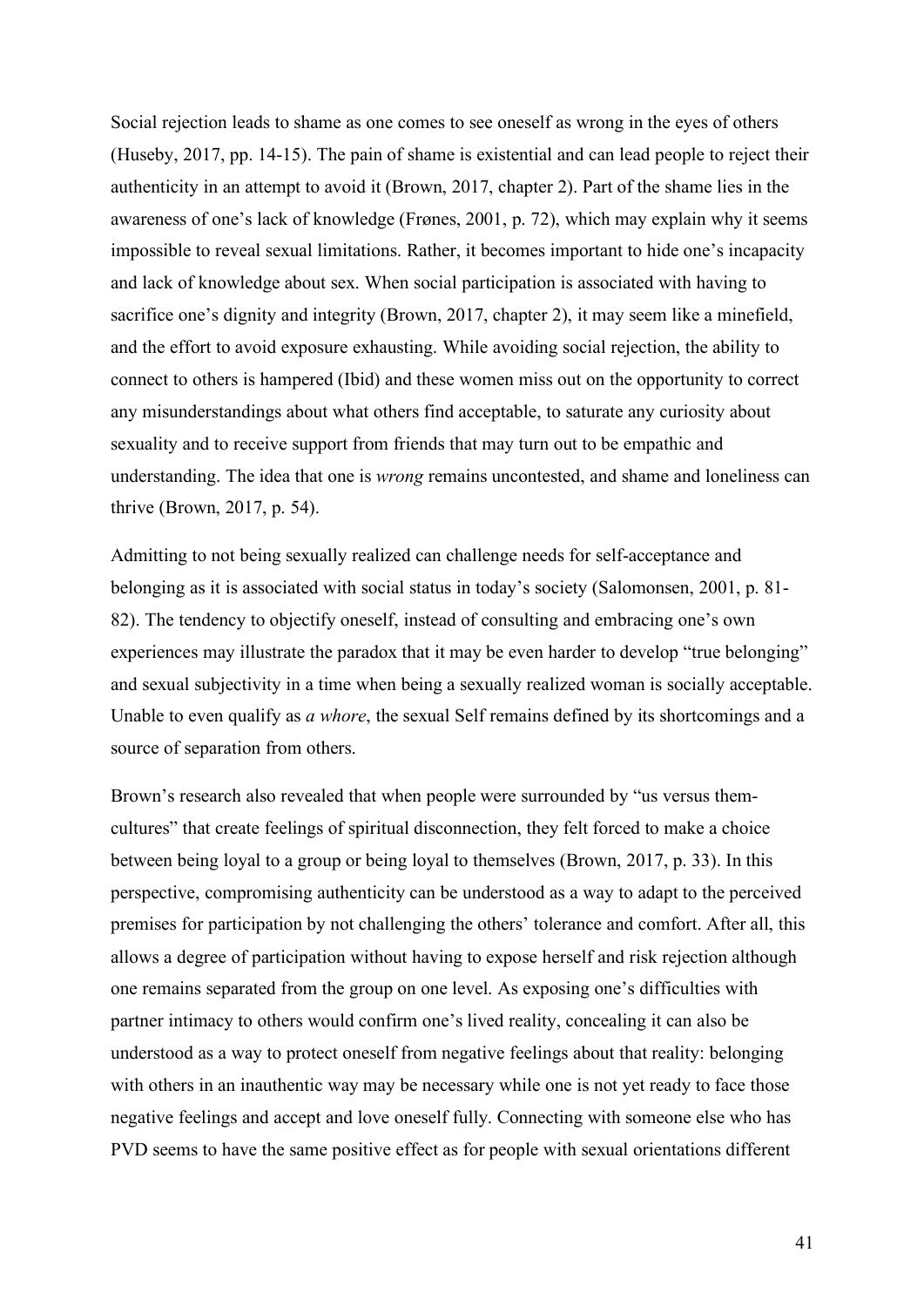from heteronormativity who connect with each other: belonging confirms that one's sexual orientation is not a symptom of illness, or of being wrong (Almås & Benestad, 2017, p. 56).

Being accepting of one's own sexuality as different seemed to make it possible to (re)define one's sexual Self through a conscious and deliberate process of self-creation, similar to what researcher have described (Beres & Farvid, 2010, p. 378; Rasmussen 2012, p. 471; Tolman, 2012, p. 753). This process included taking a critical look at, and eventually dismissing the social norms which have become Self-defining. The women who had accepted their sexuality as different felt less urgency to "fit in" and focused less on their "otherness". It would seem that Self-acceptance brings relief from some of the pressures that create shame, insecurity and loneliness in living on the "outside". Redefining their lived reality as acceptable, they found a place and identity for true belonging (Brown, 2017, p. 40).

This self-created Self also seemed to have a kind of dignity and pride in being able to care for itself, for example by not accepting painful experiences or to live in fear of pain. Being in the process of designing one's sexual Self seemed to enable a transformation of destructive patterns of thought and behaviour which will be discussed in parts 5.7-5.9. This finding may suggest that developing sexual subjectivity and true belonging are even more important than being accepted by others. However, the finding also illustrates how perceived distance and difference from "others" make developing sexual subjectivity in adulthood so challenging.

### 5.4 TRUST WITHIN THE RELATIONSHIP

Believing that intercourse is a condition for a man's ability to love, and that performing intercourse makes a woman lovable, it's no wonder that these women emphasize that they need to trust that their partner *really loves* their entire being. Having experienced that fear of rejection causes one to hold back from intimacy, it makes sense that they emphasize trust as a requirement for cultivating a relationship and feeling safe in it.

As the results show, developing trust within the relationship was a matter of both trusting oneself and the partner. It seems that being in a romantic relationship is associated with confrontation and risk of rejection as sexual expectations and needs must be negotiated. Trusting oneself not to revert to the destructive pattern of enduring painful intercourse and lie about the pain again seems to run parallel to developing Self-worth, sexual subjectivity and sexual assertiveness which will be discussed further in later sections.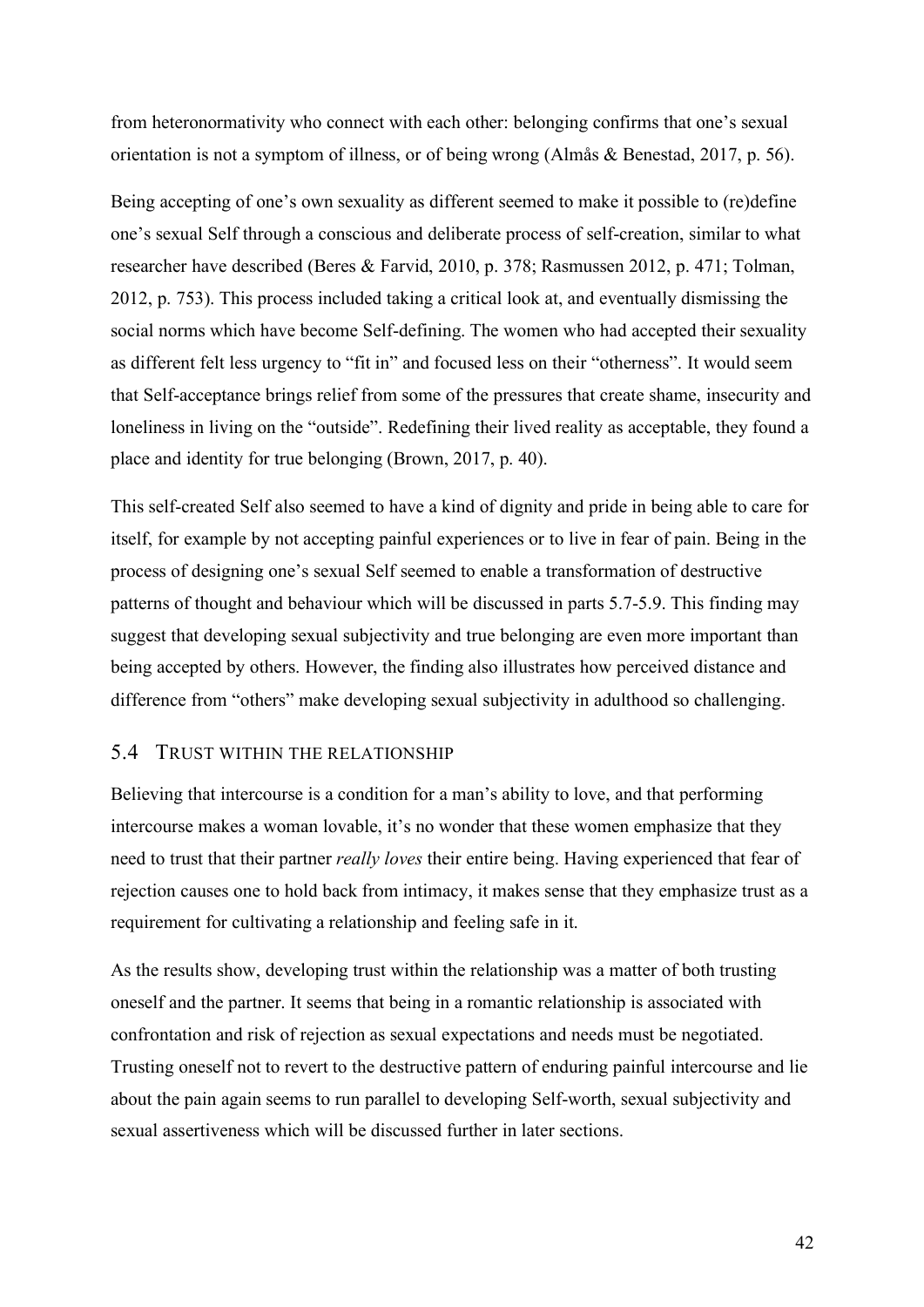As this change impacts both people in the relationship, these women need to trust that the relationship unit can accommodate their growth process; That there is room to discover feelings and needs that have previously been neglected, accept them, mourn past losses and pain and discover ways to express and meet those needs in the now (Rosenberg, 2003, pp. 132-133). It may seem that having a partner who openly welcomes and celebrates one's growing sexual agency is necessary to dare embarking on this type of journey. Saying that breaking old patterns is difficult *on a bad day* may indicate how challenging it is to be consequent, and that having a supportive partner is imperative. As breaking old patterns means revealing one's shame to the partner (Brown, 2017, p. 32), one needs to trust he will not chime in with one's own negative self-talk. There must be room to try and to fail as many times as needed to form a new behavioural pattern that is in harmony with an empowered Self. Acknowledging that one is adding value by daring to be vulnerable seems to improve confidence in one's ability to assert boundaries when facing potential confrontation.

The results show that in realizing the importance of developing ability to trust, women go beyond their comfort zone as a form of self-induced exposure therapy. Like shame, trust is a product of how we are received by others (Huseby, 2017, chapter 1). Based on his work with abandonment trauma, psychiatrist Tormod Huseby has found that in order to trust someone we need to experience them as generous, humble and caring (Huseby, 2017, chapter 1). It seems that in order to discern whether their partner is trust-worthy or not, women consult their bodily experiences as they get to know their partner: Trustworthiness is felt in the body as a relaxation and opening up toward the partner. With this, it's safe to be vulnerable in front of the other person. When we are seen, we can trust that the other person loves who we really are (Brown, 2017, pp. 38-39). It seems necessary to reveal one's pain to the partner to find out if one is loved and accepted regardless of one's capability of having intercourse.

### 5.5 CREATING DISTANCE

Results revealed that participants find dealing with pain during sexual intimacy difficult without bringing harm to either oneself or the relationship. Creating distance in various ways may speak to how emotionally taxing this is. For example, by making oneself a less desirable sexual object in the eyes of the partner one becomes distanced from these difficult situations. However, there is also a disconnection from one's own body and femininity, as freedom of sexual/sensual expression are sacrificed. In a larger context, this may reflect how difficult it is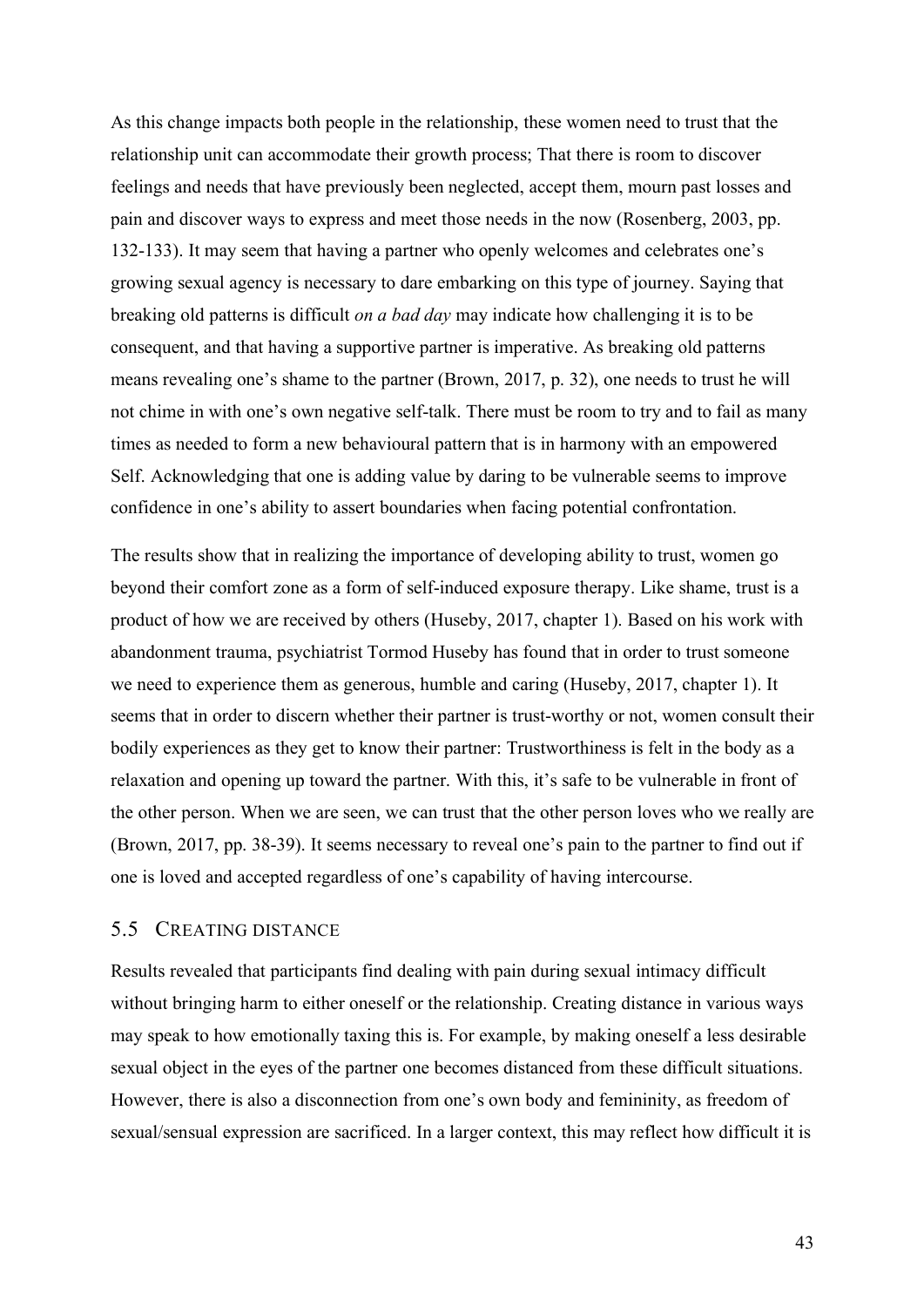for women to maintain the right to define their sexual Self in an environment that objectifies women's sexuality and sexualizes women's bodies (Burkett & Hamilton, 2012, p. 824).

This perspective may be helpful in understanding how making oneself less desirable is experienced. Moving and dressing in sensual and feminine ways may be associated with losing control, making it necessary to shut down the inspiration to be in the body and in the world in these ways. Seeing oneself as a sexual being may become difficult. Even though the pain started in a very small, specific area of her vulva, her entire body and her femininity become problematic and part of her suffering. The emotional pain of missing intimacy may become another reason to create distance from that which constitutes one's sexual Self.

Being relieved at discovering that one's partner has a sexual dysfunction can be another reflection of how hard it is to deal with sexual intimacy. Perhaps choosing to stay in such a relationship is a strategy to compensate for this difficulty? When both partners experience sexuality as challenging they can perhaps find mutuality and companionship in distancing from sexual intimacy together. However, having this in common may also make it even harder to find the motivation to work together to overcome those challenges. Besides, exploring other types of sexual intimacy can be associated with risk in itself, as intense pleasure is associated with losing control (Stumm, 2014, p. 153).

Another way of creating distance was by waiting to commit to a relationship until intercourse becomes possible. What can be the consequences of holding back from investing in emotional intimacy? Is it possible that waiting to commit also prevents one from feeling safe enough to explore sexuality without the felt pressure to make intercourse work?

### 5.6 ENDURING AND CONCEALING PAIN - WHY IS IT SO HARD TO BE HONEST?

Internalized norms for heterosexual behavior can be impactful in both forming and attempting to change the pattern of suffering through painful intercourse. However, this discussion will focus on the experience of being stuck in the pattern and trying to change it.

By not telling the partner that she's hurting, the woman is living in a dual reality: Outwardly her appearance and behaviour are like those of someone who is not in pain, perhaps even experiencing pleasure and enjoyment. This part of her is being seen and responded to by her partner. Inwardly, the pain continues to shape her experience in the moment, affecting her ability to be engaged in what is going on (Merleau-Ponty, 1994, p. 115). This effort feeds the relational aspect of the pain as she will associate it with being penetrated by the man she loves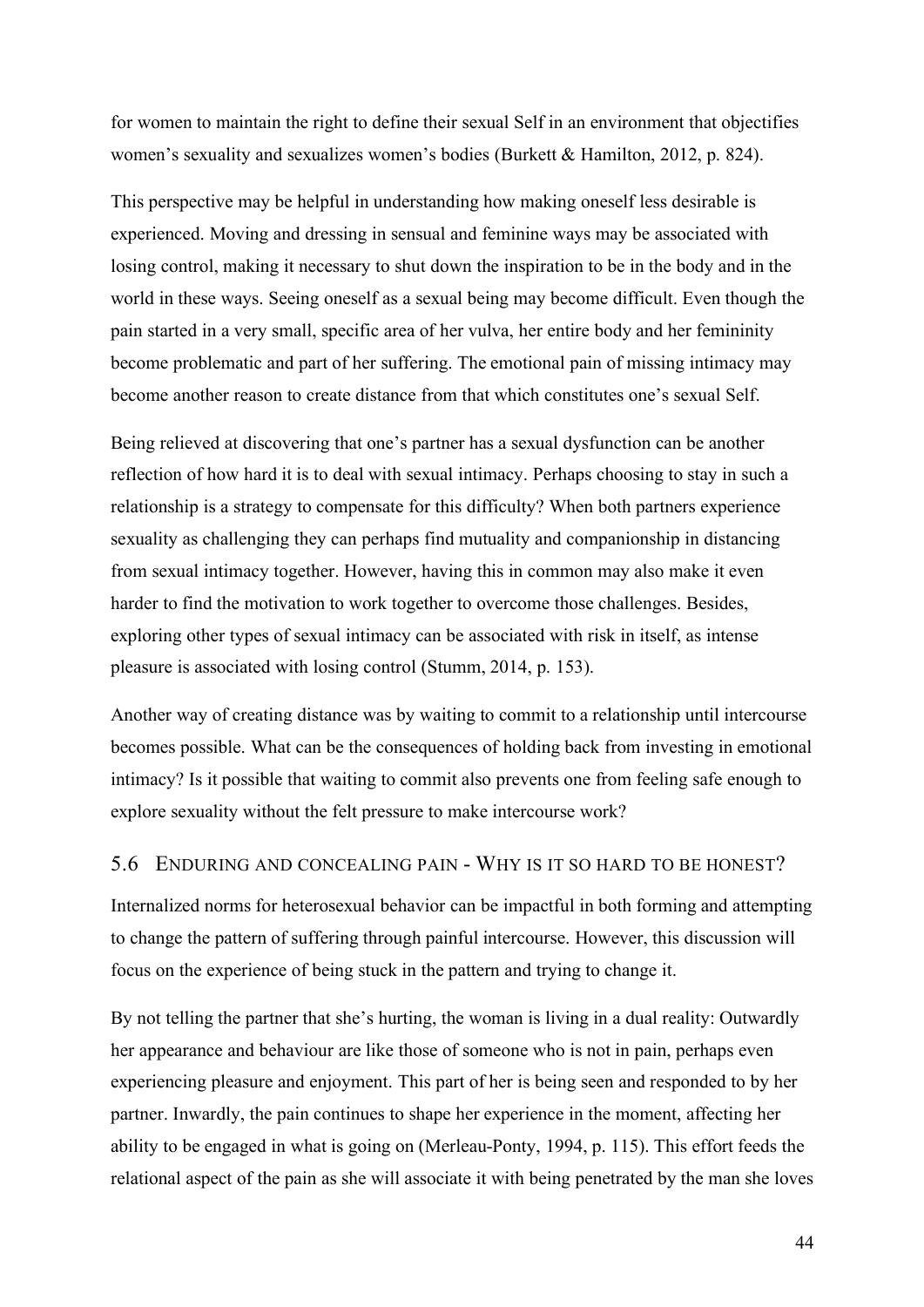and wants to be loved by, yet he remains ignorant of this experience. Knowing that she has made herself a victim of his unintended pain affliction on her, she only has herself to blame for violating her own "sexual ethics" (Beres & Farvid, 2010, p. 379). However, she is saving her partner and relationship from potential conflict which may seem more dangerous.

When handling pain during sexual intimacy involves the body and emotions in such ways that bring experiences of overwhelm, freeze, and being unable to think clearly, it may indicate that the person is traumatized (Levine, 2008, p. 9). According to Levine, trauma is the result of experiences that are *perceived* as dangerous and life-threatening, and people become traumatized when their ability to respond to that perceived threat is in some way overwhelmed (Ibid).

It seems that answering "no" when the partner asks if one is in pain was more like a default action than a conscious choice. In trauma literature, this type of action is called a "response": an action that one is *impelled* to take (van der Kolk, 2006, p. xviii). It seems that when encouraged to be honest about the pain one is brought face to face with the motivation for concealing it in the first place, i.e. one's sociocultural programming. This reaction is similar to when someone who is healing from trauma gets triggered (Levine, 2008, chapter 2). Confronted with the sum of all the risk associated with being in a committed relationship and existing in this world as an "incomplete woman", one's belonging in this world is threatened. Considering this, it makes sense that the thought of revealing one's pain is associated with danger and that enduring excruciating yet familiar pain for a few minutes may seem like the best option. The prospect of being honest and interrupting intercourse may also seem more challenging if one has no idea for what to do next.

According to neuroscience, bodily experiences like freezing, not being able to think clearly or form words, form the foundation for emotional states that "shape the quality of our decisionmaking efforts and the solutions we create to deal with particular dilemmas" (van der Kolk, 2006, p. xviii). Van der Kolk points out that emotions serve as guides for action, and that the goal of negative emotions, like in the case of these women, - fear, overwhelm and shame, is to help the organism get out of harm's way. In this case "harm" would be the loss of one's partner's love and affection, perhaps even the loss of one's place and belonging in society. In such a situation, it would make sense that the impelled action is to conceal one's pain.

The seemingly irrational behaviour, to say "no" when asked if one is in pain, may be an example of what trauma experts explain, which is that trauma lives in the body as a latent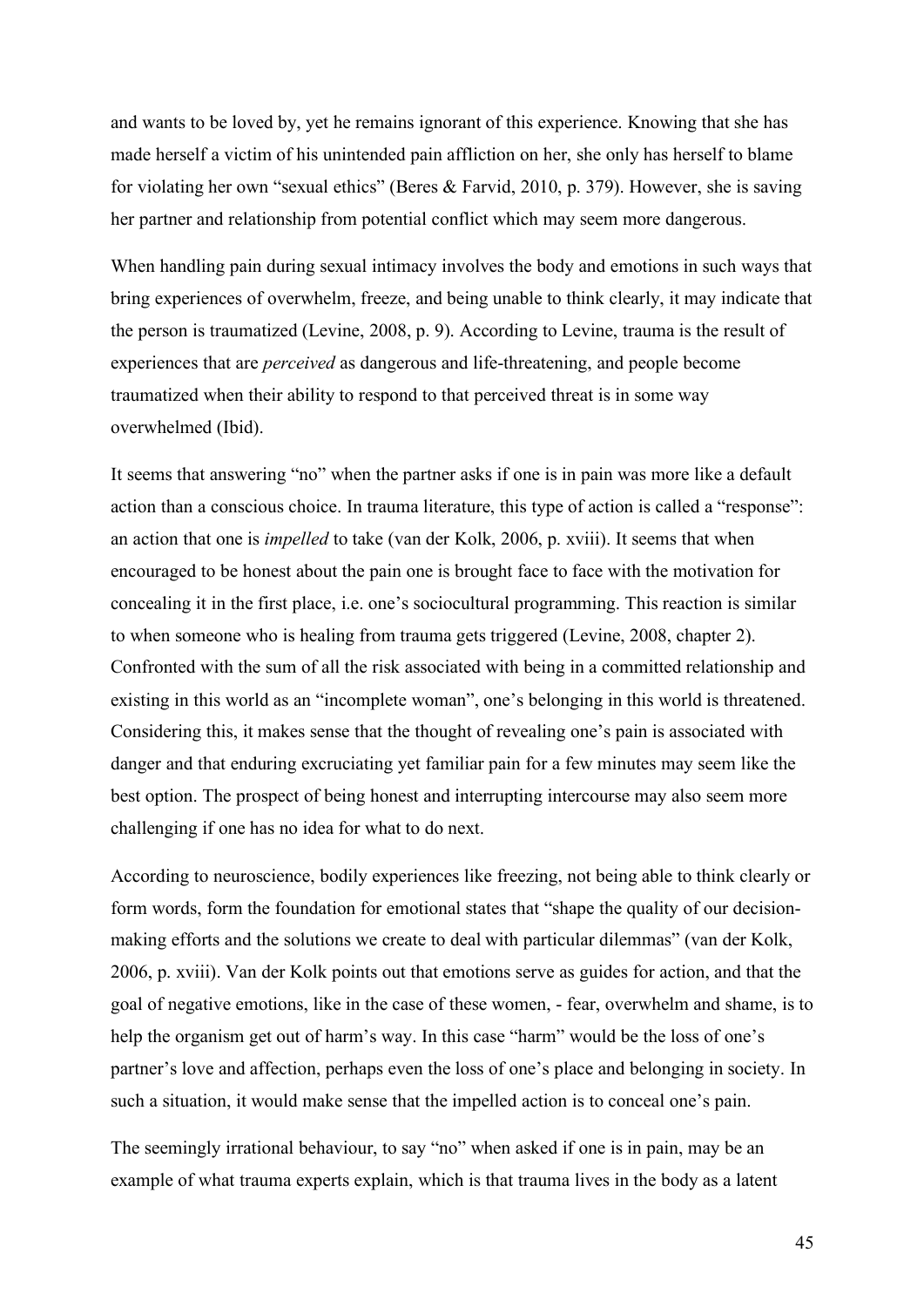response to stimuli that would otherwise not cause the person to feel overwhelmed or helpless in certain situations (Levine, 2008, chapter 3; van der Kolk, 2006, pp. xix-xx). In a trauma perspective, the frustration at not being able to voice one's pain can make sense as the causes of trauma responses are often not obvious to the person him or herself (Ibid). Without a historical context to understand the somatic and motoric carryover from the past, the emotions of traumatized people appear out of place and their actions bizarre (van der Kolk, 2006, p. xviii). Unidentified traumatization may thus continue to shape a person's behaviour and dealing with certain situations because they trigger the same response over and over again, also called "compulsion to repeat" (Levine, 2008, p. 19).

The experience of being overwhelmed and paralyzed fuels negative cognitive associations to the trauma and prevent effective information processing on cognitive, emotional and sensorimotor levels (Ogden et al., 2006, chapter 1). Trauma-related cognitive distortions feel confirmed again and again: "The world is dangerous. I will never be safe" (Ibid), or as one of the participants put it: "*no, there's no point, we should just stop everything. We can never have sex again."*

The fear-avoidance model postulates that several psycho-social factors (pain-related fears, catastrophizing and hypervigilance) are leading to two oppositional strategies of confrontation (having sex) and avoidance (Desrochers et al., 2010, p.107). However, if we consider it so simply that one behavior leads to improvement and the other not (Ibid), we may fail to discover and help women who are trapped in the destructive, "confrontational" behavior of suffering through painful intercourse because they feel like they don't have a choice.

### 5.7 CREATING A SAFE ENVIRONMENT – AND POTENTIAL FOR HEALING

Finding it hard to "*just say no"* to painful sex may be connected to difficulty in making others understand the pain, especially one's partner. Participants in the qualitative study of Amy Braksmajer described feeling relief when told by the doctor not to have sex if it hurts (2018, p. 424). Considering these findings parallel to the present study, the desire to make the partner understand the pain may be because it makes it easier to voice one's pain during sexual intimacy. When insecure whether one's authentic Self is worthy of acceptance and love, one may see one's need to interrupt painful activity as invalid. Being overwhelmed by one's own "inner demons", it seems difficult to handle a partner's insecurity and confusion. Conversely, when he understands the negative impact of the pain, she has reason to trust him to be of support when she faces it.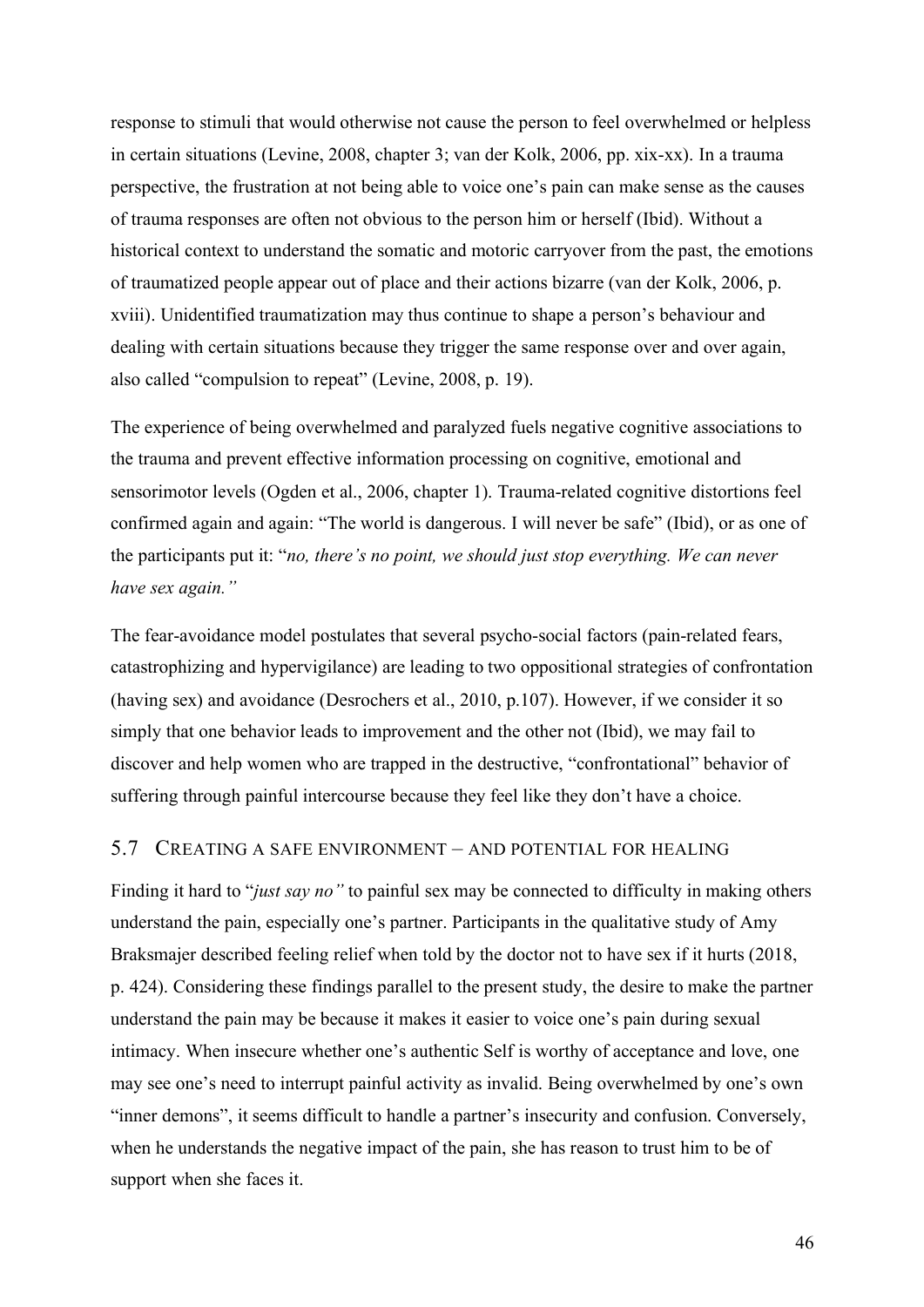In an overwhelming situation, the focus will be on the surroundings as one's entire system is wired for vigilance, which makes it difficult to access resources for coping and processing (Levine, 2008, pp. 25-30; van der Kolk, 2006, pp. xxi-xxii). In a safe environment it may be easier to turn the focus toward the experience and access one's resources for coping and processing, noticing feelings and needs and understand one's responses (Ibid). According to Engelsrud, going from holding the breath to allowing it to flow enables this mind-body connection as the sense of the weight of the body is reestablished and one can become aware of tension in muscles, discomfort and pain (Engelsrud, 2006, p. 63). As we have seen, becoming aware of what triggers one's default response also makes it possible to explore what makes one feel safe. It seemed that participants had discovered that a safe environment enabled them to maintain access to these coping resources through triggering experiences and transform their responses to the perceived danger. It seems that forming a safe environment began with finding a partner who is willing and capable of learning how to support her when she loses control in situations that trigger overwhelm.

The time and effort of teaching the partner seems to add to the vulnerability that these women cope with. Van der Kolk explains how when we get overwhelmed by triggers that bring up painful past experiences that have not been processed and integrated as memories, the part of our brain that keeps track of past and present shuts down. We react as if we are in that past experience right now (van der Kolk, 2006, p. xx). Considering this, there seems to be a contradiction in guiding a partner and observing his ability to be supportive while simultaneously being in a vulnerable state where overwhelm can be triggered. Daring to expose oneself to the things that trigger overwhelm in the presence of a partner while still discovering how to transform one's responses seem like a courageous and difficult endeavor. After all, some of the things that have triggered overwhelm for these women relate to how they have been received by previous partners.

The women seem to trust their body to tell them whether they could be safe enough with their partner through experiencing his touch. If we consider the therapeutic effect of being touched by confident and caring hands that also sense what and who they are touching (Bunkan, 2014, pp. 32-33), it makes sense that the experience of being touched is an important source of information about the partner's consideration and interest in one's wellbeing. Gretland writes that the coherence we experience when we figure out a way to move together, creates trust and safety in relationships as we discover coherence in the way we move, and in our intentions (Gretland, 2007, pp. 30-31).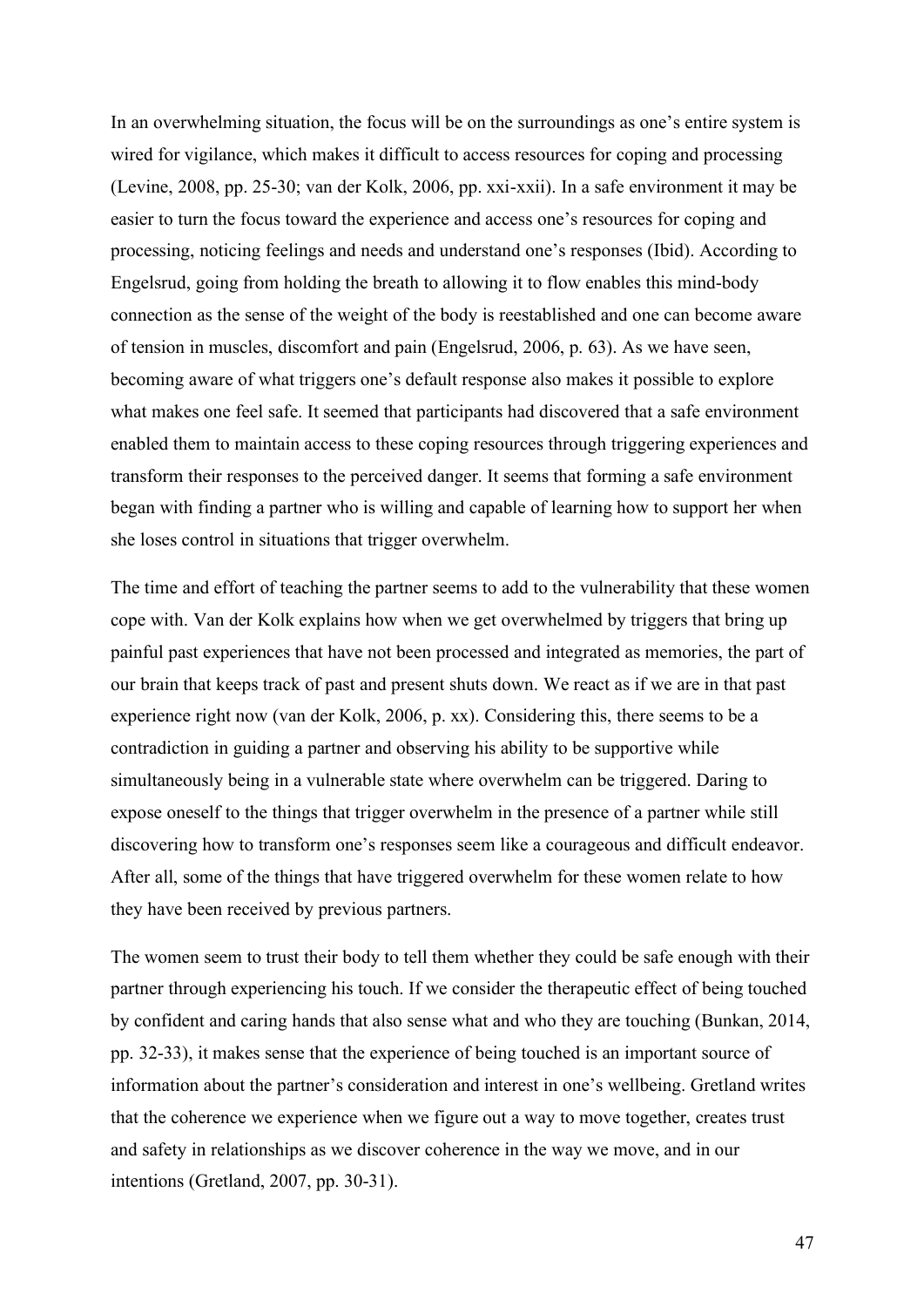Trusting the other to be willing and able to hold space for one's emotions seems to be another key ingredient to feeling safe, which is well a well-known requirement for patient-therapist relationships to facilitate positive change and increased awareness (Bunkan, 2014, pp. 272- 273). Being held space for, participants seem capable of exploring areas of their sensualsexual landscape where they know they may come in touch with painful triggers. Although giving up some control by becoming vulnerable, it seems they actively create opportunities for gaining control in situations that they associate with having no control at all. Seeing that the partner receives one's vulnerability and openness with appreciation and respect seems to boost confidence and strengthen the Self.

### 5.8 TRANSFORMING PAIN RESPONSE DURING SEX

It seems that when the pain is understood as a symptom of harmless physical disease, one can train oneself to relax with mild pain. This ability seems connected to having a certain level of control in terms of trusting oneself as capable of stopping the activity if it becomes too painful. Perhaps the relaxation that comes with having control reverses pain-exacerbating factors like pelvic floor muscle tension and hypervigilance, thereby making it easier to notice pleasure? Conversely, when experiencing the pain as a warning that something was wrong, a signal that should be respected, trying to ignore or overcome the impulse to protect oneself seemed to be experienced as a form of self-violation. Seen from the perspective of Dr. Rosenberg, instead the pain becomes an ally, guiding her to awareness that something about the situation is in conflict with her needs (Rosenberg, 2003, chapter 4).

For women who experience their pain as an ally, relating to it during intercourse meant confronting the belief that it made them defect and not worthy of love. Needs-based psychology may help in understanding why working out a way to change this was hard: "It takes tremendous energy and awareness to recognize the destructive cultural conditioning that can lead to such perceived threats, and to transform it into thoughts and behaviours that are of value and of service to life" (Rosenberg, 2003, p.171). It requires a skill for identifying needs and capability to get in touch with oneself in the moment (Ibid). However, as previously discussed, overwhelming experiences make us loose connection to ourselves, our bodies and the people around us (Levine, 2008, p. 9). When someone is traumatized by causes that are less obvious than for example rape or severe sexual abuse, it may be even harder to recognize that this process of disconnection is occurring, and its relationship to the perceived threat (Ibid).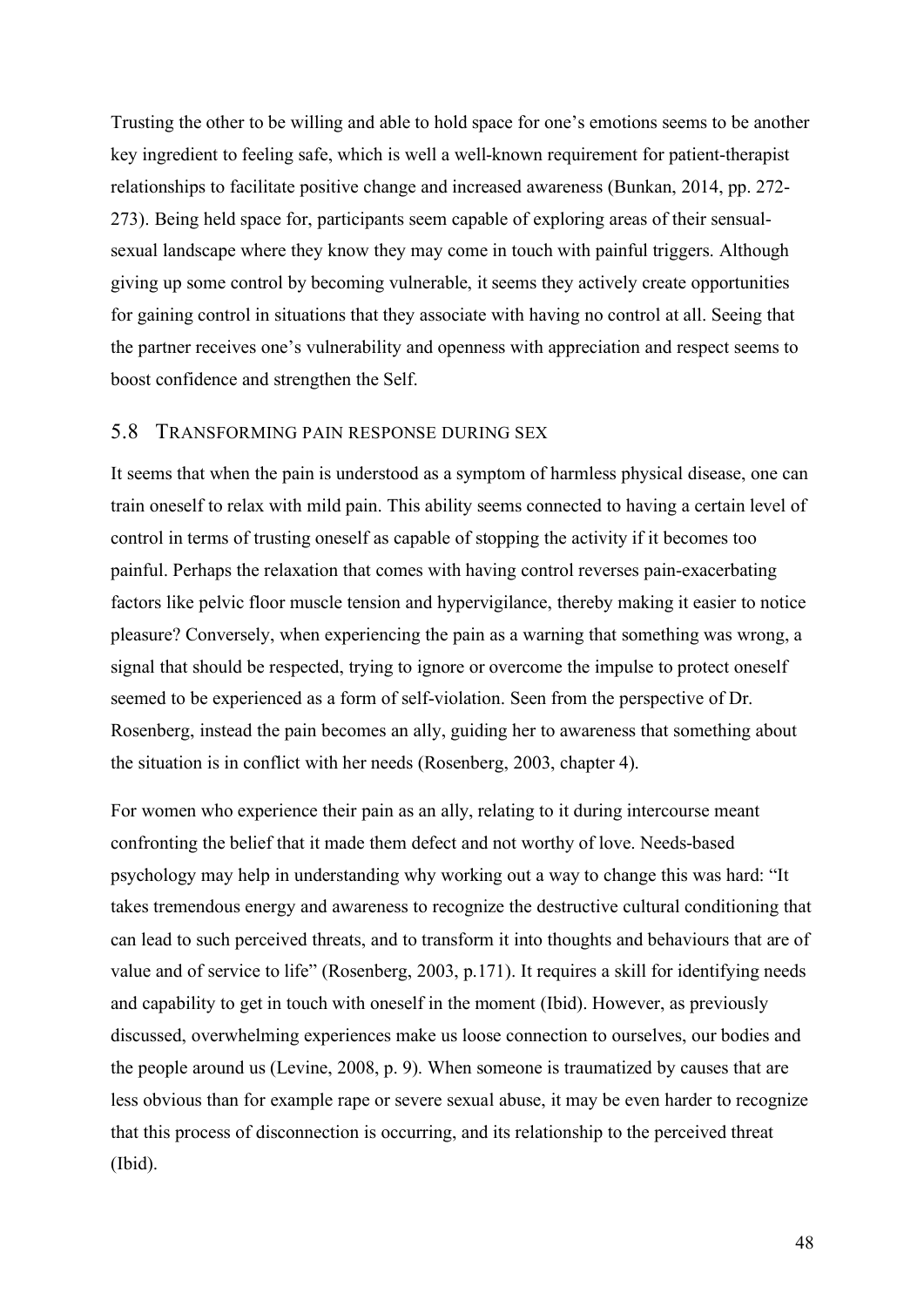Having trained herself to suppress and override her feelings and bodily sensations as a means to avoid rejection, transitioning to relating to them as a guidance system may be difficult in itself. These women have been able to discover *how to* go about this process of transformation by using these resources, most of them without the guidance or support of someone outside the relationship. Orientating toward the pain as an ally seems essential to this approach, as it improves one's ability to relax with it. Rather than being dominated by fear of pain there seems to be a growing curiosity toward it; what is my pain telling me?

Changing one's response to pain during sexual intimacy seemed to begin with facing the selfblame at not being able to be honest about it and admitting this to the partner. Daring to trust another and reveal what one has been hiding out of shame allows one to present one's authentic Self (Farstad, 2016, p. 166). Whether the next moment brings re-traumatization or healing depends on the way her partner receives her. One can imagine that with a supporting partner, she can empathize and mourn the part of herself which had assumed the punishing voice of shame as a way to prevent her from showing her authenticity and risk being judged.

It seems that in letting go of some control, intimacy can deepen and aide the sense of disconnection and loneliness as the Self that is seen by the other expresses her authentic experience. Being given space to gather oneself, it seems one can reorient in the present moment and arrive at a place where it is possible to form words (Ogden et al., 2006, chapter 9; Farstad, 2016, chapter 4).

Ability to communicate verbally about one's experience and one's needs in the moment seems to bring a new sense of having control. Words give name to experiences that have previously been overpowering and incontrollable, without name. When we are able to articulate our experience in verbal language, there is a processing that occurs which also allows us to form a new relationship to that experience (Bunkan, 2014, p. 272; Gretland, 2007, pp. 184-188). One can develop the power to face and change pain experiences that have been threatening and incontrollable and identify the Self with that ability and agency.

When in a safe relational environment, one can begin to explore alternative solutions to run into hiding, like saying "stop", or "pause". It becomes possible to begin facing the pain and heal the trauma response when overwhelm kicks in, provided one continues to be held safely in this relational space (Levine, 2008, chapter 4; Gretland, 2007, pp. 198-204). The partner's calm presence may act as a form of grounding in the present moment which makes it easier to tolerate the arousal of the negative situation, and to return to relaxation afterwards (Ibid).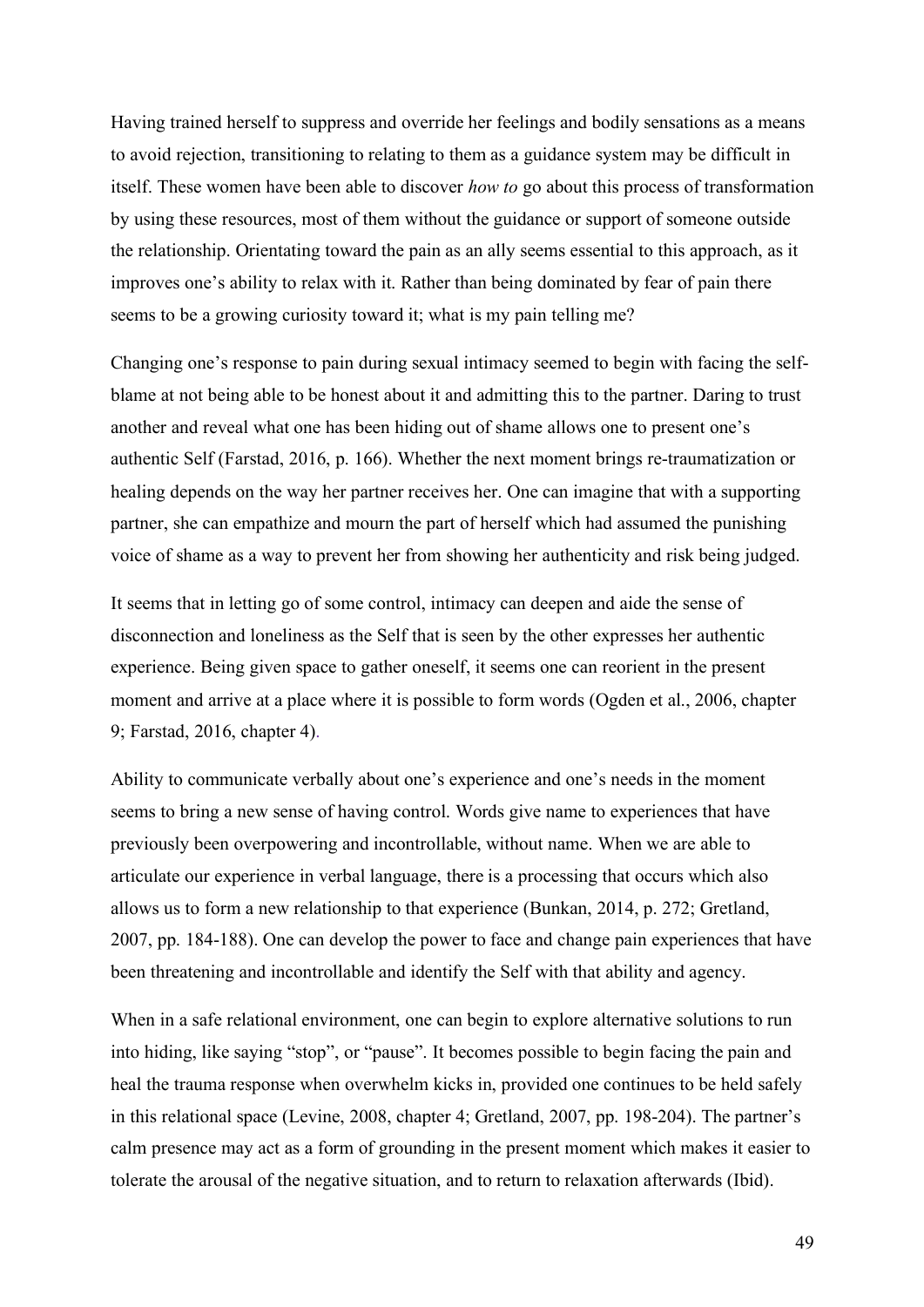When trusting the partner's ability to do this, she is able to pause and breathe when facing the pain and notice her reaction to it, even during penetration. Negative anticipation and muscle tension can release, and the breath become slower and deeper (Levine, 2008, chapter 4). Can it be that when one is feeling safe and loved, and not attributing the pain to the partner's ignorance or selfish gain, that the body is capable of accepting him and not tense up even more? It seems the pain can be dealt with without having to disengage physically from intercourse as long as one trusts the partner completely; That by relaxing, one can discover that in moving slowly and breathing deeply one can attain control in an otherwise overwhelming situation, and that the pain can release with that. Perhaps the freedom in being authentic about one's experience changes the pain experience in itself?

Considering the connection between overwhelm and losing access to one's coping resources, one can understand why transforming one's response to pain during sexual intimacy is hard work. However, seeing that women who embrace their own responsibility for the pain are capable of this transformation can give clues for understanding the findings of other studies that women with this understanding of their pain adopt healthier behaviours and feel that PVD is less threatening to their relationship (Jodoin et al., 2011, p. 93).

## 5.9 DEEPENING INTIMACY AND DISCOVERING PLEASURE

In doing the hard work of transforming something negative, these women seem to have discovered their capacity to explore new "sexual territory" and find pleasure and desire. The strong emotion that arises when one discovers that one's desire suddenly (re)appears during this type of exploration may be understood in several ways. Psychosocially, it may be understood as the relief of being "normal", based on the idea that "everyone else" has access to this state of being. Phenomenologically, it may be understood as becoming more alive; As feeling an aliveness and zest for life awakening from within, and the joy that comes with that.

Knowing what one wants and knowing that one can make it happen gives rise to sexual subjectivity and -agency (Tolman, 2012, p. 750). Gaining experiences that prove one's ability to turn a negative situation into a positive one seems to support this development even more. What if these women were encouraged to explore other sensations than pain in the first place? Could the work of transforming pain responses be less hard?

As the physical processes that are activated during sexual arousal are similar to those when we are in danger, sexual arousal can trigger fear (Ogden, 2006, chapter 2). Can this make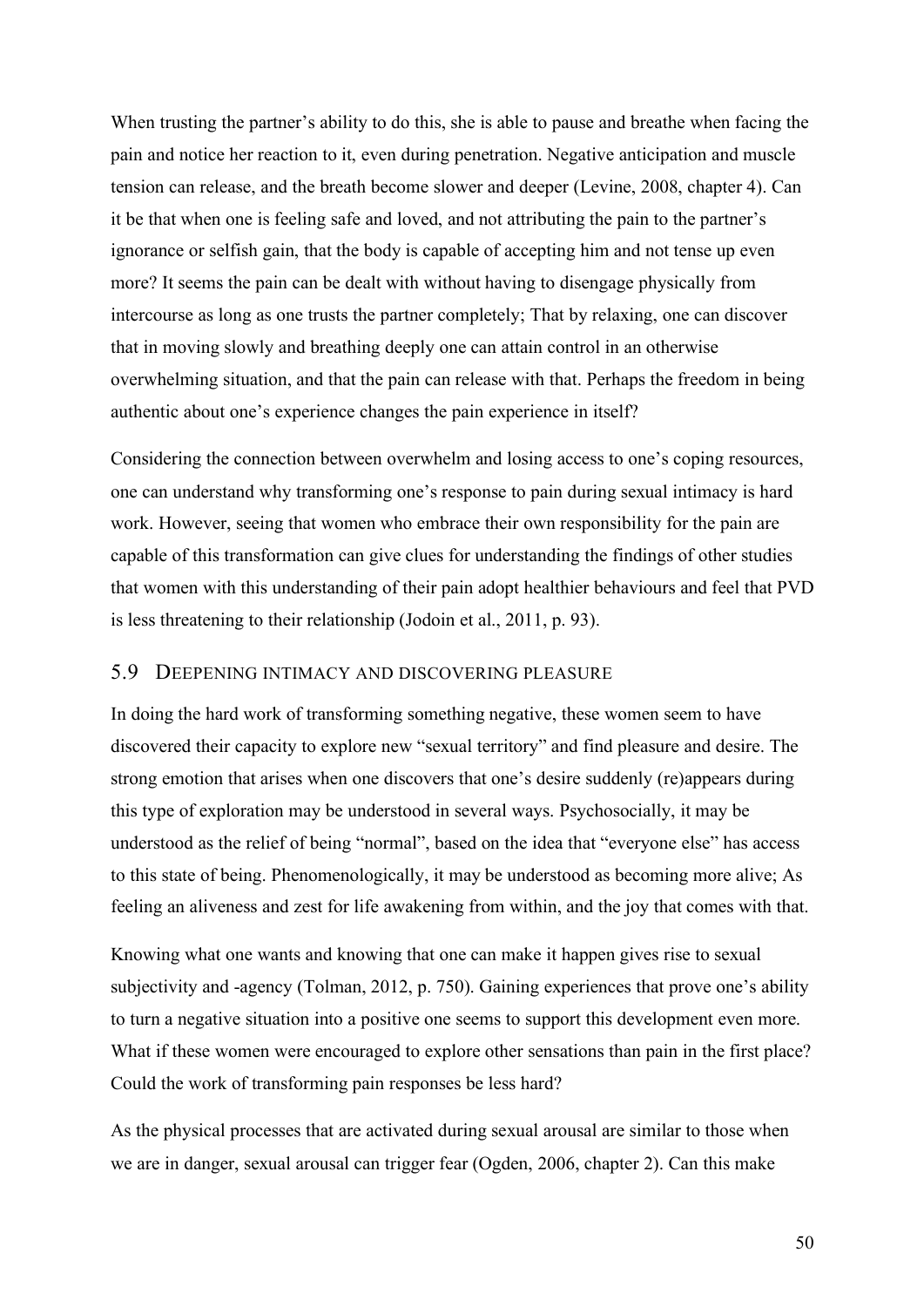sexual exploration particularly challenging for women with PVD? Perhaps these women's experiences show that one can become more tolerant of arousal and discern "negative" and "positive" arousal by training oneself to focus on sensations and feelings during sexual exploration, as well as practicing awareness of what is going on in the moment? There is a growing body of research into the use of mindfulness techniques for women who suffer from PVD which suggests this connection (Craven et al., 2016, pp. 531-535;).

Realizing that penetration is experienced in a different way when one is *longing* for it, the motivation to engage in it shifts from something one should be doing in order to be a "true woman" to something that can fulfill one's need for pleasure in a moment when one's entire being is desiring it. Realize that one can have no hard feelings toward the partner in order to feel this longing, there seems to be a shift in how the vulva and body are valued. It is as if intercourse must happen in a way that is honoring of one's Self and one's body as worthy of experiences that feel nothing but right.

The present finding may contribute valuable insight into the findings of other researchers; that greater relationship intimacy and sexual intimacy is associated with greater sexual satisfaction and sexual function, as well as higher confidence that one can cope despite the pain (Bois et al., 2013, p. 2033; Craven et al., 2016, p. 531). Having deepened emotional intimacy, it seems one feels safe enough to concentrate on receiving touch without having to give anything back. In relaxing while receiving touch, one can discover sensations and feelings and learn to communicate them. When not supposed to be "giving" anything back in the moment, there is an opportunity to experience a sexual situation which is centred around one's own desires and needs as opposed to the male-centred focus of heteronormativity. One may think that experiencing the partner as engaged in the sexual activity for the sake of her pleasure feeds her sense of entitlement to pleasure as it has been described by Tolman (2012, p. 750).

Having learned that psycho-emotional disconnection from themselves and from their partner during sexual intimacy can cause painful situations and trigger fear of pain, these women seem to maintain connection through eye-contact and skin contact as a way to stay safe throughout sexual intimacy. Using touch especially seems to work as a strategy to communicate non-verbally with the partner, and as a way to compensate for the inability to speak if overwhelm is triggered. This can be understood as a way of being self-responsible in accordance with one's sexual ethics (Beres & Farvid, 2010, pp. 378-379). Seeking safety by connecting more intimately with the partner, one is (re-)awakening and mobilizing one's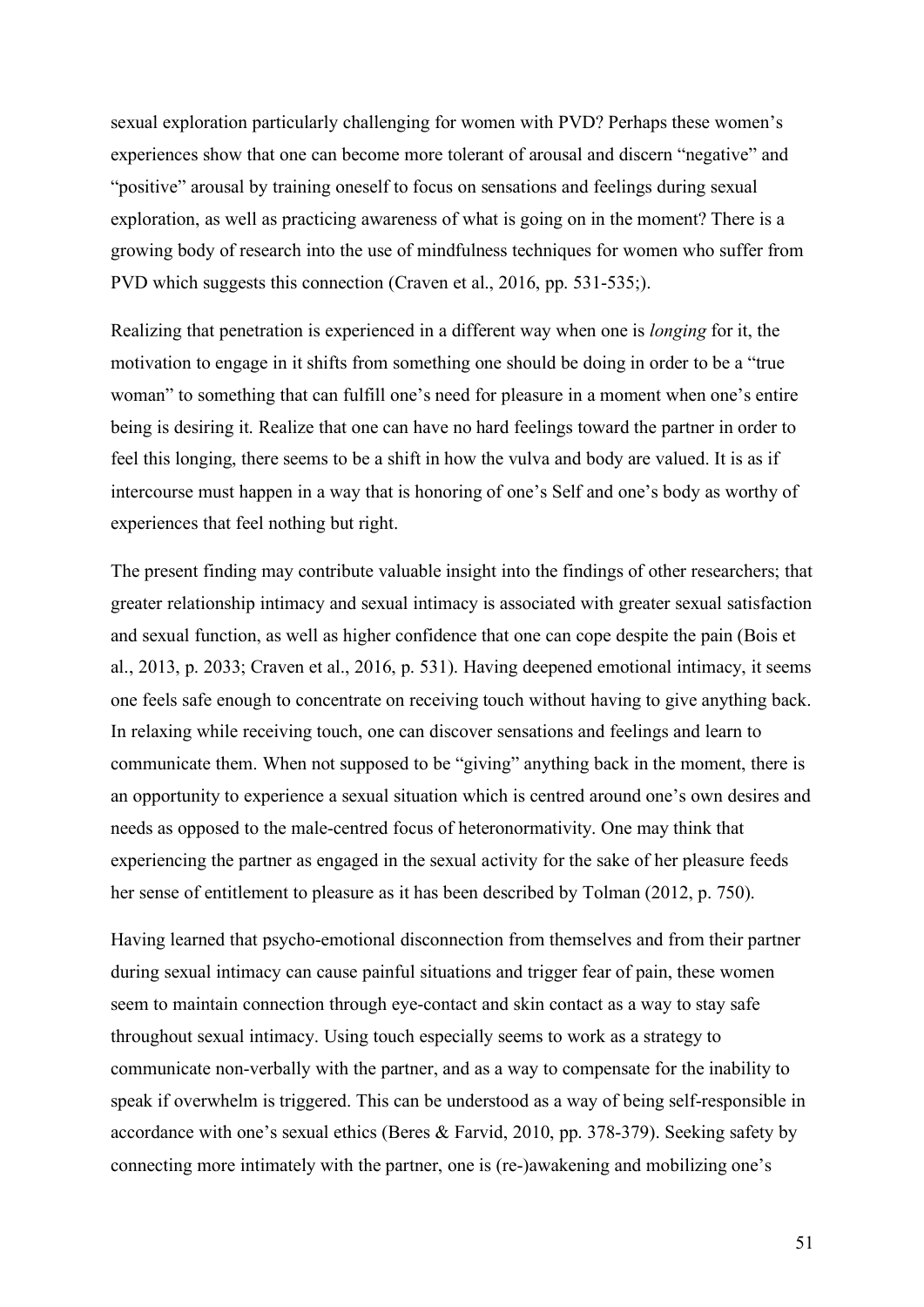inherent ability to form attachment with oneself and one's partner, make new decisions based in new experiences and newfound awareness of choice, as well as acquire new behavioural structures (Merleau-Ponty, 1994, p. 118). By dealing directly with both shame and pleasure together, they form a relational space where belonging is possible without having to change or conceal anything about oneself. If we consider the experience of being penetrated dependent on a readiness and desire of both body and mind, can the knowing that one is accepted and loved be just as important in making penetration pleasurable as muscle relaxation?

Through this orientation toward sexual exploration it seems the sexual concepts and sexual Self of these women are formed by what is conceptualized in sociology and psychology as an *embodied desire,* described as "sexual and pleasurable feelings in and of the body that constitute a form of knowledge about the self, one's relationships and one's cultural and social worlds" (Tolman, 2012, p. 749). It would seem that having an embodied desire for sexual intimacy goes hand in hand with accepting oneself as different and an improved coping with pain for these women.

### 5.10 LIMITATIONS

Processing the wide spectrum of data has taken much more time than anticipated. Gathering a wide range of theory was required post analysis, which has made it challenging to discuss each finding in depth. If the research question had been adjusted to the findings that stand out as the most unique, more time could have been spent discussing the results. A revised question could have been, "How do women with PVD cope with the challenge of voicing their pain during situations of partner intimacy?".

## 6 CONCLUSION

This study suggests a connection between view of pain and sexuality and choice of coping strategies within this sample of 9 women with PVD. The participants' felt pressure and tendency to endure painful intercourse is reflected in other studies, while few receive help in dealing with this outside the relationship. In the discussion it is hypothesized that this behaviour may be traumatizing in itself. The results suggest that dualistic health discourse and heteronormativity are important contextual factors for the development of this behaviour: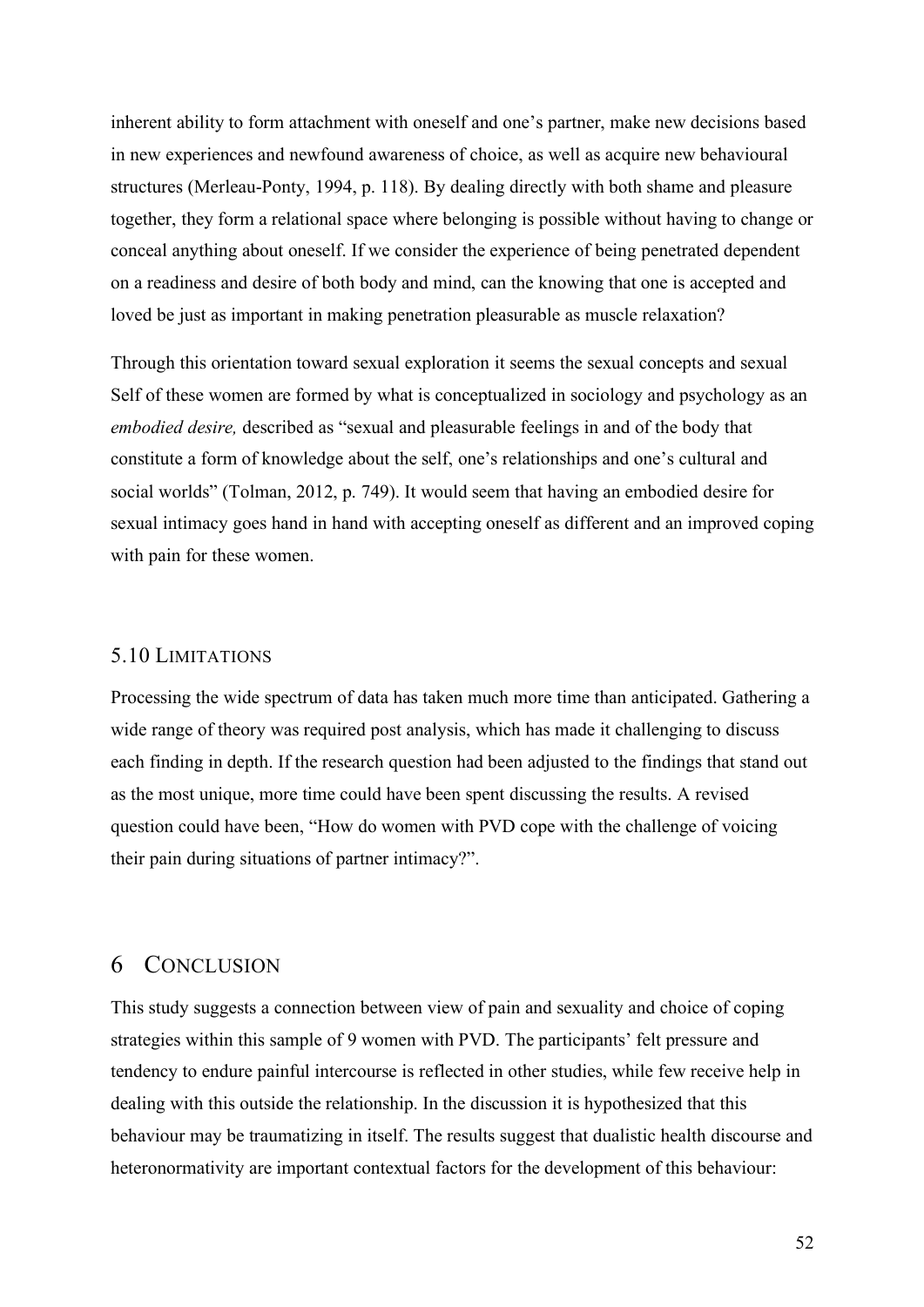That combined, they create a negative environment for women's ability to trust themselves and their own experience, in turn causing them to separate from their inner guidance for healthy sexual decision-making.

The study further hypothesizes a connection between this difficulty and that women move either way from or toward partner intimacy and self-acceptance to achieve control. In close collaboration with their partners, some women in the sample are capable of mobilizing resources within themselves and the relationship and transform the compulsion to endure painful intercourse in silence. In the process they are healing psychosocial factors that contribute to the severity and duration of pain such as fear of pain, pain catastrophizing and shame. Developing sexual subjectivity and agency in this way seems to improve sexual functioning and lessen the pressure of socio-cultural norms.

Further research is needed to understand better why it is so difficult to change this pattern and how health care personnel can support women and their partners in mobilizing resources and skills necessary to make this transformation. Based on previous qualitative research there is reason to believe that the perceived duty to fulfil intercourse leads to both fear-avoidant behaviour and compulsion to endure painful sex in silence. It seems important to research this connection further, as therapists may fail to identify potential pain-exacerbating behaviours in PVD women who are sexually active.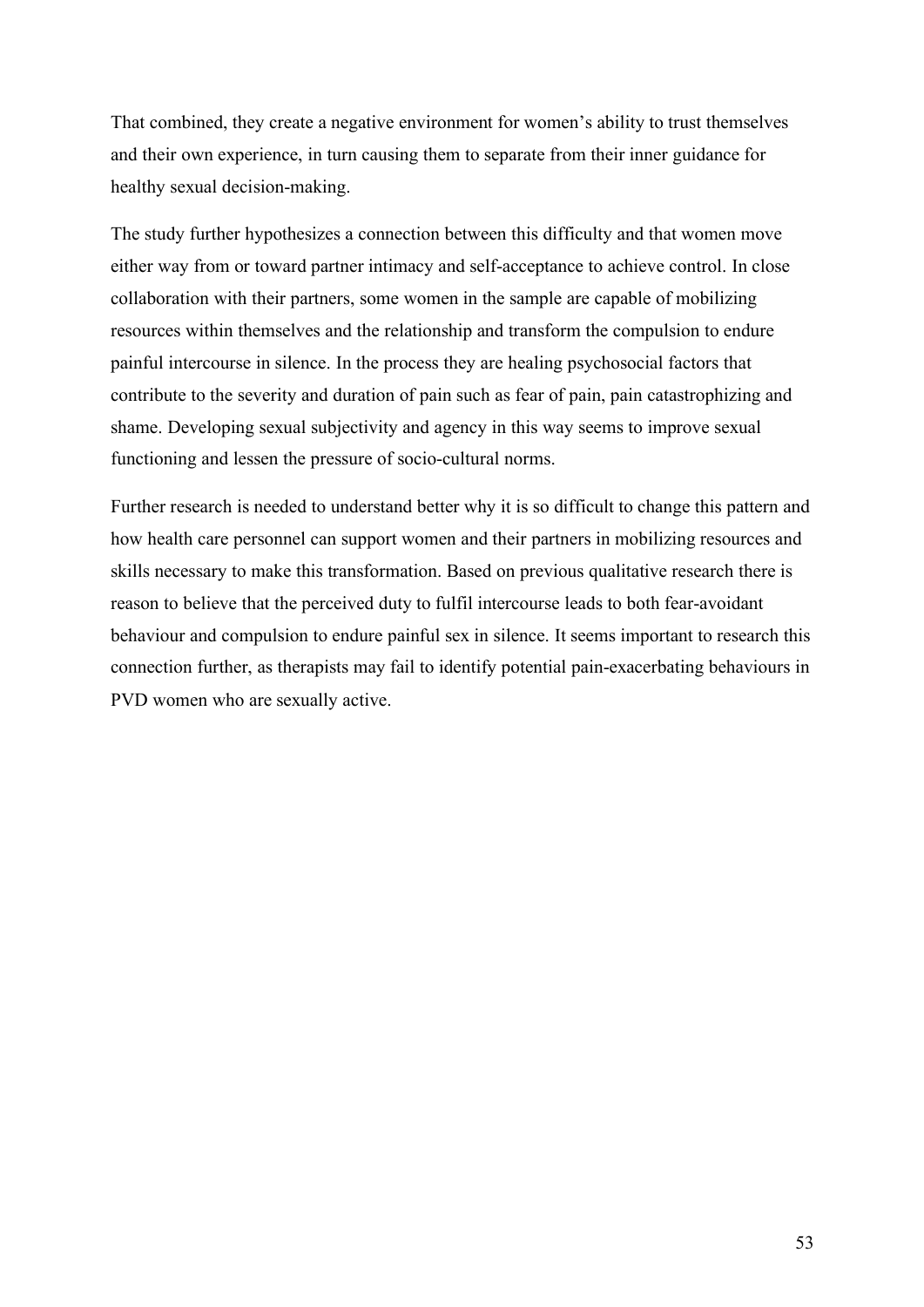## 7 REFERENCES

Almås, E. & Benestad, E. E. P. (2017) *Sexologi i praksis.* (Oslo): Universitetsforlaget.

Awada, N., Bergeron, S., Steben, M., Hainault, V-A. & McDuff, P. (2014). To Say or not to Say: Ambivalence over Emotional Expression and Its Associations with Pain, Sexuality and Distress in Couples Coping with Provoked Vestibulodynia. *Journal of Sexual Medicine;11*: 1271-1282. DOI: 10.1111/jsm.12463

Backman, H., Widenbrant, M., Bohm-Starke, N. & Dahlof, L. (2008) Combined Physical and Psychosexual Therapy for Provoked Vestibulodynia—An Evaluation of a Multidisciplinary Treatment Model. *Journal Of Sex Research, 45(4):* 378-385. doi:10.1080/00224490802398365

Beres, M. A., Farvid, P., (2010). Sexual Ethics and Young Women's Acoounts of Heterosexual Casual Sex. *Sexualities, 13(3):* 377-393. DOI: 10.1177/1363460709363136

Bergeron, S., Khalifé, S., Dupuis, M.-J. & McDuff, P. (2016). A Randomized Clinical Trial Comparing Group Cognitive-Behavioral Therapy and Topical Steroid for Women With Dyspareunia. *Journal of Consulting and Clinical Psychology, 84(3):* 259-268.

Bois, K., Bergeron, S., Rosen, N. O., McDuff, P. & Grégoire, C. (2013). Intimacy among Women with PVD and Their Partners: Association with Sexual Satisfaction, Sexual Function and Pain Self-Efficacy. *J Sex Med, 10:* 2024-2035. doi:10.1111/jsm.12210

Braksmajer , A. (2018) Struggles for medical legitimacy among women experiencing sexual pain: A qualitative study. *Women & Health, 58(4):* 419-433, DOI: 10.1080/03630242.2017.1306606

Bunkan, B. H. (2014). *Kropp, respirasjon og kroppsbilde* (4<sup>th</sup> edition). Oslo: Gyldendal Norsk Forlag.

Burkett, M. & Hamilton, K. (2012) Postfeminist sexual agency: Young women's negotiations of sexual consent. *Sexualities 15 (7):* 815 – 833. First Published December 12, 2012. https://doi-org.ezproxy.hioa.no/10.1177/1363460712454076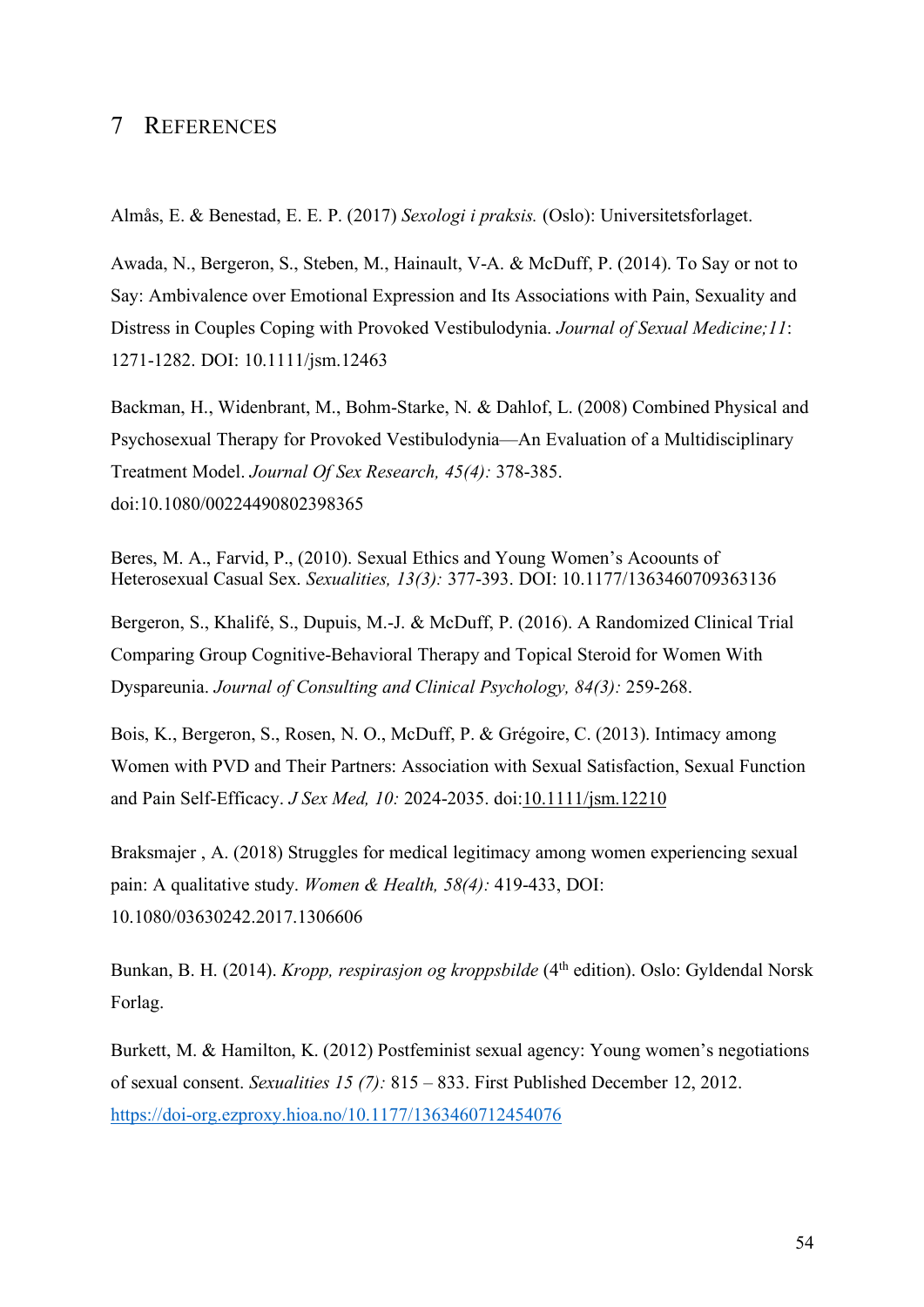Butler, D. S. & Moseley, G. L. (2003) *Explain Pain* (2<sup>nd</sup> edition). Australia: Noigroup Publications

Chisari, C. & Chilcot, J. (2017). The experience of pain severity and pain interference in vulvodynia patients: The role of cognitive-behavioural factors, psychological distress and fatigue. *Journal of Psychosomatic Research, 93:* 83-89. DOI: 10.1016/j.jpsychores.2016.12.010

Corsini-Munt, S., Bergeron, S., Rosen, N. O., Beaulieu N. & Steben, M. (2016) A Dyadic Perspective on Childhood Maltreatment for Women With Provoked Vestibulodynia and Their Partners: Associations With Pain and Sexual and Psychosocial Functioning. *The Journal of Sex Research, 54(3):* 307-318. DOI: 10.1080/00224499.2016.1158229

Craven, M. K., Thelen, R. L., Elliott, L. & Lazear, J. (2016). Provoked Vulvodynia: A Holistic Treatment Approach. *The Journal for Nurse Pracitioners, 12(8):* 530-535.

Desrochers, G., Bergeron, S., & Khalife, S. (2010). Provoked vestibulodynia: Psychological predictors of topical and cognitive–behavioral treatment outcome. *Behaviour Research and Therapy, 48:* 106–115. DOI: 10.1016/j.brat.2009.09.014

Desrochers, G., Bergeron, S., Landry, T. & Jodoin, M. (2008). Do Psychosexual Factors Play a Role in the Etiology of Provoked Vestibulodynia? A Critical Review. *Journal of Sex & Marital Therapy, 34:*198–226. DOI: 10.1080/00926230701866083

Engelsrud, G. (2006). *Hva er Kropp?* Oslo: Universitetsforlaget.

Farstad, M. (2016). *Skam. Eksistens, relasjon, profesjon.* Oslo: Cappelen Damm AS.

Fougner, M. & Haugstad, G. K. (2015) Treating gynecological pain: the experiences of bachelor students in physiotherapy performing somatocognitive therapy. *Physiotherapy Theory and Practice, 31(5):* 318-326, DOI: 10.3109/09593985.2014.1003343

Frønes, I. (2001) Skam, skyld og ære i det moderne. In Wyller, T. (Ed.) *Skam* (pp. 69-80). Bergen: Fagbokforlaget Vigmostad og Bjørke AS.

Goldfinger, C., Pukall, C. F., Gentilcore-Saulnier, E., McLean, L, & Chamberlain, S. (2009). A prospective study of pelvic floor physical therapy: Pain and psychosexual outcomes in provoked vestibulodynia. *The Journal of Sexual Medicine, 6:* pp. 1955–1968.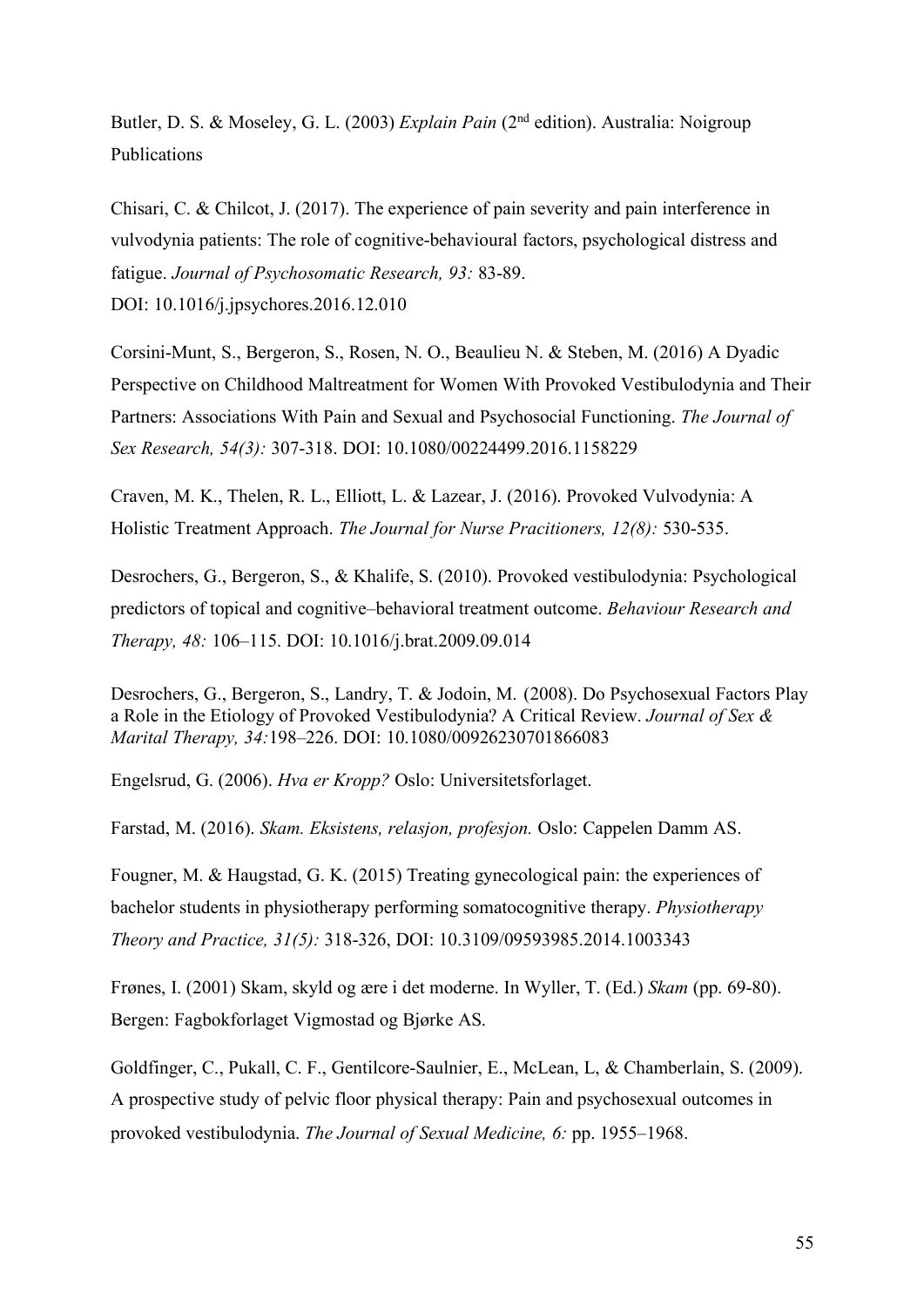Gretland, A. (2007). *Den relasjonelle kroppen.* Bergen: Fagbokforlaget Vigmostad & Bjørke AS.

Groven, K. S., Råheim, M., Håkonsen, E. & Haugstad, G. K. (2016). "Will I ever be a true woman?" An exploration of the experiences of women with vestibulodynia, *Health Care for Women International, 37(8):* 818-835. DOI: 10.1080/07399332.2015.1103739

Huseby, T. (2017). *Alene naken. Hvorfor er vi redd for å være oss selv?* Oslo: Cappelen Damm.

International Classification of Diseases, WHO. (2018, May 2nd) Vulvodynia. Localized at: https://icd.who.int/browse11/l-m/en#/http://id.who.int/icd/entity/1539507119

International Association for the Study of Pain (IASP) (2018, August 13th) IASP Terminology. Localized at: http://www.iasp-

pain.org/Education/Content.aspx?ItemNumber=1698&navItemNumber=576

International Association for the Study of Pain (IASP) (2018, August 13<sup>th</sup>) Classification of chronic pain, Second Edition (Revised). Localized at: http://www.iasppain.org/PublicationsNews/Content.aspx?ItemNumber=1673

Jodoin, M., Bergeron, S., Khalifé, S., Dupuis, M. J., Desrochers, G. & Leclerc, B. (2011). Attributions About Pain as Predictors of Psychological Symptomatology, Sexual Function, and Dyadic Adjustment in Women with Vestibulodynia. *Archive of Sexual Behavior, 40:* 87-97. https://doi-org.ezproxy.hioa.no/10.1007/s10508-010-9647-7

Järvinen, M. & Mik-Meyer, N. (red.) (2017) *Kvalitativ analyse. Syv traditioner.* København: Hans Reitzels Forlag 2017.

Krapf, J. M. & Goldstein, A. T. (2016). Diagnosis and management of sexual pain disorders: Dyspareunia. In Lipshultz, L. I., Pastuszak, A. W., Goldstein, A. T., Giraldi, A. & Perelman, M. A. (Authors) *Management of Sexual Dysfunction in Men and Women: An Interdisciplinary Approach.* (Chapter 25, pp. 287-298). DOI: 10.1007/978-1-4939-3100-2\_25

Leclerc, B., Bergeron, S., Brassard, A., Bélanger, C., Steben, M. & Lambert, B. (2015). Attachment, Sexual Assertiveness, and Sexual Outcomes in Women with Provoked Vestibulodynia and Their Partners: A Mediation Model. *Archive of Sexual Behavior, 44:*  1561-1572. DOI: 10.1007/s10508-014-0295-1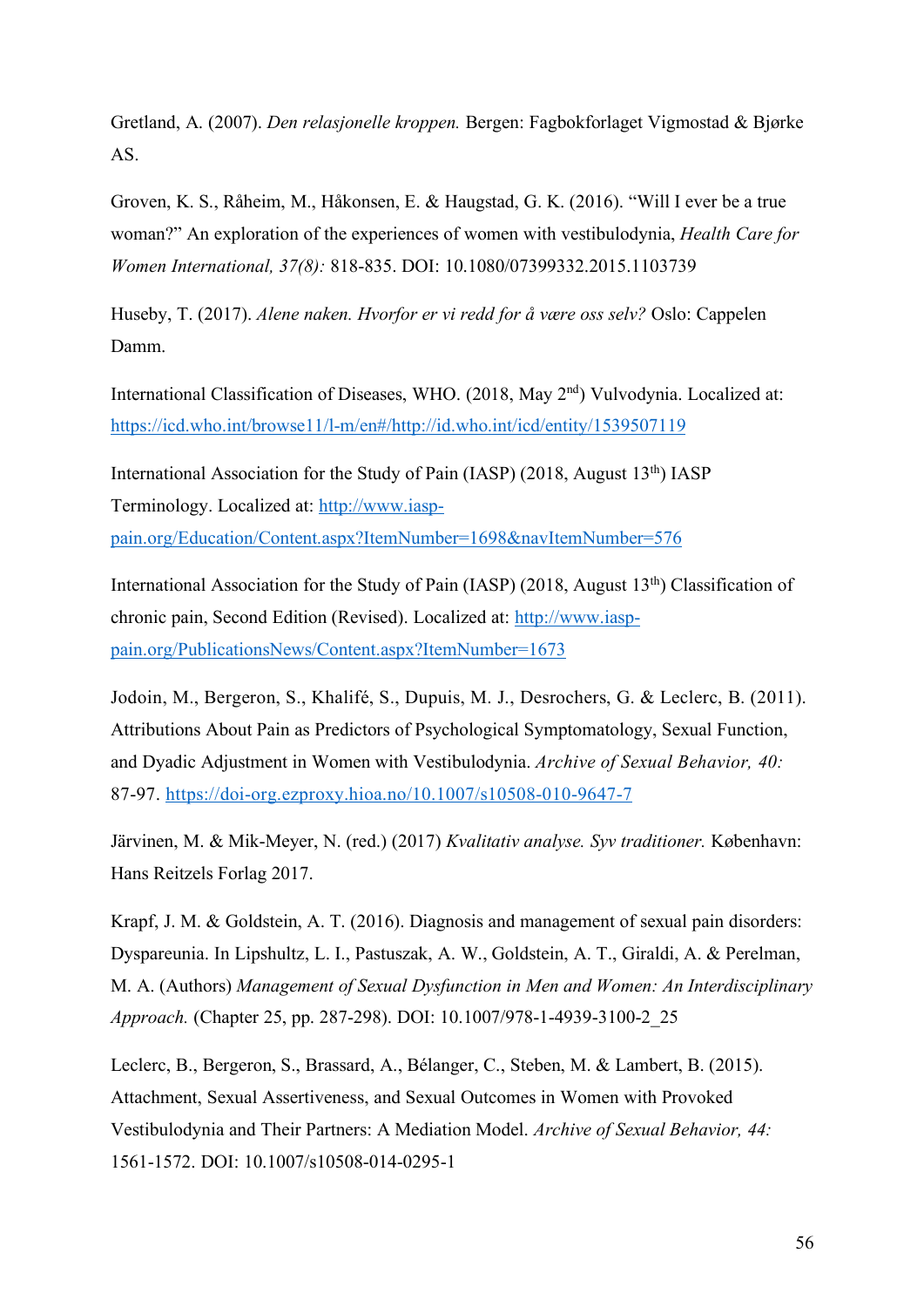Levine, P. A. (2008). *Healing Trauma. A Pioneering Program for Restoring the Wisdom of Your Body.* Boulder: Sounds True.

Malterud, K. (2017). *Kvalitative forskningsmetoder for medisin og helsefag* (4th edition). Oslo: Universitetsforlaget

Merleau-Ponty, M. (1994) *Kroppens fenomenologi.* Oslo: Pax Forlag A/S

Pukall, C. F., & Cahill, C. M. (2014). New developments in the pathophysiology of genital pain: Role of central sensitization. *Current Sexual Health Reports, 6:* pp. 11–19.

Rosenbaum, T., Bernard, E. and Wilhite, M. (2015). Psychosexual Aspects of Vulvar Disease. *Clinical Obstetrics and Gynecology, 58(3):* 551-555.

Rosenberg, M. B. (2003). *Nonviolent Communcication. A Language for Life (Second Edition).* California: PuddleDancer Press.

Sadownik, L. A., Seal, B. N. & Brotto, L. A. (2012). Provoked vestibulodynia: A qualitative exploration of women's experiences. *British Columbia Medical Journal,* 54(1), 22-28. Retrieved from:

https://login.ezproxy.hioa.no/login?url=http://search.ebscohost.com/login.aspx?direct=true&d b=asn&AN=71892566&site=ehost-live

Salomonsen, J. (2001) Sexistensialisme, en vei til frihet? In Wyller, T. (Ed.) *Skam* (pp. 81- 102). Bergen: Fagbokforlaget Vigmostad og Bjørke AS.

Stumm, G., (2015). Sexuality from a person-centered point of view. *Person-Centered and Experiential Psychotherapies*, 14 (2): 149-160. DOI:10.1080/14779757.2014.952898

Thomtén, J., & Linton, S. J. (2013). A psychological view of sexual pain among women: applying the fear-avoidance model. *Women's Health, (3):* 251-263

Tolman, D. L. (2012). Female Adolescents, Sexual Empowerment and Desire: A Missing Discourse of Gender Inequity. *Sex Roles, 66(11):* 746-757

van der Kolk, B., (2006). Foreward. In Ogden, P., Minton, K. & Pain, C. *Trauma and the Body* (pp. xvii-xxvi). New York: W. W. Norton and Company, Inc.

Vetlesen, A. J. (2009). *A Philosophy of Pain*. London: Reaction Books Ltd.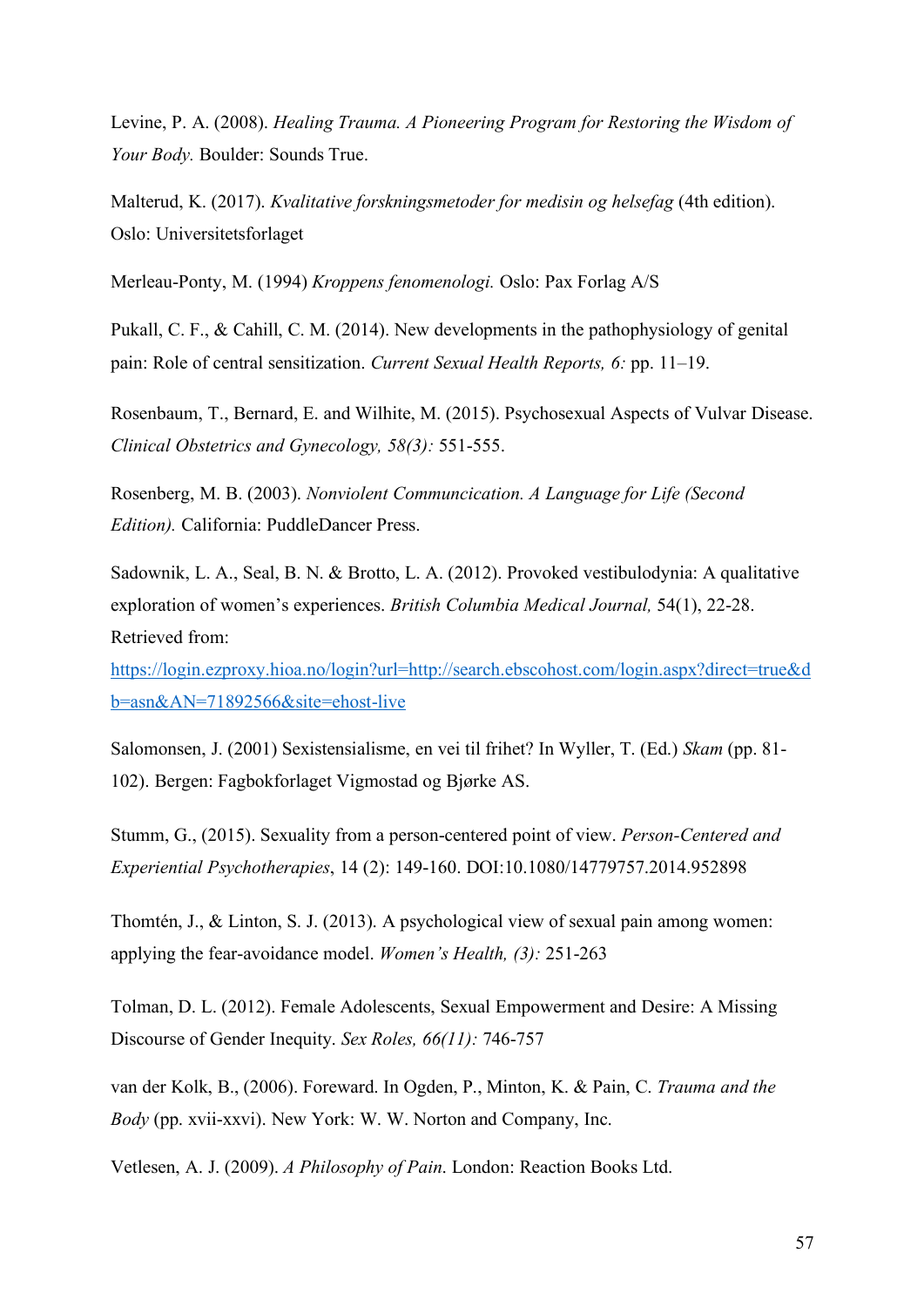Wyller, T. (2001) Skam, verdighet og grenser. In Wyller, T. (Ed.) *Skam* (pp. 9-18). Bergen: Fagbokforlaget Vigmostad og Bjørke AS.

Øvreberg, G. & Andersen, T. (2016) Psykomotorisk fysioterapi. *Et kildeskrift til Aadel Bülow-Hansens praksis* (2nd edition). Norway: published by the author in collaboration with Ingeborg Hanssen and Berit Ianssen.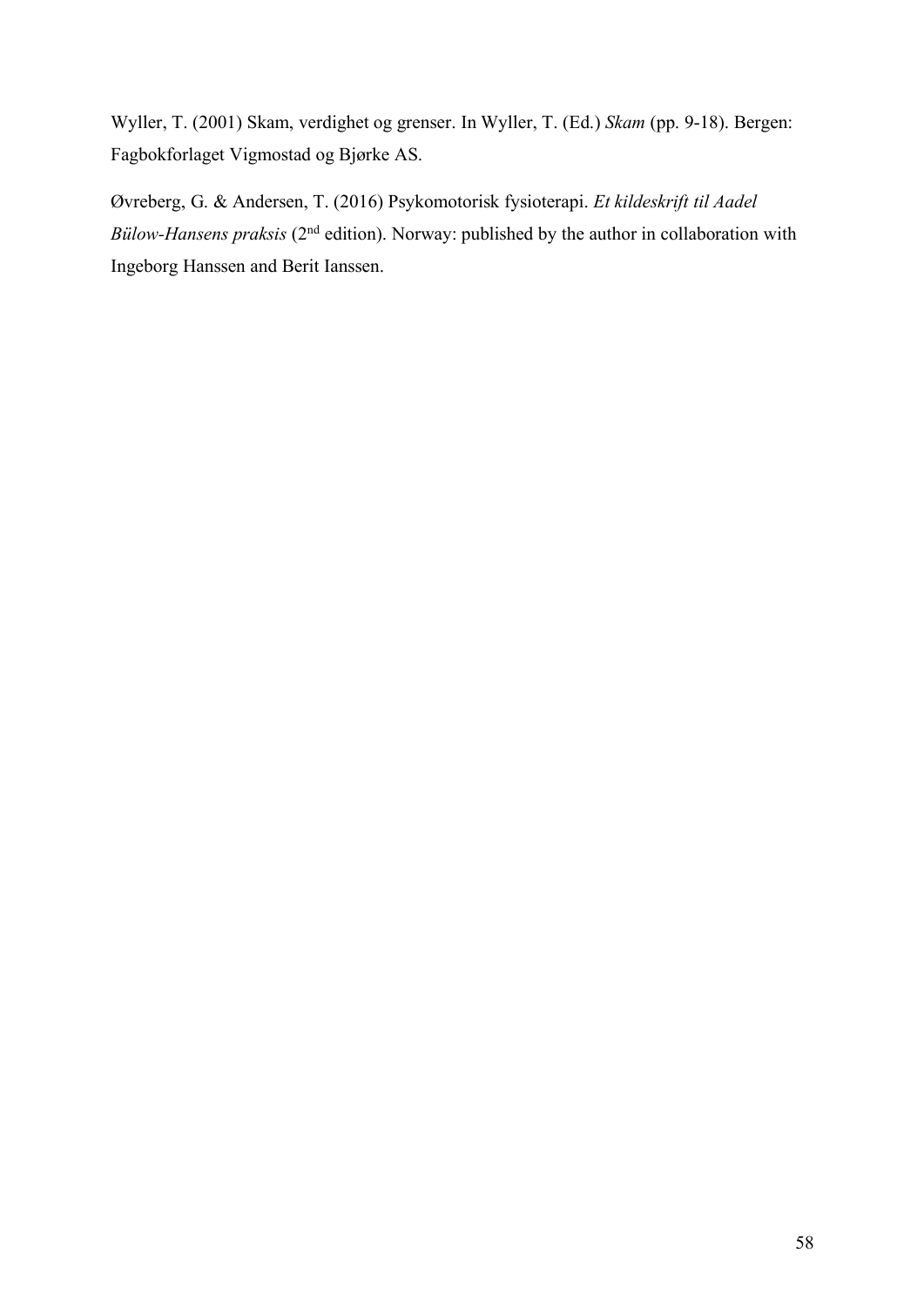# 8 APPENDIXES

## 8.1 APPENDIX 1



**Region:** REK sør-øst

Saksbehandler: Ingrid Dønåsen

**Telefon:** 22845523

**Vår dato: Vår referanse:** 25.01.2018 2017/1835 REK sør-øst B

**Deres dato: Deres referanse:** 19.01.2018

Vår referanse må oppgis ved alle henvendelser

Marthe Schneider Høgskolen i Oslo og Akershus

#### **2017/1835 Hvilke faktorer har vært med å forme forholdet til kropp og seksualitet hos kvinner med vestibulodyni?**

**Forskningsansvarlig:** Høgskolen i Oslo og Akershus **Prosjektleder:** Marthe Schneider

Vi viser til tilbakemelding mottatt 19.01.2018. Tilbakemeldingen er behandlet av leder for REK sør-øst B på delegert fullmakt.

#### **Prosjektleders prosjektbeskrivelse**

*Forskningsprosjektet har til hensikt å skaffe til veie informasjon om hvilke faktorer som preger pasientgruppens forhold til egen seksualitet, utover de smertene de har, og utover eventuell tidligere erfaring med seksuelle overgrep. Slik informasjon kan bidra til å danne grunnlag for videre utvikling av forebyggende tiltak, og for behandling av den aktuelle smertetilstanden. Man ønsker å innhente denne informasjonen ved å intervjue kvinner med den aktuelle plagen. Intervjuene vil være semi-strukturerte, for å hente frem den subjektive opplevelsen hos kvinnene. Forskningsprosjektet vil ha en fenomenologisk tilnærming, og man tar sikte på å bruke systematisk tekstkondensering for å analysere materialet slik at det gis rom for utvikling av nye begreper dersom dette viser seg aktuelt.* 

#### **Saksgang**

Komiteen behandlet prosjektet første gang i møtet 25.10.2017. Jamfør brev datert 24.11.2017 utsatte komiteen å fatte vedtak i saken. Komiteen ba om prosjektleder om en nærmere redegjørelse for beredskapen i prosjektet, samt revisjon av informasjonsskrivet slik at det er tydelig hvor deltakerne kan henvende seg ved behov for oppfølging av kompetent helsepersonell.

Ved en feil ble vedtaket ikke sendt på e-post til prosjektleder før 19.01.2018. Prosjektleders tilbakemelding ble mottatt samme dag. Tilbakemeldingen er behandlet av komiteens leder på fullmakt.

#### **Prosjektleders tilbakemelding**

Prosjektleder har i sin tilbakemelding redegjort for beredskapen i prosjektet:

«*Alle deltakere vil bli orientert om muligheten for oppfølging av kompetent helsepersonell i etterkant av intervju. De vil bli oppfordret til å ta kontakt med prosjekteder Marthe Schneider dersom de trenger støtte og hjelp til å bearbeide eventuelle ting som har kommet opp i forbindelse med intervjuet. Marthe Schneider har avtale med en psykolog som vil stå til disposisjon for de som trenger slik oppfølging.*»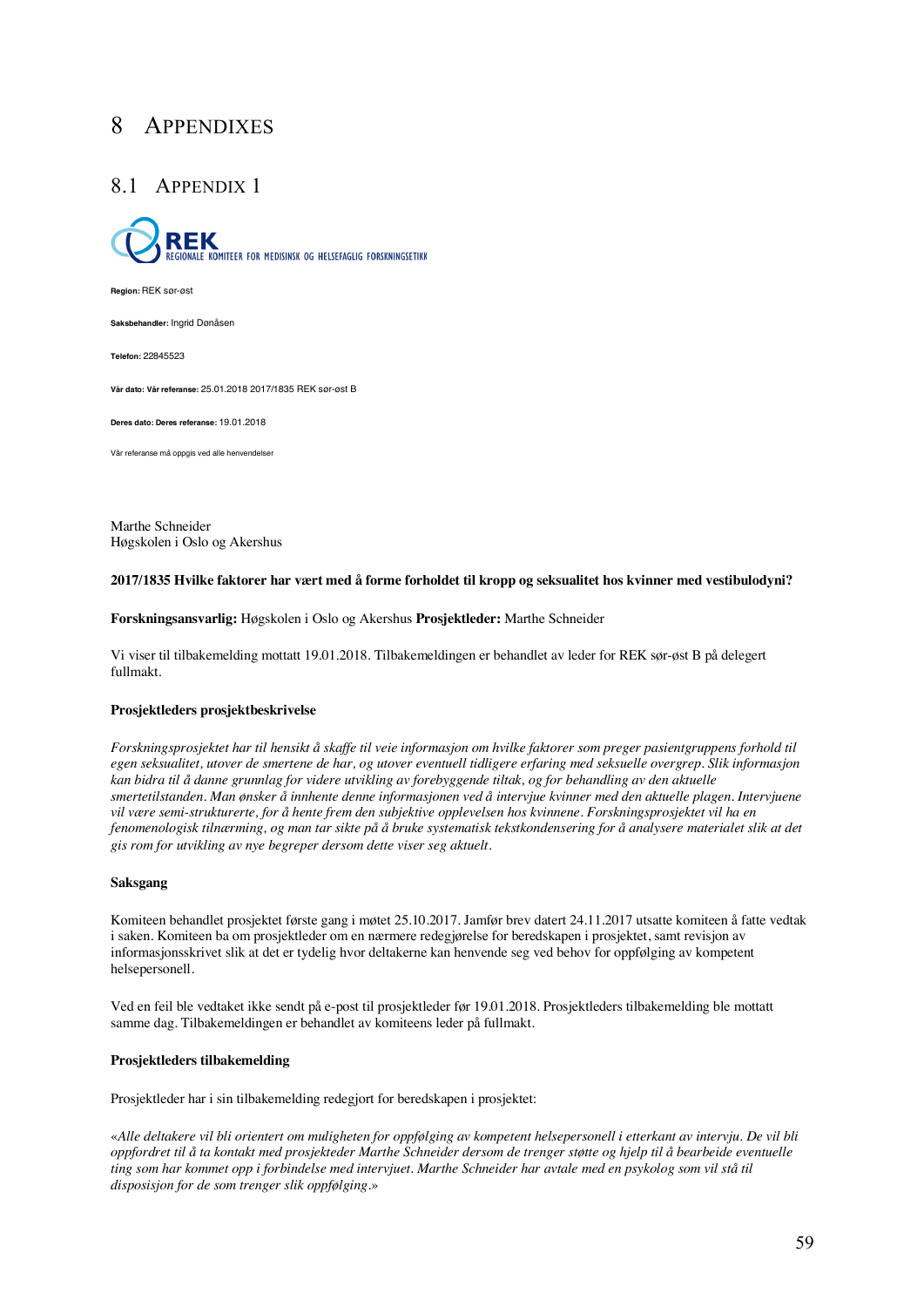Informasjonsskrivet er oppdatert med informasjon om muligheten for oppfølging av psykolog ved behov for hjelp til å håndtere eventuelle reaksjoner etter intervjuet.

### **Komiteens vurdering**

Komiteen finner at prosjektleder har svart tilfredsstillende på dens spørsmål og kommentarer. Komiteen har ingen ytterligere innvendinger til at prosjektet gjennomføres slik det nå foreligger.

Oppgitt sluttdato for prosjektet er 15.05.2018. Komiteen setter imidlertid prosjektslutt til 31.12.2018, slik at det er tilstrekkelig tid til å gjennomføre prosjektet. Ved behov for ytterligere utsettelse må dette søkes REK via skjema for prosjektendring.

### **Vedtak**

Med hjemmel i helseforskningsloven § 9 jf. 33 godkjenner komiteen at prosjektet gjennomføres.

Godkjenningen er gitt under forutsetning av at prosjektet gjennomføres slik det er beskrevet i søknad og protokoll, og de bestemmelser som følger av helseforskningsloven med forskrifter.

Tillatelsen gjelder til 31.12.2018. Av dokumentasjonshensyn skal opplysningene likevel bevares inntil 31.12.2023. Opplysningene skal lagres avidentifisert, dvs. atskilt i en nøkkel- og en opplysningsfil. Opplysningene skal deretter slettes eller anonymiseres, senest innen et halvt år fra denne dato.

Forskningsprosjektets data skal oppbevares forsvarlig, se personopplysningsforskriften kapittel 2, og Helsedirektoratets veileder "*Personvern og informasjonssikkerhet i forskningsprosjekter innenfor helse- og omsorgssektoren*" .

#### *Sluttmelding og søknad om prosjektendring*

Prosjektleder skal sende sluttmelding til REK sør-øst på eget skjema, jf. hfl. § 12. Prosjektleder skal sende søknad om prosjektendring til REK sør-øst dersom det skal gjøres vesentlige endringer i forhold til de opplysninger som er gitt i søknaden, jf. hfl. § 11.

#### *Klageadgang*

Du kan klage på komiteens vedtak, jf. forvaltningslovens § 28 flg. Klagen sendes til REK sør-øst B. Klagefristen er tre uker fra du mottar dette brevet. Dersom vedtaket opprettholdes av REK sør-øst B, sendes klagen videre til Den nasjonale forskningsetiske komité for medisin og helsefag for endelig vurdering.

Med vennlig hilsen

Ragnhild Emblem professor, dr. med. leder REK sør-øst B

**Kopi til:** postmottak@hioa.no

Ingrid Dønåsen Rådgiver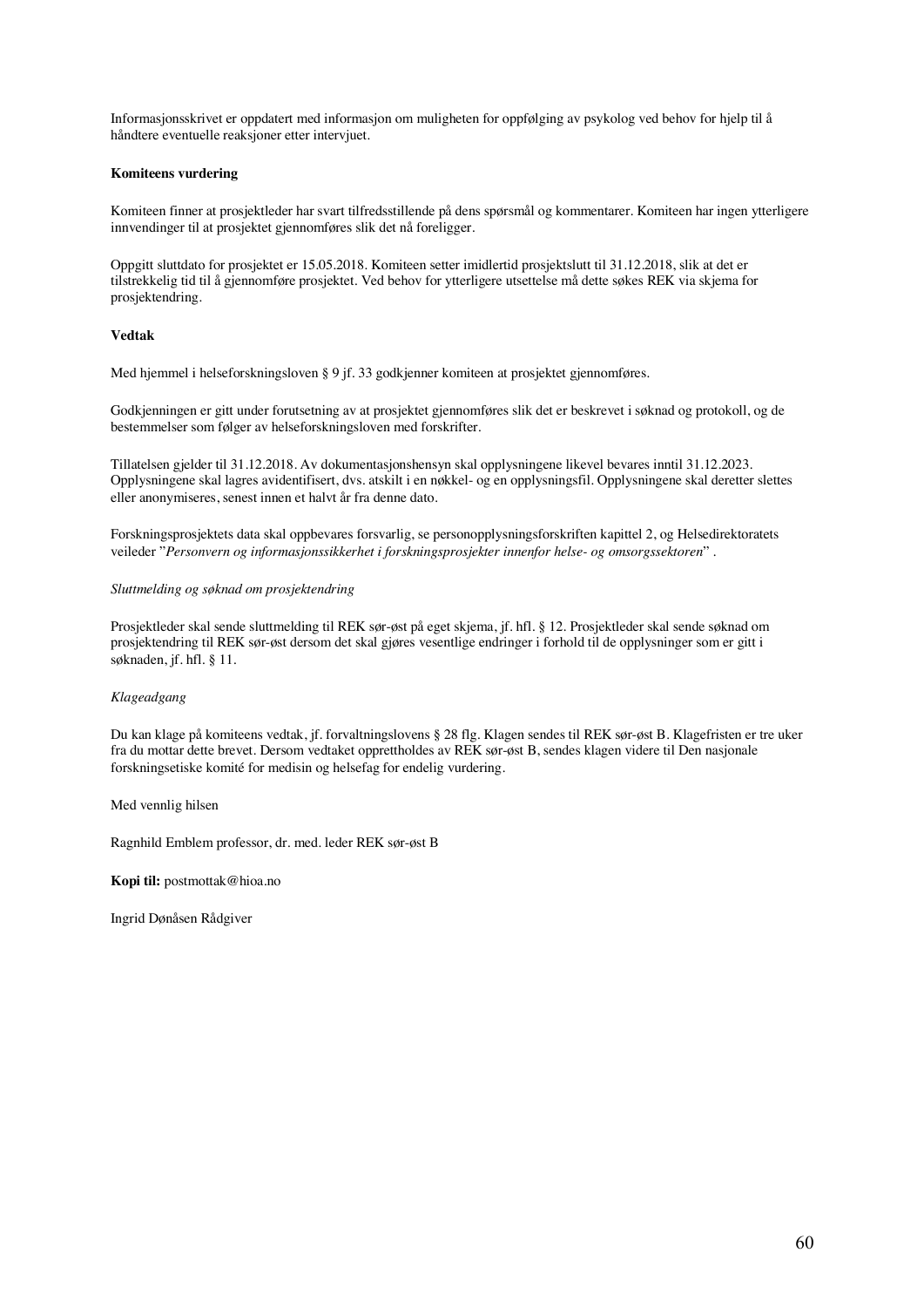# 8.2 APPENDIX 2

# Forespørsel om hjelp til å rekruttere deltakere til forskningsprosjekt

Problemstilling:

Hva forteller kvinner med provosert vestibulodyni om sitt forhold til seksualitet?

Dette er et spørsmål til deg om å bidra til å rekruttere deltakere til dette forskningsprosjektet, hvis formål er å bedre forutsetningene for god behandling av kvinner med provosert vestibulodyni (PVD). Undertegnende ønsker å intervjue 6 kvinner med den aktuelle diagnosen, om deres forhold til kropp og seksualitet. Undertegnende er ansvarlig for prosjektet, under veiledning av Gro Killi Haugstad ved Høyskolen i Oslo og Akershus.

# Hva innebærer PROSJEKTET?

Prosjektet dreier seg om å intervjue 5-6 kvinner med PVD om deres forhold til kropp og seksualitet. Intervju-samtalen vil vare inntil ca 1,5 time og det vil bli gjort lydopptak.

Deltakerne vil bli spurt om sitt forhold til kropp og til seksualitet, og om hva som kan ha hatt formet det, utover de smertene de har.

# Kriterier for deltakelse

Aktuelle deltakere er kvinner med PVD, eldre enn 18 og yngre enn 40. Deltakere må være i gang med behandling eller ha gjennomført behandling hos kompetent fysioterapeut eller tilsvarende.

Eksklusjonskriterier

Kvinners som har smertetilstander i andre deler av kroppen i tillegg til PVD er ekskludert fra studien.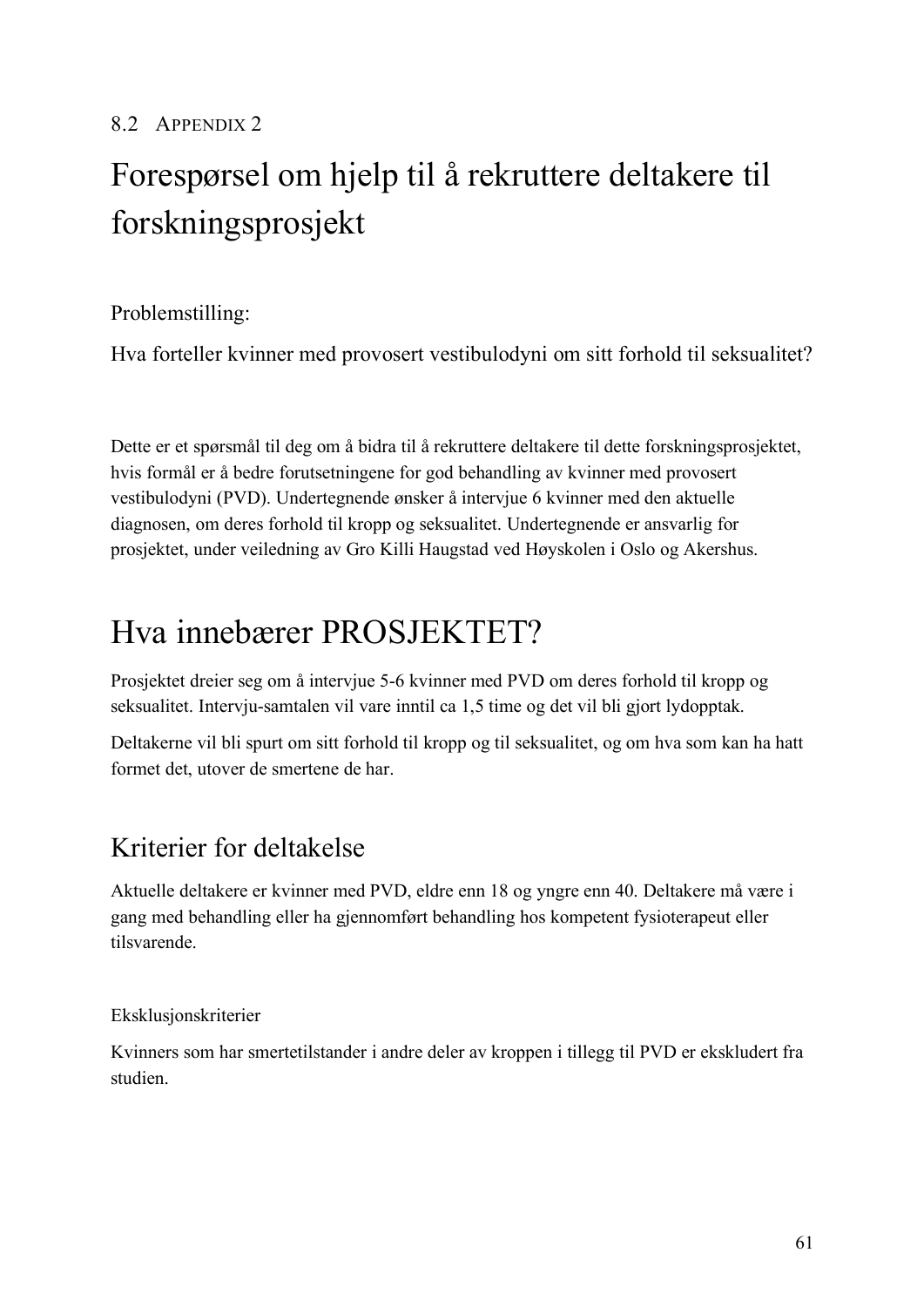# Mulige fordeler og ulemper

Intervjuprosessen kan virke bevisstgjørende om tema som deltakeren kan ha nytte av i behandlingsøyemed, selv om denne samtalen ikke har noe behandlingsformål.

Deltakere vil når som helst under intervjuet få mulighet til å ta pause eller ombestemme seg angående deltakelse.

Deltakelse kan når som helst trekke sitt samtykke etter at dette er gitt.

# Rekruttering

Aktuelle deltakere som ønsker å delta undertegner samtykkeerklæringen hos deg. Deltakerne vil deretter bli kontaktet av undertegnende. Når en deltaker er rekruttert trenger jeg beskjed om dette slik at jeg kan hente samtykkeerklæringen og få deltakerens navn, telefonnummer og epostadresse.

Det er bare å ta kontakt med meg dersom du lurer på noe.

Vennlig hilsen, Marthe Schneider Telefon: 95281267 E-post: marthe.schneider@volvat.no.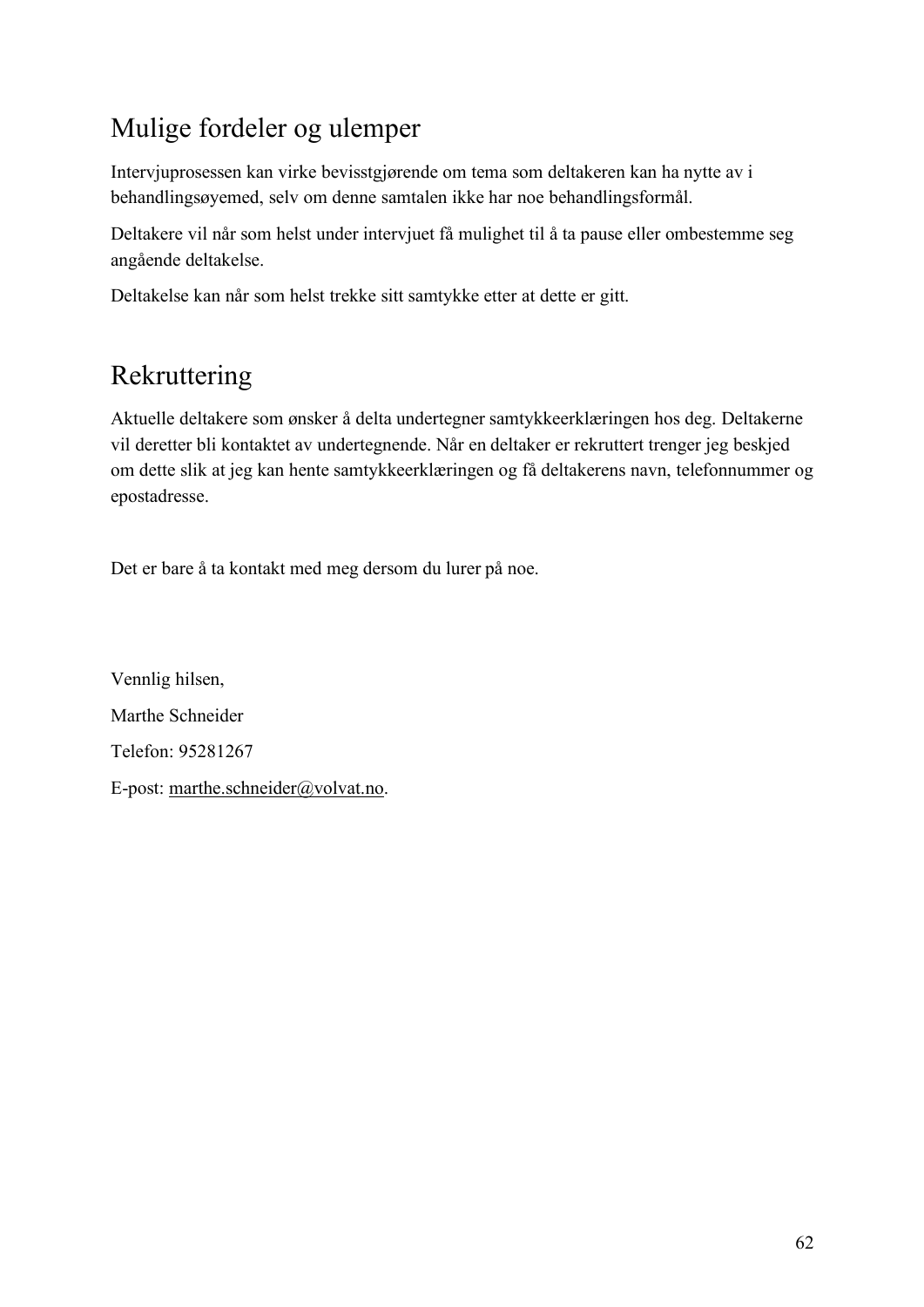# 8.3 APPENDIX 3

# Forespørsel om deltakelse i forskningsprosjekt

Hvilke faktorer har vært med å forme forholdet til kropp og seksualitet hos kvinner med vestibulodyni?

Dette er et spørsmål til deg om å delta i et forskningsprosjekt for å bedre forutsetningene for god behandling av provosert vestibulodyni (PVD). Du er invitert til å delta gjennom en samtale om dette tema fordi du har den aktuelle diagnosen og din opplevelse er en helt unik og verdifull kilde til informasjon. Det er Marthe Schneider som er ansvarlig for prosjektet, og hun er under veiledning av Gro Killi Haugstad ved Høyskolen i Oslo og Akershus.

## Hva innebærer PROSJEKTET?

Prosjektet dreier seg om å intervjue kvinner med vestibulodyni om deres forhold til seksualitet. Intervju-samtalen vil vare inntil ca 1,5 time og det vil bli gjort lydopptak.

I prosjektet vil vi innhente og registrere opplysninger om deg. Vi vil spørre deg om ditt forhold til seksualitet, og om hvordan smertene og andre ulike tema har hatt betydning for utformingen av ditt forhold til seksualitet.

## Mulige fordeler og ulemper

Deltakelse i dette prosjektet er adskilt fra den behandlingen du får hos din fysioterapeut, men det kan være at du blir bevisst ting i løpet av intervjuet som det kan være nyttig for deg å snakke med fysioterapeuten din om.

Dersom du trenger å ta en pause i løpet av intervjuet, er dette helt i orden. Du kan når som helst underveis i samtalen be om at vi avbryter intervjuet dersom du ombestemmer deg i forhold til deltakelse. Da vil lydopptaket av samtalen bli slettet med en gang.

Dersom du i etterkant av intervjuet trenger hjelp til å håndtere dine reaksjoner vennligst ta kontakt med Marthe Schneider på 95281267, så setter hun deg i kontakt med psykolog slik at du får time raskt.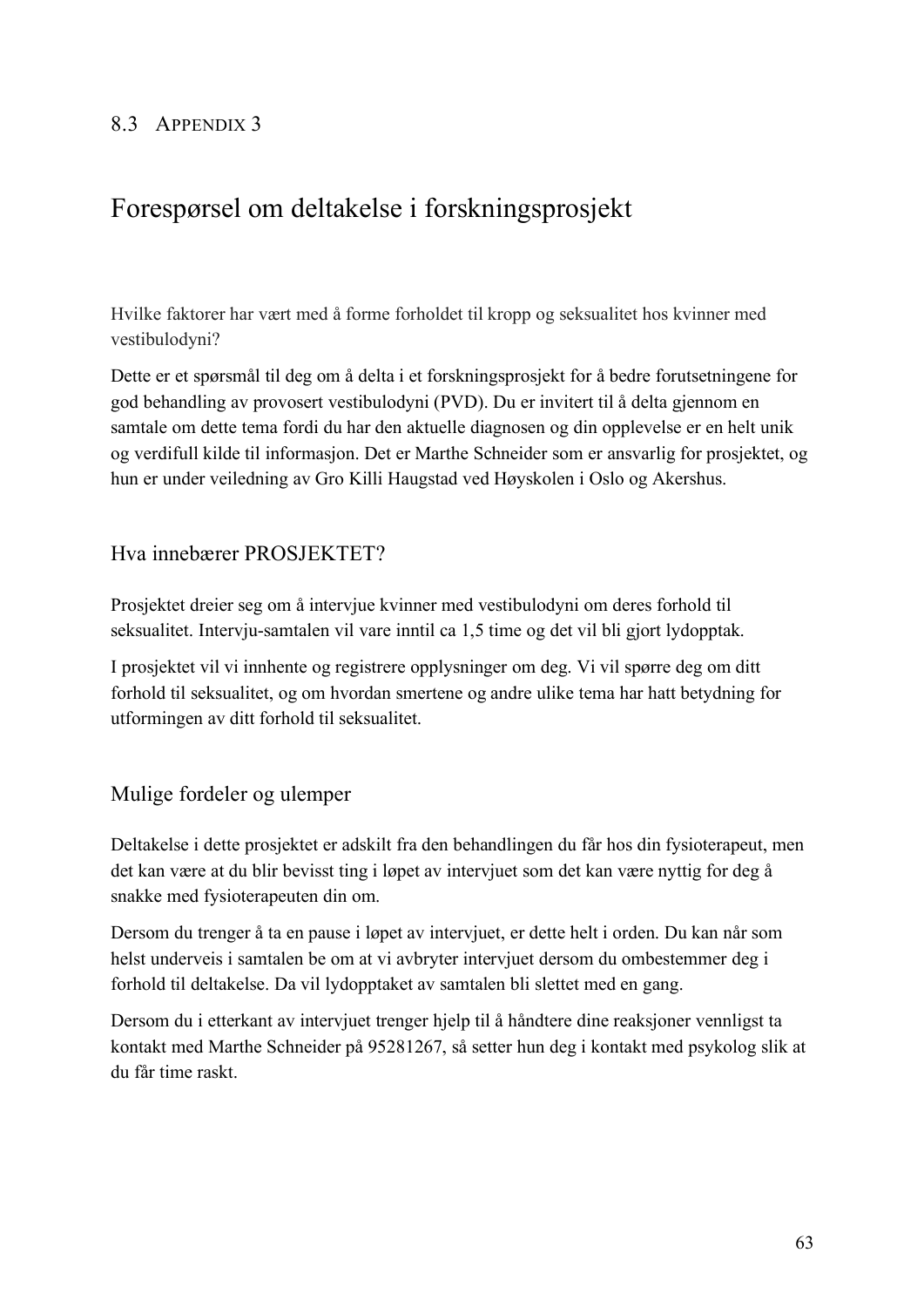# Frivillig deltakelse og mulighet for å trekke sitt samtykke

Det er frivillig å delta i prosjektet. Dersom du ønsker å delta, undertegner du samtykkeerklæringen på siste side. Du kan når som helst og uten å oppgi noen grunn trekke ditt samtykke. Dette vil ikke få konsekvenser for din videre behandling. Dersom du trekker deg fra prosjektet, kan du kreve å få slettet innsamlede prøver og opplysninger, med mindre opplysningene allerede er inngått i analyser eller brukt i vitenskapelige publikasjoner. Dersom du senere ønsker å trekke deg eller har spørsmål til prosjektet, kan du kontakte Marthe Schneider på 95281267 eller på epost marthe.schneider@volvat.no.

# Hva skjer med informasjonen om deg?

Informasjonen som registreres om deg skal kun brukes slik som beskrevet i hensikten med studien. Du har rett til innsyn i hvilke opplysninger som er registrert om deg og rett til å få korrigert eventuelle feil i de opplysningene som er registrert.

Alle opplysningene vil bli behandlet uten navn og fødselsnummer eller andre direkte gjenkjennende opplysninger. En kode knytter deg til dine opplysninger gjennom en navneliste som kun Marthe Schneider har tilgang til.

Prosjektleder har ansvar for den daglige driften av forskningsprosjektet og at opplysninger om deg blir behandlet på en sikker måte. Informasjon om deg vil bli anonymisert eller slettet senest åtte år etter prosjektslutt.

# OppfølgingsPROSJEKT

Det kan bli aktuelt med et oppfølgingsprosjekt. I så fall kan du bli kontaktet igjen på et senere tidspunkt.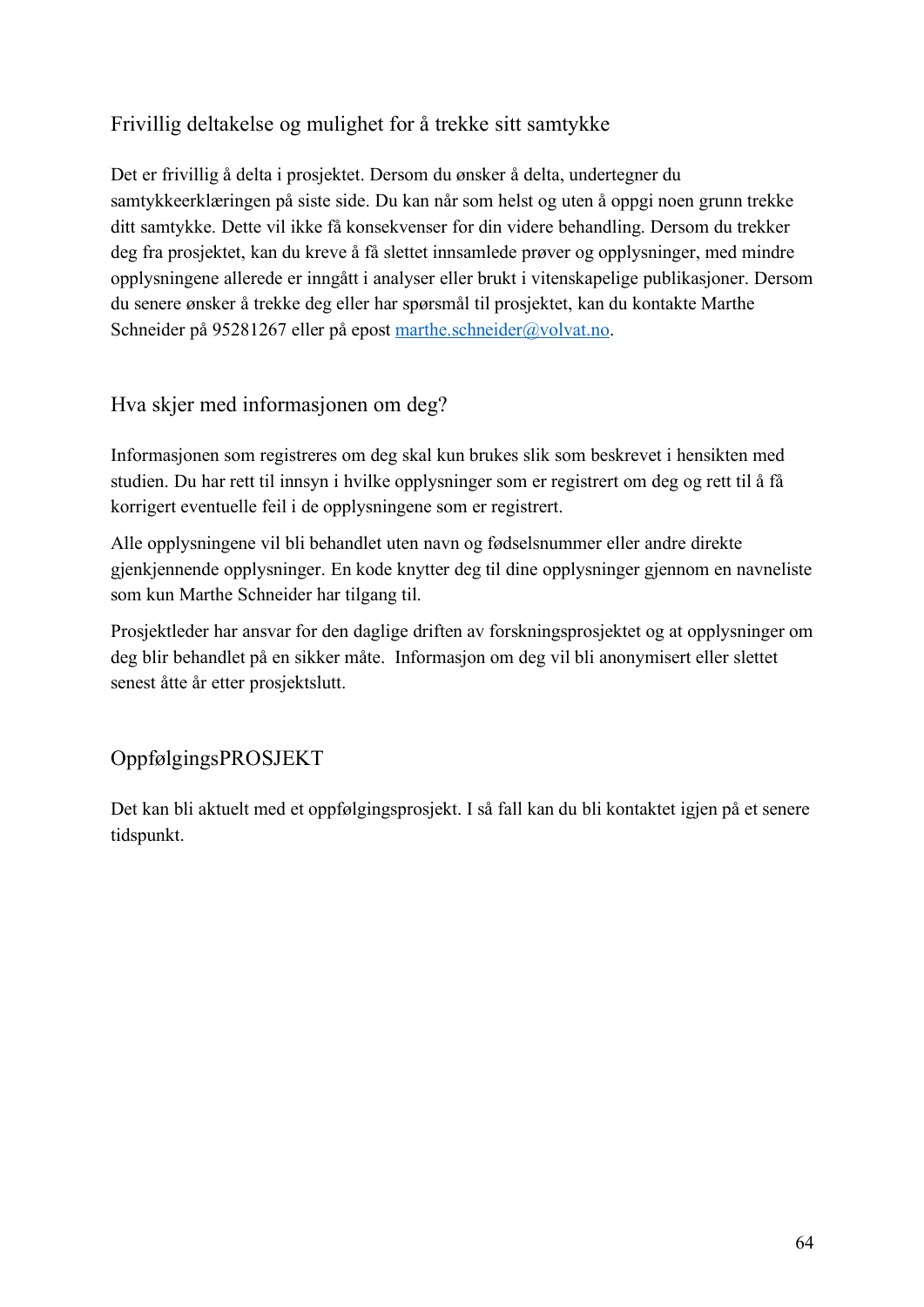# SAMTYKKE TIL DELTAKELSE I PROSJEKTET

Jeg er villig til å delta i prosjektet

---------Sted og dato Deltakers signatur<br>
Deltakers signatur<br>
Deltakers signatur<br>
Deltakers signatur<br>
Deltakers signatur<br>
Deltakers signatur<br>
Delta Alexandre Delta Alexandre Delta Alexandre Delta Alexandre Delta Alexandre Delta Ale

Deltakers navn med trykte bokstaver

Jeg bekrefter å ha gitt informasjon om prosjektet.

Sted og dato Signatur

> Rolle i prosjektet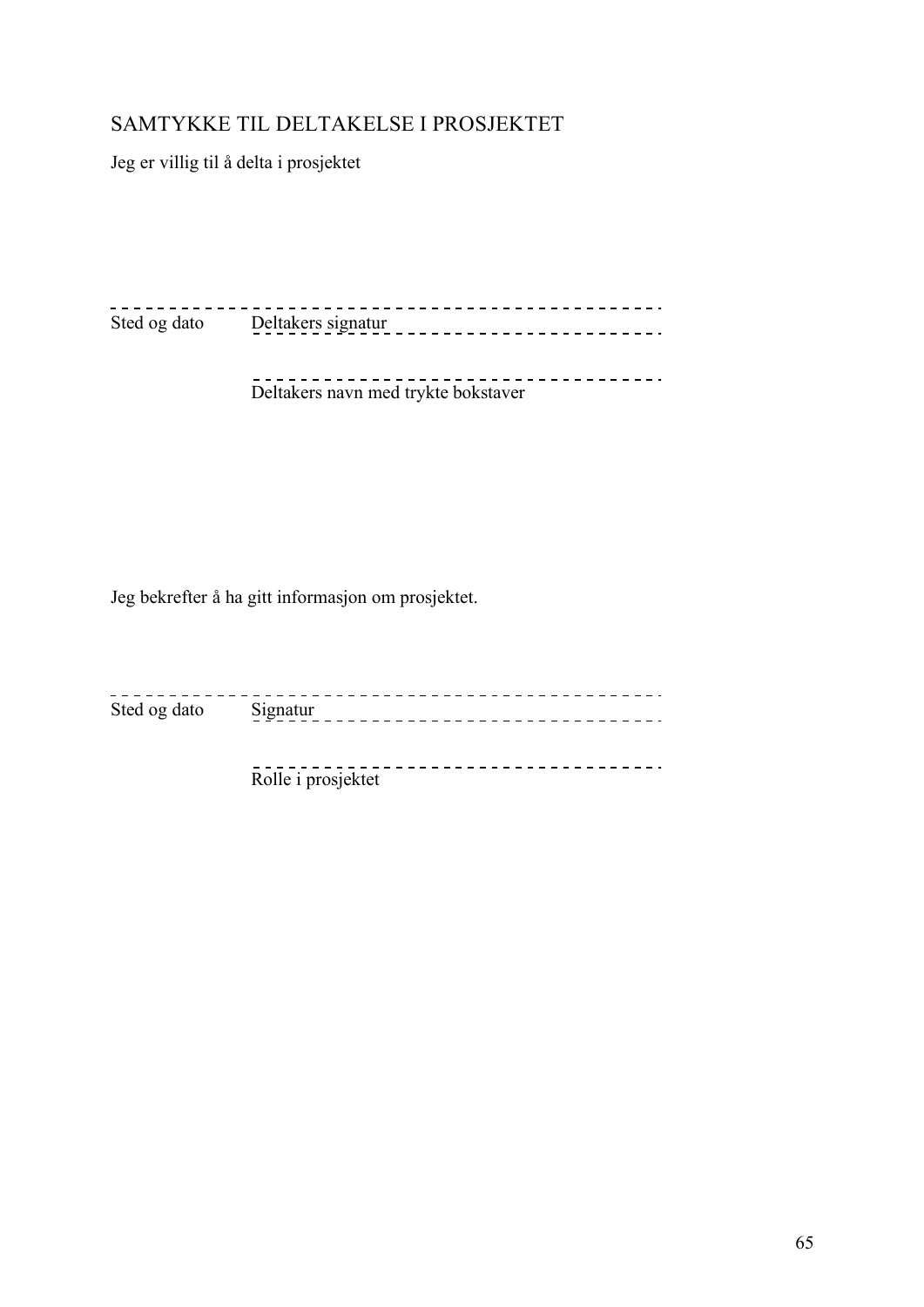### 8.4 APPENDIX 4

# **Intervjuguide**

Studie: Master i Psykisk Helsearbeid

Kandidat: Marthe Schneider

Veileder: Gro Killi Haugstad

Problemstilling: Hva forteller kvinner med vestibulodyni om sitt forhold til seksualitet?

### Innledende spm:

Alder

Varighet smerter

Barn

Graviditet

Partner

- Hvordan opplever du smertene?
	- o Hvor og hvordan kjennes de?
	- o Varighet, kommer og går?
	- o Hender det at du glemmer smertene eller ikke kjenner dem?
	- o Fikk du smerter ved debut eller senere?
	- o Har du gått hos fysioterapeut eller annen behandling for dette tidligere?

3 hovedspørsmål:

### **1. Hvordan er det å leve med VD?**

- Hemmer det deg i hverdagen (i det du liker å gjøre/må gjøre)?
- Hender det at du ikke kjenner det i det hele tatt?
- Når du kjenner smerten, hva føler du da? (katastrofetanker?)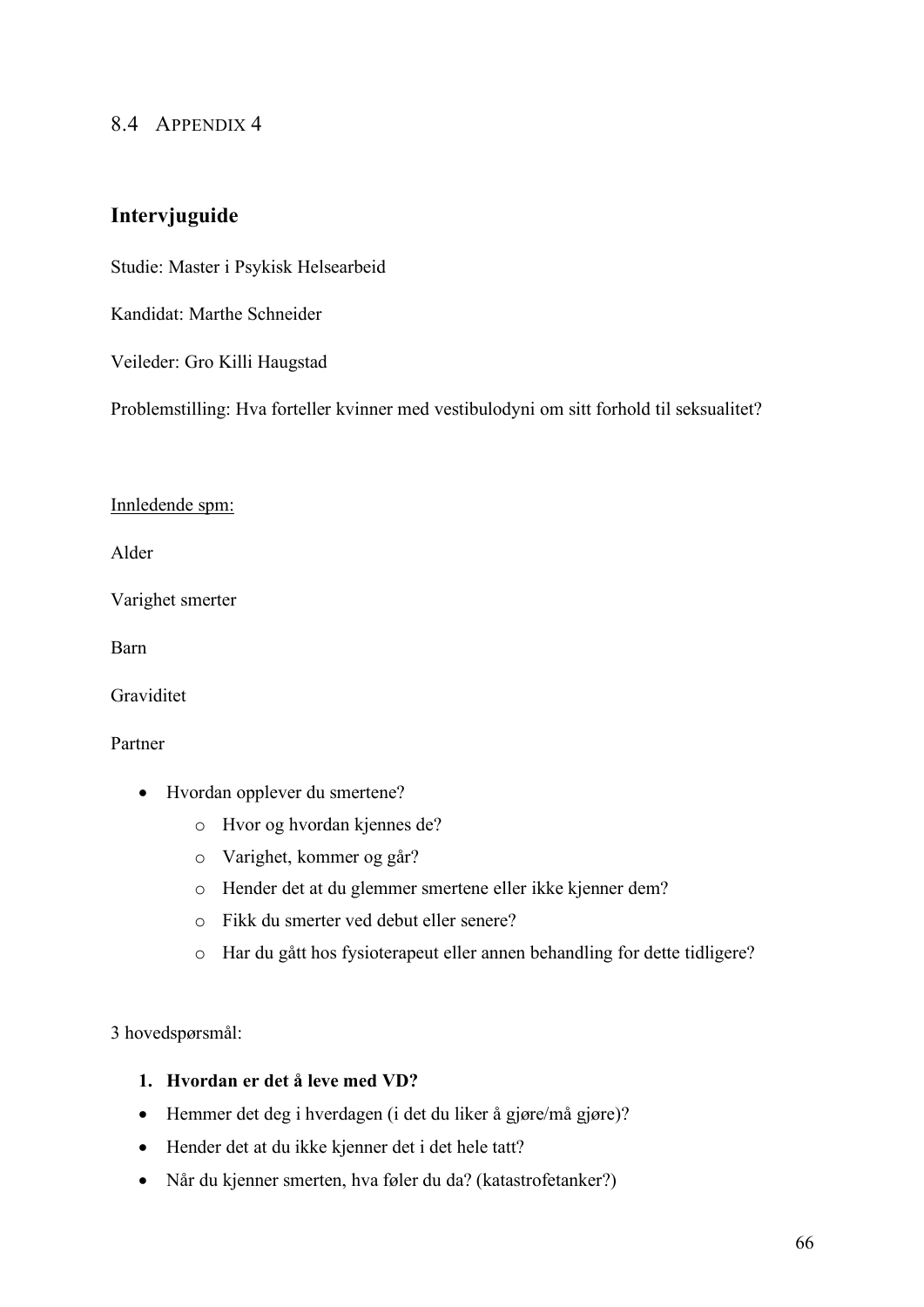- Hva gjør du når du føler det? / Hva gjør den følelsen med deg?
- Har det hatt noen betydning for hvordan du har det med kjæresten/partner/dating?

## **2. Hva har det å si for forholdet ditt til kroppen og seksualiteten din?**

Aktuelle oppfølgingsspørsmål:

### KROPP

- Hvordan opplever du kroppen din etter du fikk VD?
- Hva med når du dusjer, kan det være behagelig?
- Er det ting du kunne glede deg over før du fikk VD som er annerledes nå?
	- o Fritidsinteresser (dans, ridning, sykling, reising)?
	- o Klær du liker å ha på?
	- o Seksuell aktivitet?

## SEKSUALITET:

- Er det andre former for nærhet (enn samleie) som du kan ha det godt med sammen med kjæresten din?
- (Hvis ikke): Hvorfor blir du redd/kan du ikke nyte det?
- Hva er dine forventninger til sex og til evt gleden ved det?
- Er det noe ved nærhet og sex som du synes du må gjøre?
- (Dersom smerter kom etter debut): Var det annerledes å ha sex før du fikk smerter?
	- o Libido, nytelse, forventning, uttrykk for lyst, grensesetting.
- Er det noe ved sex som du synes du kan ha det godt med når du er alene?
- Når du får vondt under sex, hva gjør du da?
- Hvordan opplever du kroppen din i intime situasjoner (når du er naken sammen med kjæresten, han gir utrykk for lyst, når du selv har lyst?)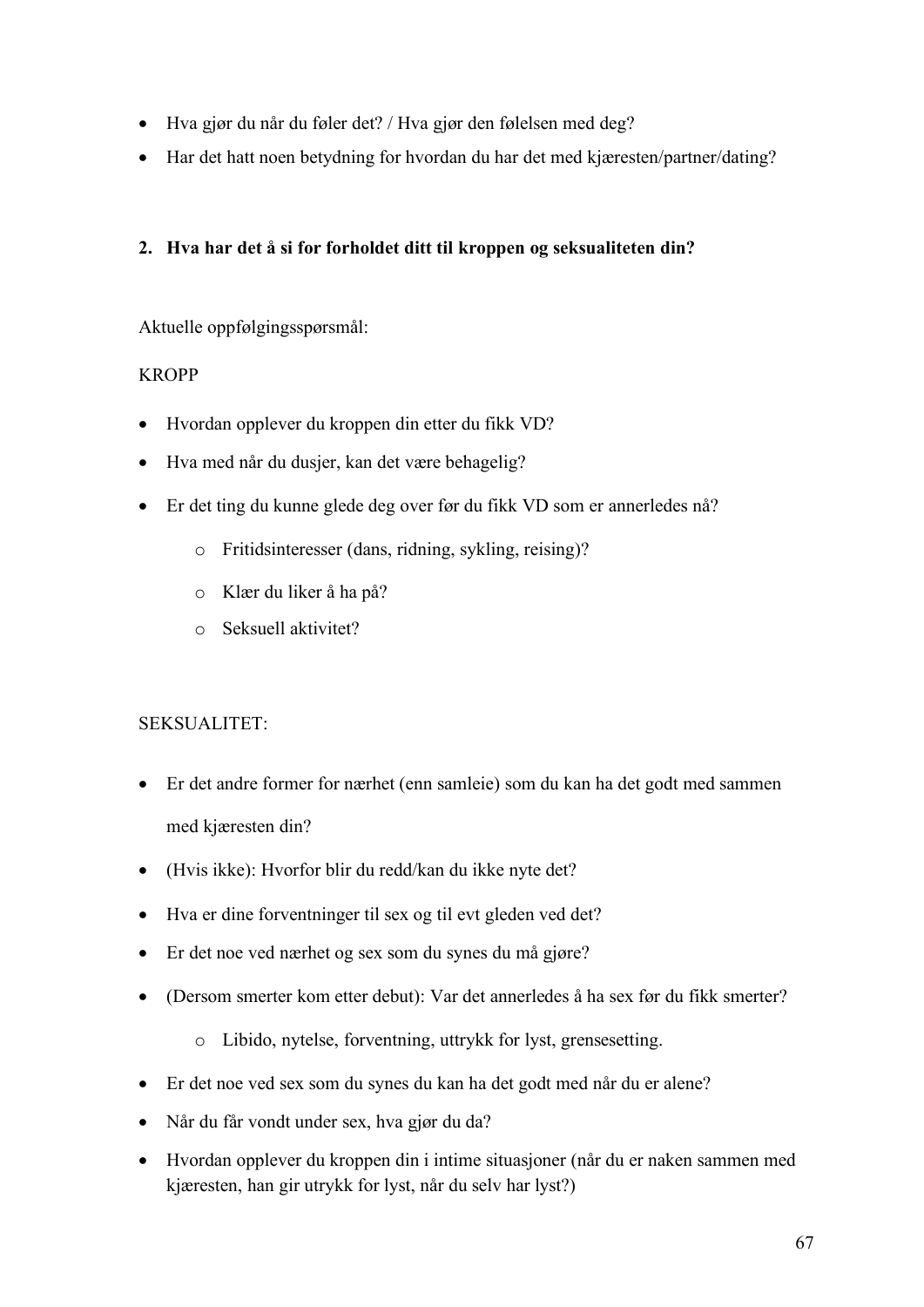- o Hvordan kjennes pusten?
- o Er du avslappet eller kjenner du deg anspent?
- Kan du fortelle om en seksuell opplevelse som du husker spesielt godt?
- Hva opplever du at kjæresten din føler om at dere ikke kan ha sex (uten at det gjør vondt for deg)?
- Hva tenker du om din partners seksualitet og lystfølelse?
- Har du bekymringer i forhold til parforhold og fremtid? Barn?

### **3. Er det andre ting enn VD som har påvirket forholdet ditt til kroppen og seksualiteten din?**

Aktuelle oppfølgingsspørsmål:

- Har det vært noe da du var barn som har hatt betydning for deg og seksualiteten din?
	- o Var det greit å se seg i speilet, tørke seg på do osv...
	- o Hva med i gymtimen?
	- o Brukte du tampong da du fikk menstruasjon?
- Er det andre ting som du har opplevd som kan ha hatt betydning for hvordan du har det med kroppen og seksualiteten din?
	- o Holdninger blant venner, kjæreste, foreldre
	- o Informasjon (seksualundervisning, media, pornografi)
	- o Puberteten, menstruasjon, hygiene og prevensjon?
	- o Undersøkelse hos gynekolog eller fysioterapeut?
	- o Andre opplevelser, positive eller negative?
- Er det noe som du tenker på som jeg ikke har spurt om / som du ikke har fått fortalt / som kan fylle inn?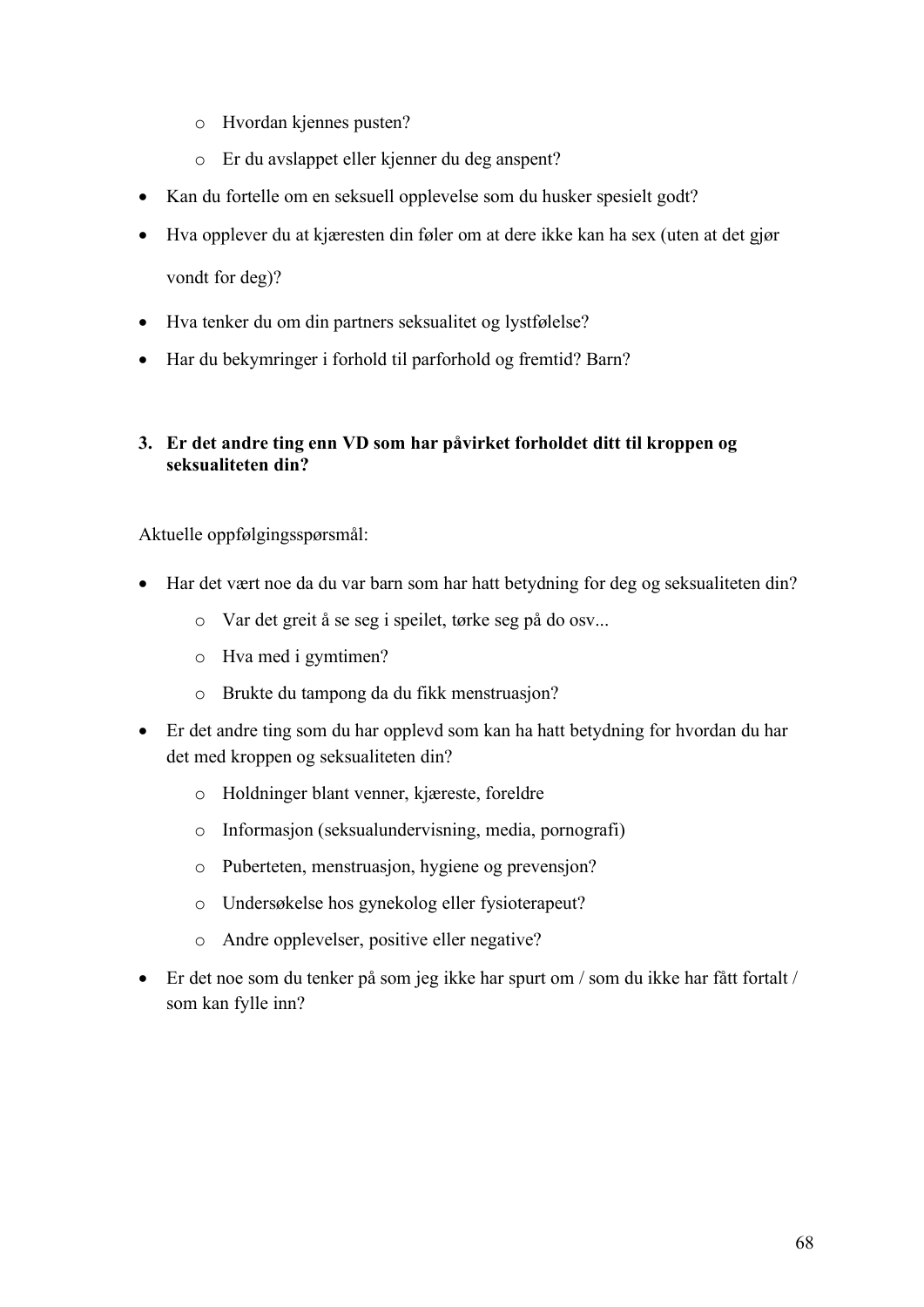### 8.5 APPENDIX 5

# **Intervjuguide, justert.**

Studie: Master i Psykisk Helsearbeid

Kandidat: Marthe Schneider

Veileder: Gro Killi Haugstad

Problemstilling: Hva forteller kvinner med vestibulodyni om sitt forhold til seksualitet?

### Innledende spm:

Alder:

Varighet:

Barn:

Graviditet:

Partner:

Har du andre helserelaterte problemer enn PVD?

Hvordan er det å leve med PVD?

- Fikk du det sammen med debut eller etter?

Hvordan og når fant du ut av at du hadde det?

Hvordan har det vært å snakke med andre om det?

- Helsepersonell?
- Foreldre?
- Kjæreste?
- Venner?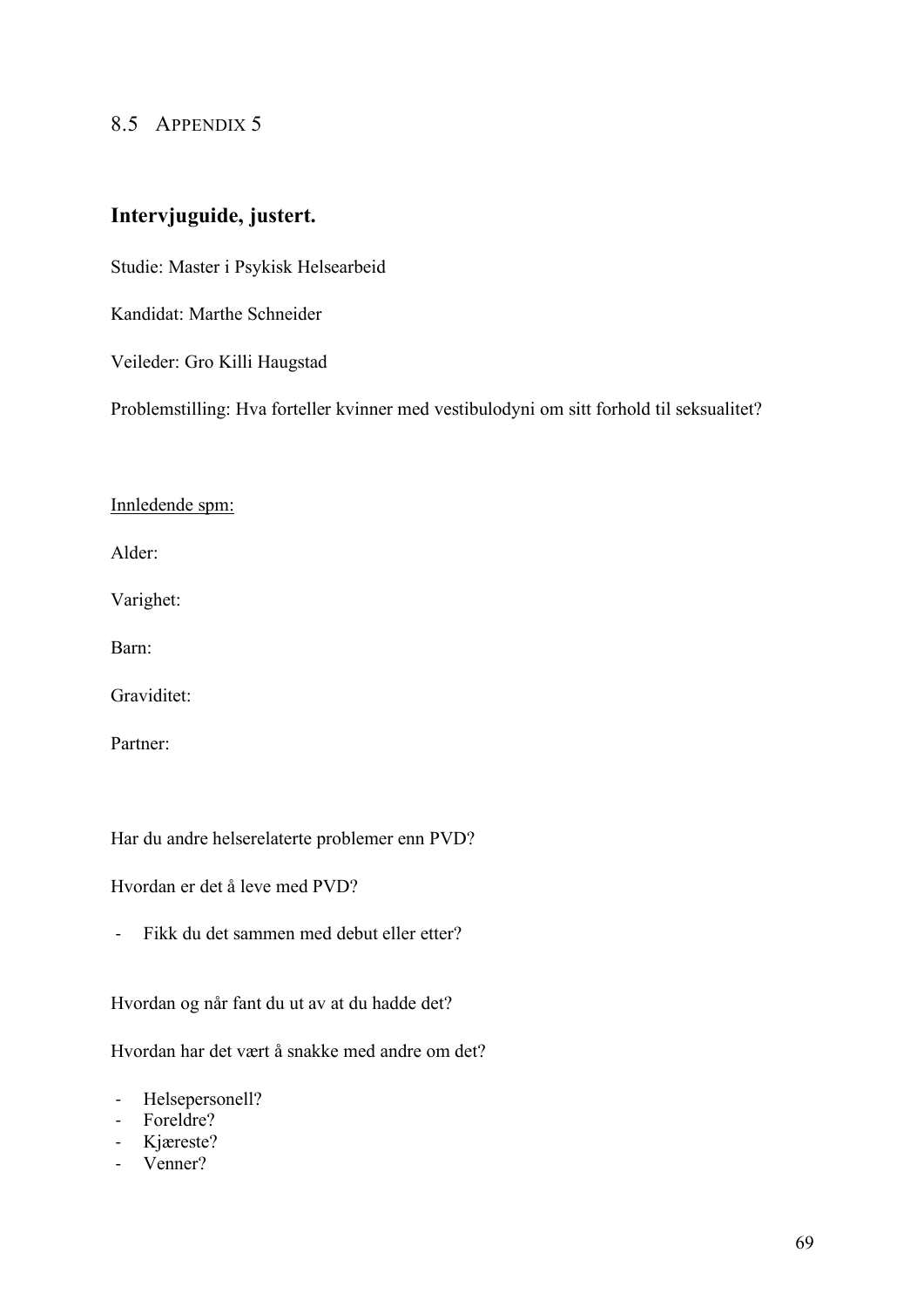Hvordan har du det i kroppen? Hva kjenner du? Flere ting enn smerter?

- Hvordan ser du på kroppen din?
- Underlivet ditt?
- Å være naken alene
- Å være naken sammen med noen
- I forhold til typer klær
- Hvordan kjennes kroppen når du er sammen med kjæresten din?

Hva legger du i ordet sex? Hva betyr sex for deg?

- Hva er ditt forhold til å ha sex alene?
- Hva er ditt forhold til partner sex

Hvordan synes du det er å prate om det her og nå?

- Og prate om det med andre?

Er det noe du vil ha? Hvorfor?

- Unngår du sex eller oppsøker du det?
- Hva er dine forventninger til sex? (glede, nytelse, nærhet)

Hvis du fikk smerter etter debut, hvordan var det å ha sex før?

Hvordan synes du det er med fysisk kontakt (klemming, kos etc)?

Hvordan har det vært for deg å finne kjæreste som tar deg som du er?

Hvordan er kjæresten?

- Åpen, forståelsesfull, nysgjerrig, hjelpsom?
- Synes synd på deg?
- Forsiktig, tilbakeholdende?
- Passer tissen hans til deg?

Hvordan snakker du med kjæresten om det?

Hvordan forholder dere dere til det som par?

Hvordan løser du/dere det når samleie gjør vondt? Eller hva gjør du for å unngå smerten?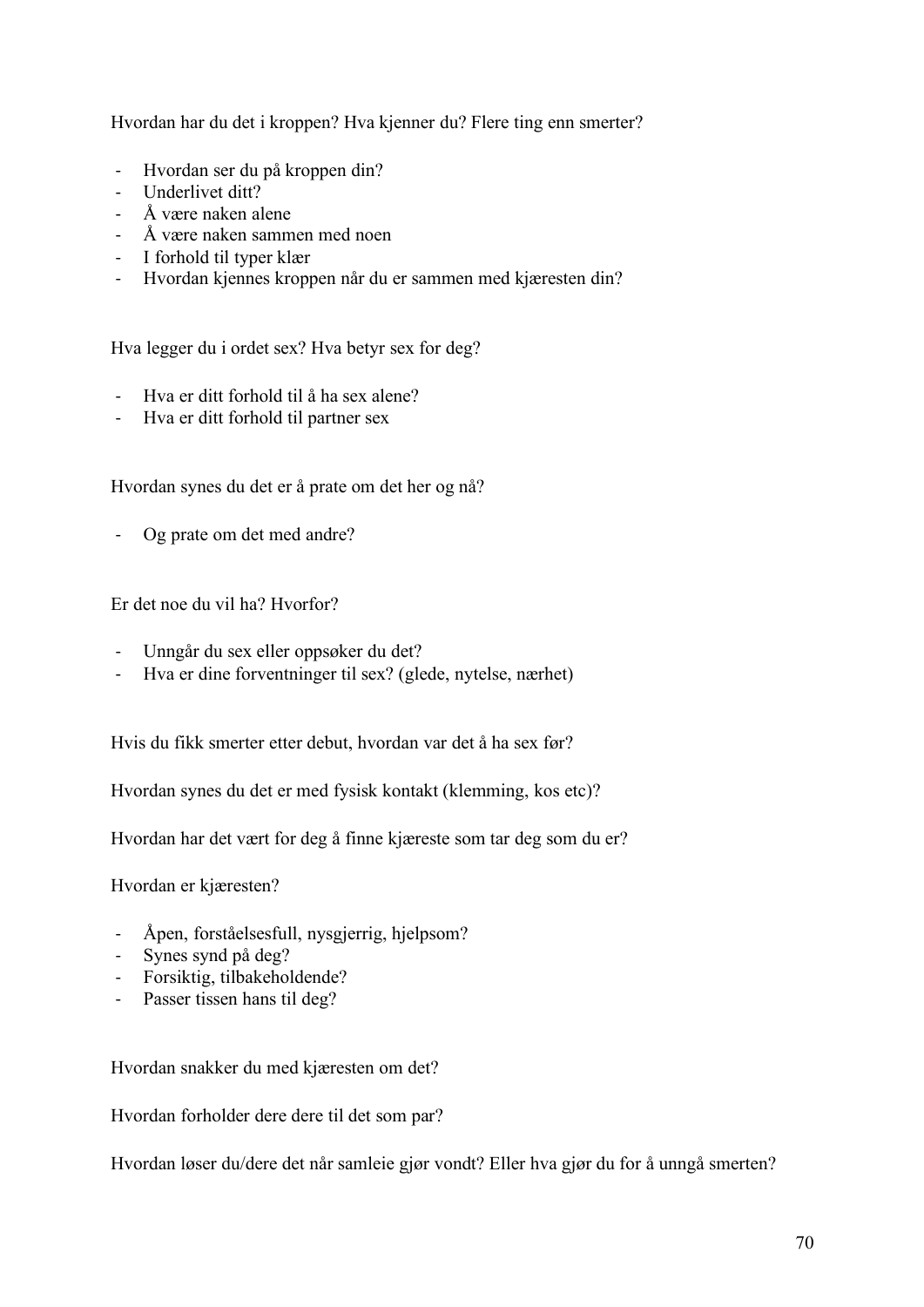- Sier du ifra til kjæresten?
- Stopper du? Gjør du noe annet?
- Har du utforsket sammen med noen eller alene?
- Hva får du ut av sex?
- Hvorfor har du sex?

Hvis smertene kommer og går, vet du hva som gjør at det blir bedre eller verre?

- Hva med pust, stillinger, forberedelser, tidsbruk, hjemmebane/bortebane?

Hender det at du stopper deg selv fra å være nær den du er glad i?

Hva hindrer deg (i å kysse, klemme, ha sex)?

Hva tenker du om fremtida?

- Bli bedre?
- Samliv?
- Barn?

Er det noe seksuelt som du skulle ønske du kunne gjort dersom du ikke hadde hatt smerter?

- Snakke om sex med andre?
- Seksuelle aktiviteter?
- Utforske?
- Ha one night stand?
- Uttrykke deg blant andre (bevegelser, klær?)

Har du hatt både gode og vonde seksuelle erfaringer tidligere?

- Kan du si noe om hva som gjør det bra?
- Dårlig?

Har det å leve med PVD lært deg noe om seksualiteten din?

Hvis hjelpen kunne vært bedre, hva burde vært annerledes?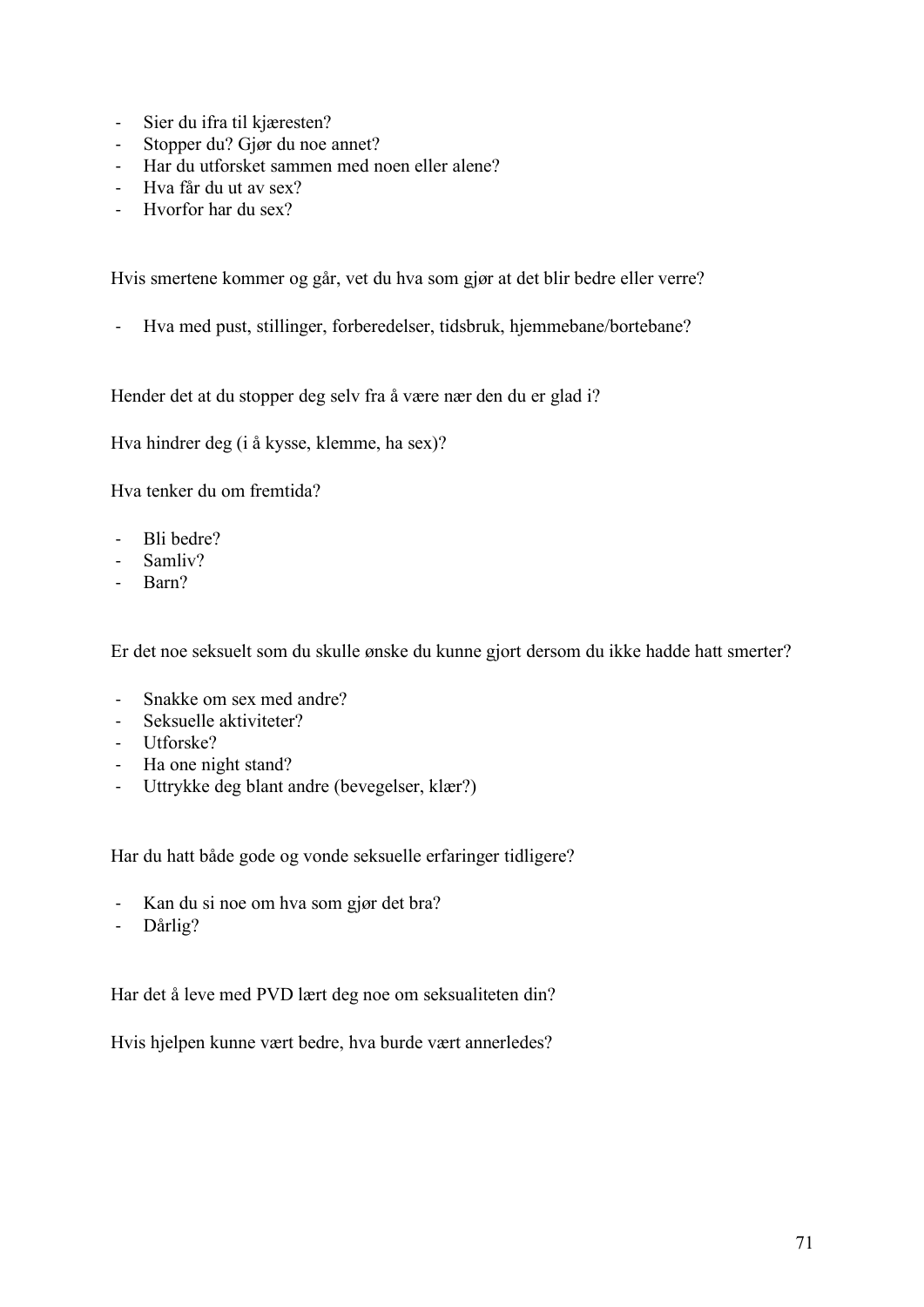# 8.6 APPENDIX 6

# **First literature search**

The initial search was made on October 16<sup>th</sup>, 2017.

The databases MedLine and PsychInfo were searched. The search strategy in both databases was based on the following search terms:

Vestibulodynia, vulvodynia, central sensitization, sexuality, sexual dysfunction, psychological distress.

For each search, the search terms were adapted to the keywords and mesh terms of each database. Below is a copy of the searches which show how search terms were combined. The searches yielded 48 and 50 results. Of these, 18 articles were selected for the study.

Studies about the following topics were excluded:

- Other diagnoses than PVD, Vulvodynia or dyspareunia (Clitoral Pain, cancer, persistent genital arousal and restless genitalia, etc.)
- Surgical treatment of PVD
- Biological factors and local interventions for the pelvic floor musculature.
- Evaluation of the use of questionnaires
- Evaluation of treatment interventions
- Study of PVD prevalence among women who seek help at vulvovaginal specialist clinics
- Prevalence studies from 2011 or older
- Studies in other languages than English and Norwegian
- Litterature reviews from before 2010

#### **MedLine: 48 articles**

- 1. vestibulodynia.mp. or Vulvodynia/
- 2. central sensitization.mp. or exp Central Nervous System Sensitization/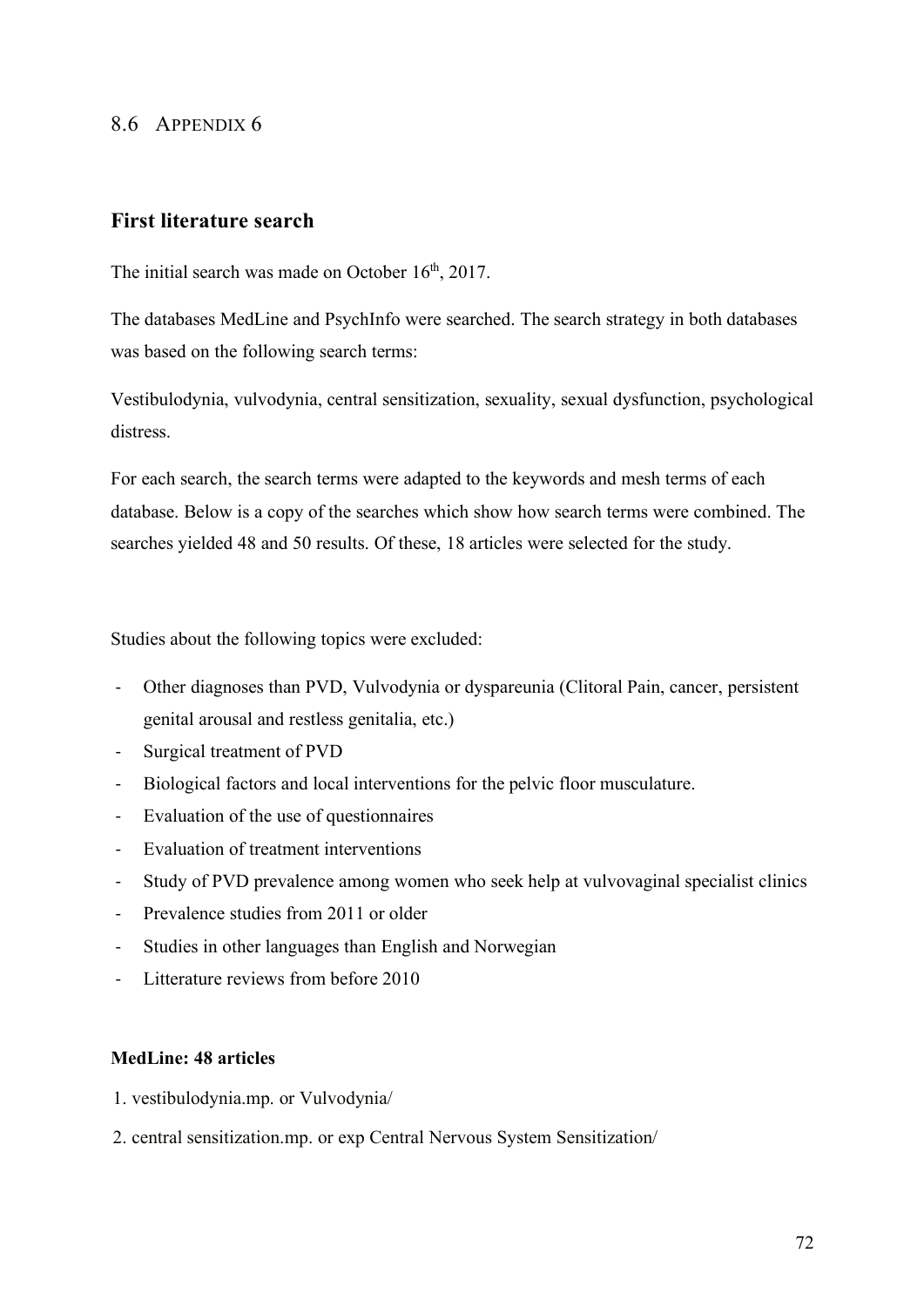3. Sexuality/

4. Sexual Dysfunctions, Psychological distress/ or Sexual Dysfunction, Physiological/

- 5. 1 or 2
- 6. 3 or 4
- 7. 5 and 6
- 8. limit 7 to yr="2007 -Current"

## **PsychINFO: 50 articles**

- 1. Vulvodynia.mp.
- 2. exp SEXUALITY/
- 3. exp Dyspareunia/ or vestibulodynia.mp.
- 4. exp Female Sexual Dysfunction/
- 5. exp Sensitization/ or central sensitization.mp.
- 6. 1 or 3 or 5
- 7. 2 or 4
- 8. 6 and 7